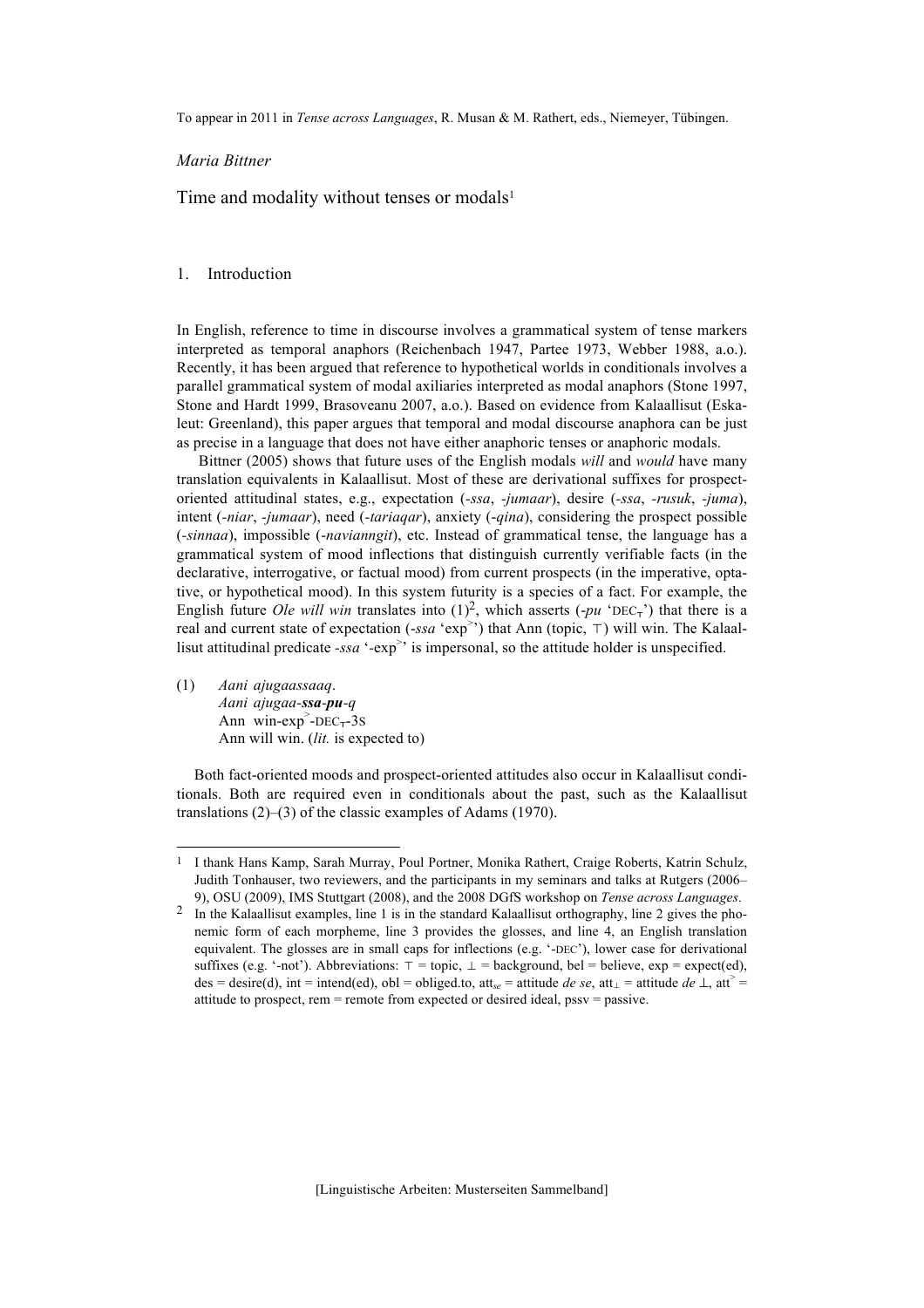- (2) *Oswaldip Kennedy toqusimanngippagu Oswald-p Kennedy tuqut-sima-nngit-pp-a-gu* Oswald-ERG Kennedy kill-prf-not-HYP⊥-3S⊥-3S *inupiloqataata toqusimassavaa. inuk-piluk-qat-a-ata tuqut-sima-ssa-pa-a* man-bad-other-3S<sub>⊥</sub>-ERG kill-prf-exp<sup>></sup>-DEC<sub>T⊥</sub>-3S.3S If Oswald didn't kill Kennedy, then someone else did.
- (3) *Oswaldip Kennedy toqusimanngikkaluarpagu Oswald-p Kennedy tuqut-sima-nngit-galuar-pp-a-gu* Oswald-ERG Kennedy kill-prf-not-rem-HYP⊥-3S⊥-3S *inupiloqataata toqusimassagaluarpaa. inuk-piluk-qat-a-ata tuqut-sima-ssa-galuar-pa-a.* man-bad-other-3S<sub>⊥</sub>.ERG kill-prf-exp<sup>></sup>+rem-DEC<sub>T⊥</sub>-3S.3S If Oswald hadn't killed Kennedy, then someone else would've.

I propose that conditionals, too, introduce real and current attitude states into discourse. In conditionals about the past these are real states of expectation. These real mental states are based on real past events, e.g. the real assassination in (2), or real hate-mongering in (3). The modal object of the attitude are the projected consequences of these events in hypothetical antecedent worlds.

More precisely, I propose that fact-oriented moods in Kalaallisut (e.g. 'DEC' in  $(1)$ – $(3)$ ) constrain the last eventuality of the verb (here, the state of expectation of ' $\exp$ ) to be a *currently verifiable fact*. That is, they constrain this eventuality to be already realized, or have at least begun, in the same world as the speech act. The assertion that this eventuality is a fact can therefore be verified here and now, i.e. in the speech world at the speech time.

Next, I build on the aforementioned finding that the English modal *will* translates into Kalaallisut predicates that introduce prospect-oriented attitude states (Bittner 2005). For example, the predicate *-ssa* 'exp<sup>></sup>' introduces a state of expectation. By discourse-initial default, exemplified in (1), this expectation concerns the immediate future (consequent state) of the speech act (default perspective point), in the common ground (default topical modality and hence the default modal base). The attitude holder's expectations rank the modal base worlds from the most to the least expected. Within the modal base (i.e., the common ground), in the worlds that best fit the attitude holder's expectations, Ann wins within the consequent state of this speech act. The unspecified attitude holder of this real attitudinal state is likely to be the topic (Ann), or the speaker who is making this prediction.

In conditionals, the antecedent clause defeats discourse-initial defaults. Modally, it updates the input modal base to a topical sub-domain (see Lewis 1973, Kratzer 1981, Bittner 2001, a.o.). Temporally, it may update the perspective point. For instance, on the salient reading of the conditional (2), the real state of expectation concerns the consequent state of the real assassination event, in the topical antecedent sub-domain of the common ground where the assassin is not Oswald. Within this topical sub-domain, in the worlds that best fit the attitude holder's expectations, the real assassination time is followed by the consequent state (*-sima* 'prf') of an assassination by another agent.

To extend this approach to counterfactuals, I propose that the suffix *-galuar* 'rem(ote)'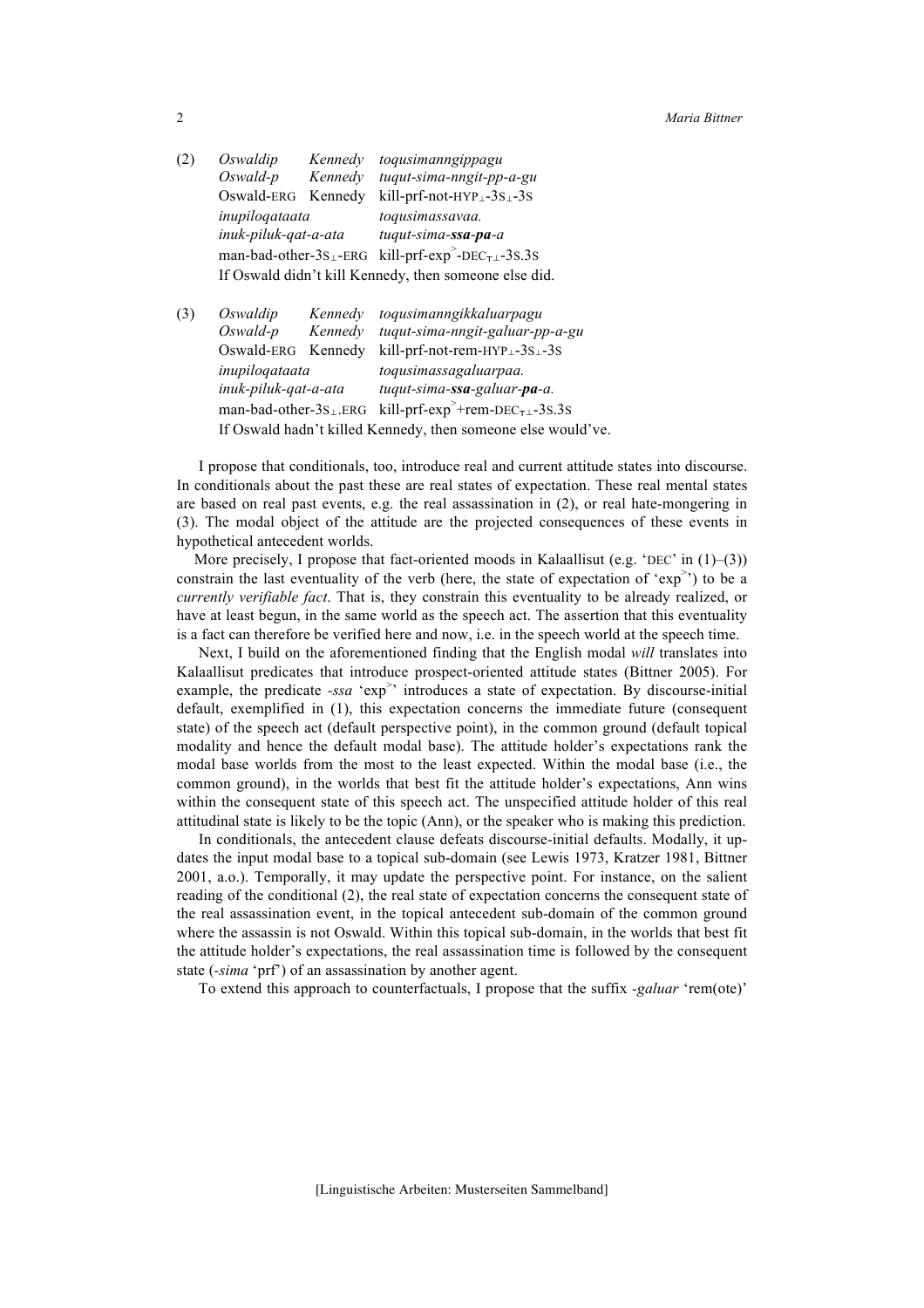#### *Time and modality without tenses or modals* 3

is implicitly attitudinal: it indicates that the world of evaluation is not amongst (*remote* from) the ideal worlds, given the ranking of the modal base worlds by contextually salient attitudes (e.g., the beliefs or desires of the speaker or topic). For instance, the counterfactual (3) introduces a real state of expectation concerning the consequent state of a real event—for example, JFK's enemies reaching critical mass—in the modal domain where this event is realized. In the topical sub-domain, which *-galuar* marks as remote from the sub-domain that best fits the speaker's beliefs, JFK is not assassinated by Oswald. Within this remote sub-domain, the expected worlds are those where, as a consequence of his enemies reaching critical mass, JFK is assassinated by some other agent.

In what follows I first introduce an update system that can represent centering-based discourse anaphora (Section 2). The above proposal is then empirically supported and formally implemented as explicit updates for sample discourses (Sections 3–6) and a CCG fragment (Section 7). Finally, I outline an analysis of English tenses and modals in this framework and suggest that they too grammaticalize centering-based anaphora (Section 8).

# 2 Update with centering

## 2.1 Centering-based anaphora

Grosz *et al* (1995) observed that in English anaphora resolution depends on the relative prominence of potential antecedents. They also introduced the term *center* for the discourse referent in the current center of attention and hence the top-ranked antecedent. Subsequent research has shown that centering is a semantic universal and revealed a great variety of grammatical centering systems (see e.g. Walker 1998, Chen and Yeh 2007).

Kalaallisut explicitly marks current centering status for nominal and modal referents. Nominal centering is marked by obviation (e.g. '3<sub>T</sub>' vs. '3⊥', 'FCT<sub>T</sub>' vs. 'FCT<sub>⊥</sub>'), whereas modal centering is indicated by grammatical mood (e.g. 'DEC' vs. 'FCT') and grammatical category (e.g. inflection 'DEC' vs. derivation '-not'). Ambiguous English pronouns (e.g. in *Ann's friend has won so she's happy*) are typically disambiguated in Kalaallisut. For example, the factual dependent introduces Ann's friend as the topic in (4a) and Ann herself as the topic in (4b). In (4a) Ann is in the background, whereas her friend is in the background in (4b). The subject pronoun in the matrix clause always refers to the topic ('DEC<sub>T</sub>-3S'). Thus, it unambiguously refers to Ann's friend in (4a), and to Ann, in (4b).

| (4) | a. <i>Aanip</i> | ikinngutaa                   | ajugaagami                                                                                                     | nuannaarpoq.          |
|-----|-----------------|------------------------------|----------------------------------------------------------------------------------------------------------------|-----------------------|
|     | Aani-p          | ikinngut- <b>a</b>           | ajugaa-ga- <b>mi</b>                                                                                           | nuannaar-pu- <b>a</b> |
|     |                 | Ann-ERG friend- $3s_{\perp}$ | $win-FCT\tau-3S\tau$                                                                                           | happy- $DEC_{T}$ -3s  |
|     |                 |                              | Ann <sup><math>\perp</math></sup> 's friend <sup>†</sup> has won so she <sub><math>\tau</math></sub> 's happy. |                       |

b. *Aanip ikinngunni ajugaammat nuannaarpoq. Aani-p ikinngut-ni ajugaa-mm-at nuannaar-pu-q* Ann-ERG friend- $3s<sub>T</sub>$  win-FCT<sub>⊥</sub>-3s<sub>⊥</sub> happy-DEC<sub>T</sub>-3s Ann<sup>™</sup>s friend<sup>⊥</sup> has won so she<sub>™</sub>'s happy.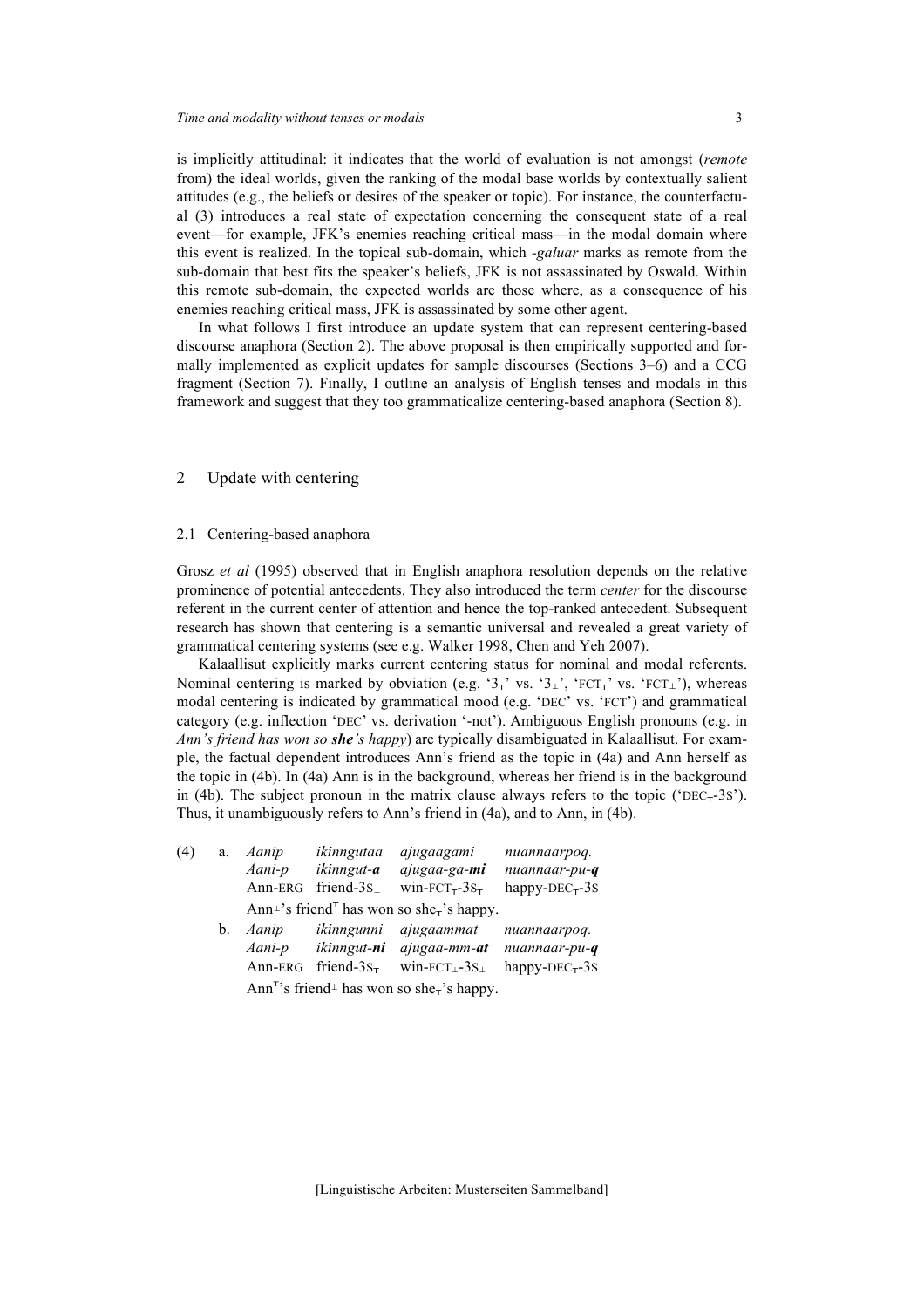In general, centering systems contrast the center  $(\top)$  vs. periphery  $(\bot)$  of attention. Accordingly, *Update with Centering* (UC) models recentering as update from the input set of *top-bottom lists* ( $T \perp$ -lists) to the output set. That is, a state of information is a set of  $T \perp$ lists (adapting Veltman 1996, Dekker 1994). Since discourse initially nominal anaphora is infelicitous, I propose that by default both lists start out empty, as in (5) (ignoring other types of referents). Kalaallisut (4a) and (4b) update this default state of information as in (6a) and (6b). The output state (i.e. output set of  $\top \bot$ -lists) is spelled out underneath each update. I assume a model where Ann (a) has two friends  $(f_1$  and  $f_2$ ). One friend has won and is happy  $(f_1)$ , while Ann herself is not happy, perhaps because she wanted to win. In this model, (4a) is intuitively true, whereas (4b) is false. Formally, the UC representation (6a) yields a non-empty final output state  $(c_4)$ , whereas (6b) yields the *absurd state*  $(c'_4 = \emptyset)$ .

$$
(5) \quad \{\langle\langle\rangle,\langle\rangle\rangle\}
$$

(6a) 
$$
[x | x =_i ann]
$$
;  $[x | friend(x, \perp \delta)]$ ;  $[win(\top \delta)]$ ;  $[happy(\top \delta)]$   
\n $c_1$   
\n $\{\langle \rangle, \langle a \rangle \}$   $\{\langle \langle f_1 \rangle, \langle a \rangle \rangle \}$   $\{\langle \langle f_1 \rangle, \langle a \rangle \rangle \}$   $\{\langle \langle f_1 \rangle, \langle a \rangle \rangle \}$   
\n $\langle \langle f_2 \rangle, \langle a \rangle \}$   $\{\langle \langle f_1 \rangle, \langle a \rangle \rangle \}$   $\{\langle \langle f_1 \rangle, \langle a \rangle \rangle \}$   
\n(6b)  $[x | x =_i ann]$ ;  $[x | friend(x, \top \delta)]$ ;  $[win(\bot \delta)]$ ;  $[happy(\top \delta)]$   
\n $c'_1$   
\n $\{\langle \langle a \rangle, \langle f_1 \rangle \rangle \}$   $\{\langle \langle a \rangle, \langle f_1 \rangle \rangle \}$   $\emptyset$   
\n $\langle \langle a \rangle, \langle f_2 \rangle \rangle \}$ 

Stone and Hardt (1999) analyze so-called 'sloppy identity' as anaphora to a centerdependent antecedent plus center-shift. They argue that centering guides all types of anaphora, be it nominal (7a), modal (7b), or temporal (7c). Bittner (2001) adduces crosslinguistic evidence, including ambiguous topic-comment structures like Warlpiri (8), where the topic anaphor (*ngula-ju*) can refer to an individual (A), modality (B), or time (C). Building on these findings, I propose that illocutionary contrasts, e.g. assertion (9a) vs. question (9b), instantiate the centering top-bottom dichotomy in the modal domain.

- (7) a. Smith<sup>T</sup> spent  $his<sub>T</sub>$  paycheck. Jones<sup>T</sup> saved  $it$  (=  $his<sub>T</sub>$  paycheck).
	- b. Al<sup>T</sup> would use slides if  $he_\tau$  gave this talk. Bill<sup>T</sup> *would*=n't (if  $he_\tau$  gave this talk).
		- c. Back then<sup>T</sup> you thought I *was*<sup>T</sup> crazy. You still<sup>T</sup>  $do$  (= think I  $am<sub>T</sub>$  crazy).

(8) Warlpiri (Hale 1976, p.c.) *Maliki-rli kaji-ngki yarlki-rni nyuntu ngula-ju kapi-rna luwa-rni.* [dog-ERG CMP-3S.2S bite-NPST you] that-TOP FUT-1S.3S shoot-NPST A. That<sup>T</sup> dog that bites you, I'll shoot  $it_{\tau}$ .

- B. If<sup>T</sup> a dog bites you,  $I'll_{\tau}$  shoot it.
- C. When<sup>T</sup> the dog bites you,  $I'll_{\tau}$  shoot it.

| (9) | a. <i>Aani ajugaa-pu-q</i> . | b. Aani ajugaa- $pi$ -a? (Aap.)     |        |
|-----|------------------------------|-------------------------------------|--------|
|     | Ann win- $DEC_{\tau}$ -3s    | Ann win-QUE <sub>T</sub> -3S (yes.) |        |
|     | Ann won.                     | Did Ann win?                        | (Yes.) |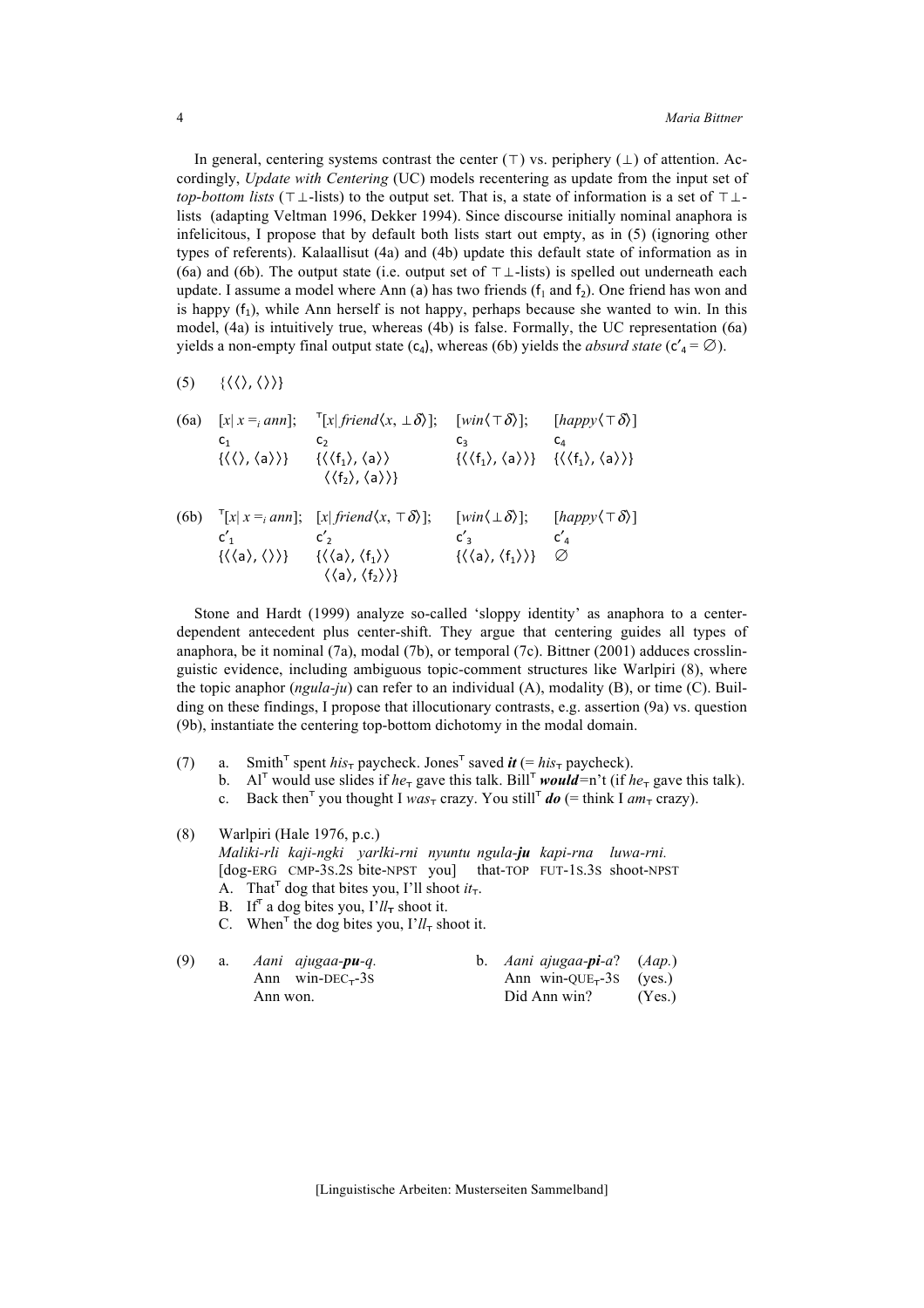More precisely, I extend the default state (5) with modal referents. If the initial common ground is  $p_0 = \{ w_0, w_1 \}$ , the default state is (10). This state is induced by the very act of speaking up ('commonplace effect' of Stalnaker 1978). Suppose Ann won in  $w_1$  and  $w_2$  but not in  $w_0$ . Then both the assertion (9a) and the question (9b) are felicitous in this context.

 $(10) \quad \langle \langle w_0, p_0 \rangle, \langle \rangle \rangle$  $\langle\langle w_1,p_0\rangle,\langle\rangle\rangle$ 

I propose to analyze both as modal updates. Assertion (11a) reduces the common ground, i.e. the set of topic worlds, from  $\{w_0, w_1\}$  in (10) to  $\{w_1\}$  in c<sub>2</sub>. It also introduces the set of surviving topic worlds as the new primary topic (top referent,  $p_1 := \{w_1\}$ , in c<sub>3</sub>). In contrast, a question is a pure attention update (11b). That is, it does not reduce the common ground ( $\{w_0, w_1\}$  in  $c'_1$  through  $c'_3$ ). Instead, the scope of the question (the proposition that Ann won,  $p_1^+ := \{w_1, w_2\}$  is added to the  $\perp$ -list. This induces a partition of the common ground into a *yes*-cell and a *no*-cell ( $p_1 = \{w_1\}$  vs.  $\{w_0\}$ , adapting Hamblin 1973, and Groenendijk and Stokhof 1994). If the addressee answers *Yes*, then this assertion reduces the common ground to the *yes*-cell  $(c')$  and introduces this modality as the new primary topic  $(p_1:=\{w_1\}$  in  $c'_5$ ). Thus, a question+*yes* answer updates information and the primary topic like a plain assertion, but questions introduce additional modal referents (e.g.  $p_1^{\dagger}$  in  $c'_3$ ).

| $(11a)$ $\sqrt{[x]}$ $x =$ <sub>i</sub> ann];                             | $\left[\text{win}_{\tau\omega}\langle\tau\delta\rangle\right]$ ;   |                                                                                | $\left\vert \left\lceil p\right\vert p=\top \omega \right\vert$           |
|---------------------------------------------------------------------------|--------------------------------------------------------------------|--------------------------------------------------------------------------------|---------------------------------------------------------------------------|
| C <sub>1</sub>                                                            | C <sub>2</sub>                                                     |                                                                                | $C_3$                                                                     |
| $\langle \langle a, w_0, p_0 \rangle, \langle \rangle \rangle$            |                                                                    |                                                                                |                                                                           |
| $\langle \langle a, w_1, p_0 \rangle, \langle \rangle \rangle$            | $\langle \langle a, w_1, p_0 \rangle, \langle \rangle \rangle$     |                                                                                | $\langle \langle p_1, a, w_1, p_0 \rangle, \langle \rangle \rangle$       |
| $(11b)$ $[x   x = i ann];$                                                | $[w win_w\langle \top \delta\rangle];$                             |                                                                                | $[p p = \pm \omega] $                                                     |
| $C_{1}^{\prime}$                                                          | $C'_{2}$                                                           |                                                                                | $C_3$                                                                     |
| $\langle \langle a, w_0, p_0 \rangle, \langle \rangle \rangle$            | $\langle \langle a, w_0, p_0 \rangle, \langle w_1 \rangle \rangle$ |                                                                                | $\langle \langle a, w_0, p_0 \rangle, \langle p_1^*, w_1 \rangle \rangle$ |
|                                                                           | $\langle \langle a, w_0, p_0 \rangle, \langle w_2 \rangle \rangle$ |                                                                                | $\langle \langle a, w_0, p_0 \rangle, \langle p_1^+, w_2 \rangle \rangle$ |
| $\langle \langle a, w_1, p_0 \rangle, \langle \rangle \rangle$            | $\langle \langle a, w_1, p_0 \rangle, \langle w_1 \rangle \rangle$ |                                                                                | $\langle \langle a, w_1, p_0 \rangle, \langle p_1^+, w_1 \rangle \rangle$ |
|                                                                           | $\langle \langle a, w_1, p_0 \rangle, \langle w_2 \rangle \rangle$ |                                                                                | $\langle \langle a, w_1, p_0 \rangle, \langle p_1^+, w_2 \rangle \rangle$ |
| (c' <sub>4</sub> )                                                        | $C'_{5}$                                                           |                                                                                |                                                                           |
| $[\top \omega \in \Delta]$                                                |                                                                    | $\lceil  p  p = \top \omega \rceil$                                            |                                                                           |
| $\langle \langle a, w_1, p_0 \rangle, \langle p_1^+, w_1 \rangle \rangle$ |                                                                    | $\langle \langle p_1, a, w_1, p_0 \rangle, \langle p_1^*, w_1 \rangle \rangle$ |                                                                           |
| $\langle \langle a, w_1, p_0 \rangle, \langle p_1^*, w_2 \rangle \rangle$ |                                                                    | $\langle \langle p_1, a, w_1, p_0 \rangle, \langle p_1^*, w_2 \rangle \rangle$ |                                                                           |

This has implications for modal anaphora. For example, assuming that a conditional gets its modal base by anaphora (Kratzer 1981, Stone 1997), we correctly predict that the antecedent can be a question (12a), or another source of a propositional referent (e.g. (12b, c)).

- (12) a. (*Did* Oswald shoot Kennedy?) Well, *if* he had, someone would've seen him. So I don't believe *it*.
	- b. Oswald did=*n't* shoot Kennedy. *If* he had, someone would've seen him.
	- c. Kennedy was shot *because* he had enemies. *If* Oswald hadn't shot him, someone else would have.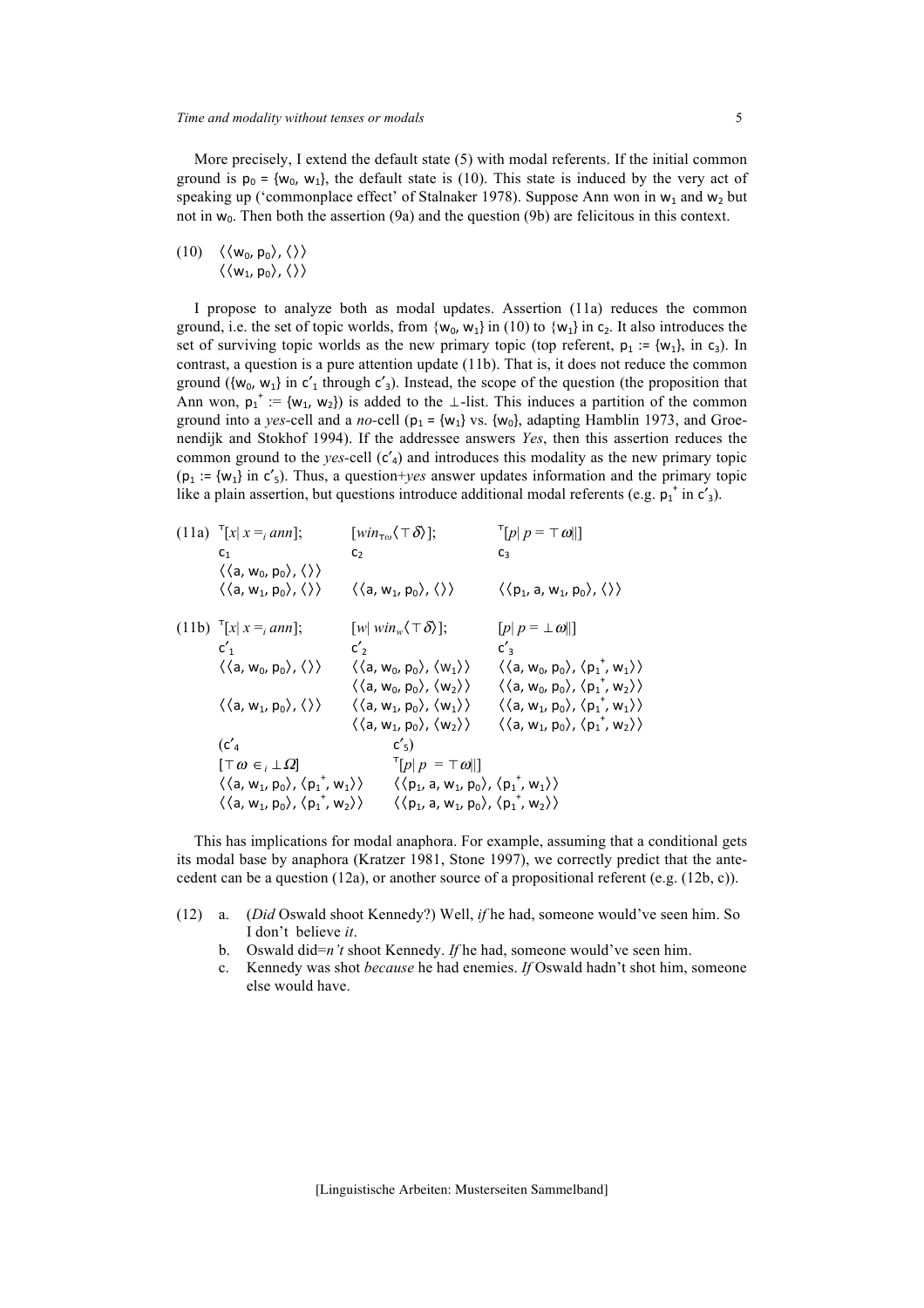In what follows I formally define *Update with Modal Centering* (*UC*<sub>ω</sub>, Section 2.2) and DRT-style abbreviations used above (Section 2.3). I then extend  $UC_{\omega}$  with temporal referents so that we can represent centering-based anaphora across domains (Section 2.4).

## 2.2 *Update with Modal Centering* (UC*ω*)

*Update with Centering* (UC) is an update system designed to represent centering-based discourse anaphora and to allow direct type-driven composition. To accomplish these goals, UC combines type logic (adapting Muskens 1995, 1996) with update semantics (adapting Veltman 1996). That is, the meaning of a sentence updates an input state of information to the output state. Centering is analyzed as list-based anaphora (adapting Dekker 1994). More precisely, a state of information is a set of  $\top \bot$ -lists of ranked semantic objects that are available for anaphoric reference *(discourse referents)*. Each  $T \perp$ -list is a pair of two sequences of objects:  $a \tau$ -list, representing ranked referents for top-anaphors (e.g. '3s<sub>T</sub>'), and a  $\perp$ *-list*, representing ranked referents for bottom anaphors (e.g. '3s<sub>⊥</sub>').

DEFINITION 1 (lists and info-states) Given a non-empty set *D* of objects:

- $D^{n,m} = D^n \times D^m$  is the set of  $\top \bot$ -lists of *n*  $\top$ -objects and *m*  $\bot$ -objects.
- For any  $\top \bot$ -list  $i \in D^{n, m}$ ,  $\top i := i_1$  and  $\bot i := i_2$ . Thus,  $i = \langle \top i, \bot i \rangle$ .
- An  $(n, m)$ -info-state is any subset of  $D^{n, m}$ . The empty set,  $\emptyset$ , is the *absurd state*.

UC<sub>ω</sub> represents discourse reference to *individuals* ( $\delta$ ), *worlds* ( $\omega$ ), and *propositions* ( $\Omega$  := ω*t*). That is, a non-empty  $\top$   $\bot$ -list consists of semantic objects of these types. A  $\top$   $\bot$ -list is itself a semantic object (of type *s*), but not a discourse referent ( $s \notin DR(\Theta)$ ).

DEFINITION  $2_{\omega}$  (UC<sub>ω</sub> types). The set of UC<sub>ω</sub> *types*  $\Theta$  is the smallest set such that (i)  $\delta$ ,  $\omega$ , *t*, *s*  $\in \Theta$ , and (ii) (*ab*)  $\in \Theta$  if *a*,  $b \in \Theta$ . The subset DR( $\Theta$ ) = { $\delta$ ,  $\omega$ ,  $\omega t$ } is the set of *discourse referent types* within Θ*.*

In UC<sub>ω</sub>-frames,  $D_s$  is the domain of  $\top \bot$ -lists. It consists of all the pairs of sequences of objects of referent types (DR( $\Theta$ ) = { $\delta$ ,  $\omega$ ,  $\omega t$ }), including the empty  $\top \bot$ -list,  $\langle \langle \rangle, \langle \rangle \rangle$ . A model for UC*ω* consists of a UC*ω*-frame and an interpretation of non-logical constants.

DEFINITION 3 (UC<sub>ω</sub> frames). A UC<sub>ω</sub> frame is a set  $\{D_a | a \in \Theta\}$  of non-empty pairwise disjoint sets  $D_a$  such that (i)  $D_t = \{1, 0\}$ , (ii)  $D_{ab} = \{f | \emptyset \subset \text{Dom } f \subseteq D_a \& \text{Ran } f \subseteq D_b\}$ , and (iii)  $D_s = \bigcup \{D^n, {^m} \mid 0 \leq n \& 0 \leq m\}$ , where  $D = \bigcup \{D_a \mid a \in \text{DR}(\Theta)\}$ 

DEFINITION  $4_{\omega}$  (UC<sub>ω</sub> models). A UC<sub>ω</sub> model is a pair  $M = \langle \{D_a | a \in \Theta \}, \llbracket \cdot \rrbracket \rangle$  such that  $\{D_a |$  $a \in \Theta$  is a UC<sub>ω</sub> frame and for all  $A \in Con_a$ ,  $\llbracket A \rrbracket \in D_a$ .

The basic terms of UC*ω* are variables and non-logical constants. The syntactic definition (D5*ω*) builds complex terms by means of six standard rules of type logic (i–vi) and three centering rules (vii–ix). The centering rule (vii) combines a referent-valued variable and a  $T \perp$ -list into an extended  $T \perp$ -list. Rule (viii) builds local anaphors (e.g.  $Ta_n$  for the *n*th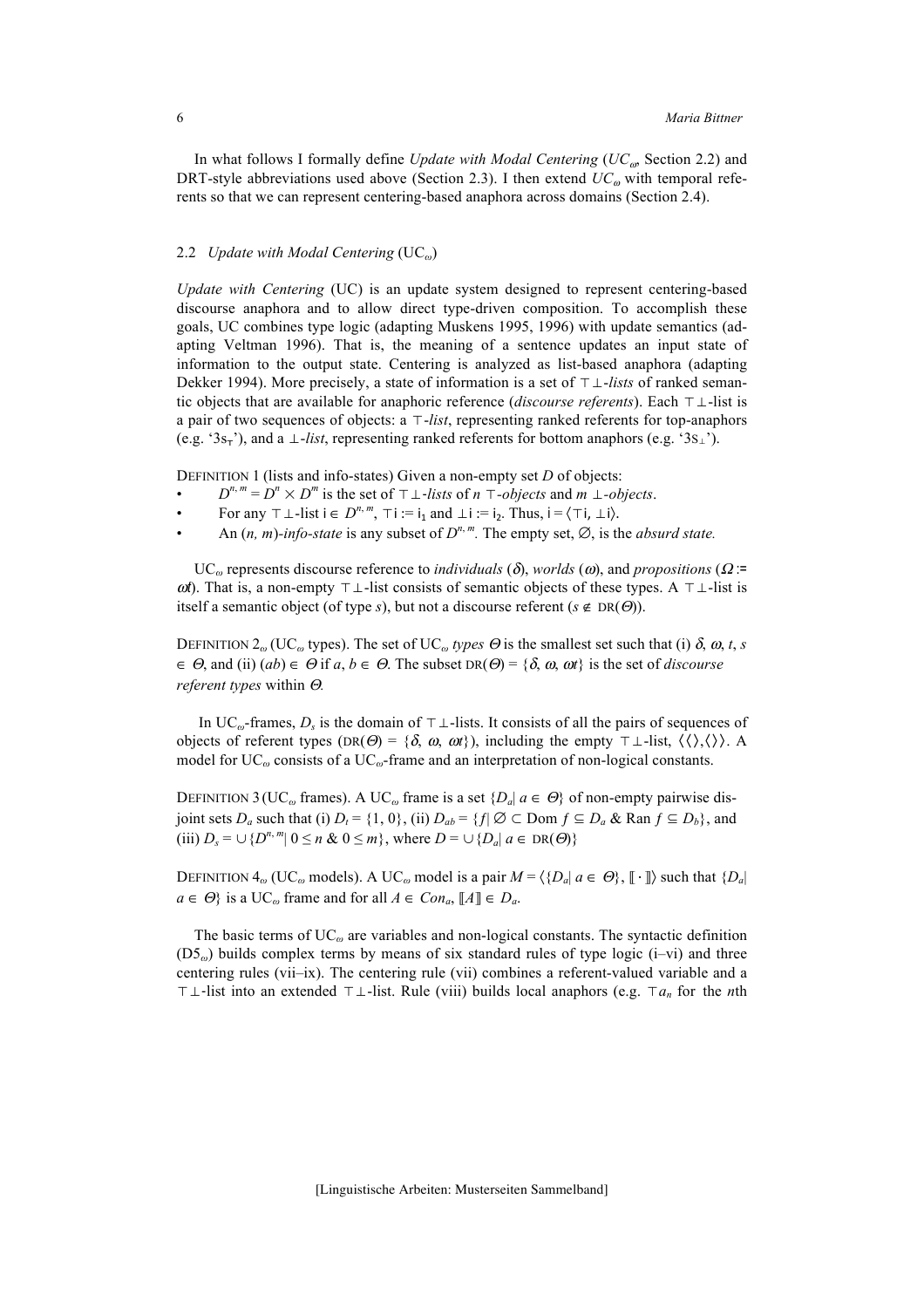object of type *a* on the  $\top$ -list of the input  $\top \bot$ -list). Finally, rule (ix) builds global anaphors (e.g.  $Ta_n\{I_{st}\}\$  for the entire set of  $Ta_n$ -objects on all the  $T\perp$ -lists of the input state *I*). For any assignment *g*, UC<sub>ω</sub> semantics (D6<sub>ω</sub>) extends the interpretation of constants,  $\|\cdot\|$ , to all terms,  $[\![\cdot]\!]^g$ . Rules (i-vi) are standard. (We write ' $X \doteq Y$ ' for '*X* is *Y*, if *Y* is defined, else *X* is undefined'. We also use the von Neumann definition of truth values, so  $1 := \{ \emptyset \}$  and  $0 :=$  $\emptyset$ .) In the centering rule (vii),  $(d \oplus z) := \langle d, z_1, ..., z_n \rangle$  for any object d and sequence z. That is, the object  $g(u_a)$  is added to the specified sublist of the input  $\top \bot$ -list  $[\![B]\!]^g$ . In (viii),  $(z)_n$  denotes the *n*th coordinate of z, and  $(z)_a$ , the sub-sequence of type *a* coordinates of z. That is,  $\tau a_n$  (or  $\perp a_n$ ) denotes the *n*th *a*-object on the  $\tau$ -list (or  $\perp$ -list), if there is such an object, and fails to denote otherwise. Finally, rule (ix) says that *A*{*B*} denotes the *global value* of the anaphor  $A_{sa}$  in state  $B_{st}$ , i.e. (the characteristic function of,  $\mathcal{X}(\cdot)$ ) the set of all the *A*-objects on all the  $\top \bot$ -lists in (the set characterized by,  $\{(\cdot)\}\$  *B* (adapting van den Berg 1996).

DEFINITION  $5_{\omega}$  (UC<sub>ω</sub>-syntax). For any type  $a \in \Theta$ , define the set of *a*-terms, *Term<sub>a</sub>*:

- i. *Con<sub>a</sub>*  $\cup$  *Var<sub>a</sub>*  $\subseteq$  *Term<sub>a</sub>*
- ii.  $\lambda u_a(B) \in \text{Term}_{ab}$ , if  $u_a \in \text{Var}_a$  and  $B \in \text{Term}_b$
- iii. *BA*  $\in$  *Term<sub>b</sub>*, if *B*  $\in$  *Term<sub>ab</sub>* and *A*  $\in$  *Term<sub>a</sub>*
- iv.  $(A = B) \in Term_b$  if  $A, B \in Term_a$
- v.  $\neg \varphi, (\varphi \rightarrow \psi), (\varphi \land \psi), (\varphi \lor \psi) \in \mathit{Term}_t$ , if  $\varphi, \psi \in \mathit{Term}_t$
- vi.  $\forall u_a \varphi, \exists u_a \varphi \in \mathit{Term}_t, \text{ if } u_a \in \mathit{Var}_a \text{ and } \varphi \in \mathit{Term}_t$
- vii.  $(u_a^{\top} \oplus B), (u_a^{\top} \oplus B) \in \text{Term}_s$ , if  $a \in DR(\Theta), u_a \in \text{Var}_a$ , and  $B \in \text{Term}_s$
- viii.  $\tau a_n$ ,  $\perp a_n \in \text{Term}_{sa}$ , if  $a \in DR(\Theta)$  and  $n \geq 1$ .
- ix. *A*{*B*}  $\in \text{Term}_{at}$ , if  $a \in \text{DR}(\Theta)$ ,  $A \in \text{Term}_{sa}$ , and  $B \in \text{Term}_{st}$

DEFINITION  $6<sub>\omega</sub>$  (UC<sub>ω</sub> semantics). For any  $M = \langle \{D_a | a \in \Theta \}, \|\cdot\|\rangle$  and *g*:

|      | i. $[[A]]^{g} = [[A]]$                                                                                                                             | if $A \in Con_a$                                         |
|------|----------------------------------------------------------------------------------------------------------------------------------------------------|----------------------------------------------------------|
|      | $= g(A)$                                                                                                                                           | if $A \in Var_a$                                         |
| ii.  | $\llbracket \lambda u_a(B) \rrbracket^g(\mathsf{d}) \doteq \llbracket B \rrbracket^{g[u/\mathsf{d}]}$                                              | if $d \in D_a$                                           |
| iii. | $[BA]^{g} \doteq [B]^{g}([A]^{g})$                                                                                                                 |                                                          |
| iv.  | $A = B^{8} = 1$                                                                                                                                    | iff $[A]^{g}$ , $[B]^{g} \in D_{a} \& [A]^{g} = [B]^{g}$ |
| V.   | $[\neg \varphi]$ <sup>g</sup> = $1 \setminus [\![ \varphi ]\!]$ <sup>g</sup>                                                                       |                                                          |
|      | $\llbracket \varphi \to \psi \rrbracket^g = 1 \setminus (\llbracket \varphi \rrbracket^g \setminus \llbracket \psi \rrbracket^g)$                  |                                                          |
|      | $\llbracket \varphi \wedge \psi \rrbracket^g \doteq \llbracket \varphi \rrbracket^g \cap \llbracket \psi \rrbracket^g$                             |                                                          |
|      | $\llbracket \varphi \vee \psi \rrbracket^g \doteq \llbracket \varphi \rrbracket^g \cup \llbracket \psi \rrbracket^g$                               |                                                          |
| vi.  | $\mathbb{T} \forall u_a \varphi \mathbb{T}^g \doteq \bigcap \{ \mathbb{T} \varphi \mathbb{T}^{g[u/\mathbf{d}]} : \mathbf{d} \in D_a \}$            |                                                          |
|      | $[\exists u_a \varphi]^{g} = \cup \{ [\![\varphi]\!]^{g[u/\mathsf{d}]} : \mathsf{d} \in D_a \}$                                                    |                                                          |
| vii. | $\llbracket u_a^\top \oplus B \rrbracket^g \doteq \langle (g(u_a) \oplus \top \llbracket B \rrbracket^g), \bot \llbracket B \rrbracket^g \rangle$  |                                                          |
|      | $\llbracket u_a \perp \oplus B \rrbracket^g \doteq \langle \top \llbracket B \rrbracket^g, (g(u_a) \oplus \bot \llbracket B \rrbracket^g) \rangle$ |                                                          |
|      | viii. $[\![\top a_n]\!]^g(i) \doteq ((\top i)_a)_n$                                                                                                | if $i \in D_s$                                           |
|      | $[\mathcal{L}a_n]^{g}$ (i) $\dot{=} ((\mathcal{L}i)_a)_n$                                                                                          | if $i \in D_s$                                           |
| ix.  | $[A{B}]^g = \mathcal{K}[\![A]\!]^g(i)   i \in {}^{13}[\![B]\!]^g$                                                                                  |                                                          |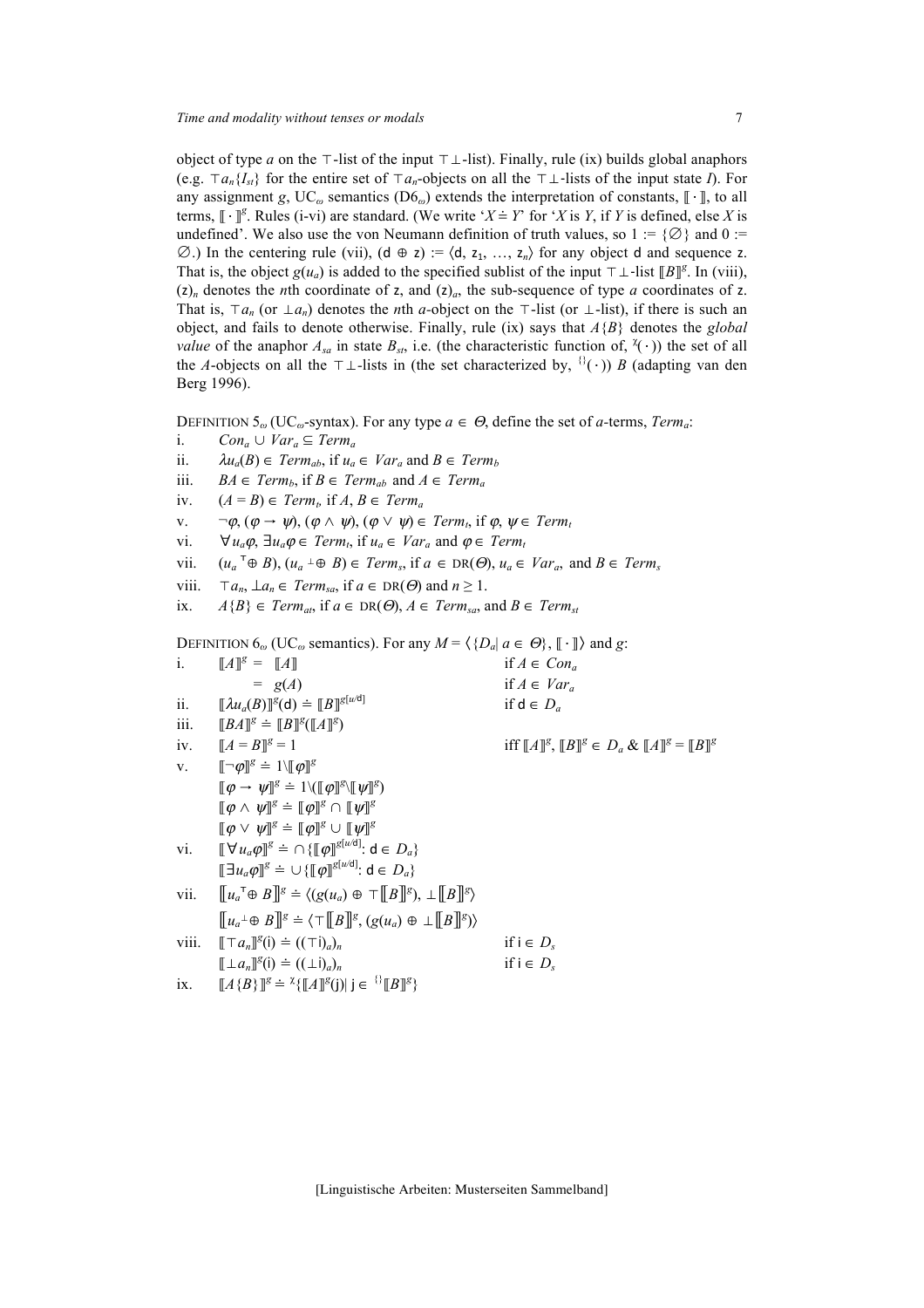A *context* of utterance is a pair of a non-empty set of worlds ( $p_0$ , initial *common ground*) and an individual who is known to be speaking (the *speaker*, denoted by the  $\delta$ -constant I and constrained by the ωδ*t-*predicate *speak*). The common ground determines the *default state*, <sup>*st*</sup>p<sub>0</sub>. By default, the common ground p<sub>0</sub> is the topical proposition, i.e. the  $\top \Omega_1$ -object. Moreover, for each common ground world (candidate for the speech world), there is some  $\top \bot$ -list in the default state where that world is the local topic world, i.e. the  $\top \omega_1$ -object.

DEFINITION 7<sub>ω</sub> (contexts and defaults). For a model  $M = \langle \{D_a | a \in \Theta \}, \llbracket \cdot \rrbracket \rangle$ ,

- i. An *M*-*context* is a pair  $\langle \mathbf{p}_0, \mathbf{I} \mathbf{I} \mathbf{I} \rangle \in D_{\omega t} \times D_{\delta}$  such that (a)  ${}^{\{ \}}\mathbf{p}_0 \neq \emptyset$  and (b)  $\forall w \in {}^{(i)}p_0$ :  $[1] \in {}^{(j)}[speak](w)$
- ii.  ${}^{st}p_0 = \chi(\langle w, p_0 \rangle, \langle \rangle) | w \in {}^{(3}p_0 \rangle$  is the  $p_0$ -*default (info-)state*.

The content of what is said updates the default state. For any input state of information c (set of  $\top \bot$ -lists), a term  $\varphi$  of type (*st*)*st* (representation of a sentence) is assigned a truth value just in case it updates the primary topic to a proposition (TOP<sub>M, c</sub>  $\varphi = \{p\}$ ). In that case, the topical proposition is the set of worlds where  $\varphi$  is true; in all other worlds,  $\varphi$  is false.

DEFINITION 8 (topic-set, truth). For a model *M*, info-state c, and  $(st)$ st term  $\varphi$ :

- i. TOP<sub>*M*, c</sub>  $\varphi = \{(\top j)_1 | j \in D_s \}^{\{ \}}$ **c** &  $\forall g: j \in {}^{^{f}\{g\}}[\varphi]$ <sup>g</sup>(**c**)}
- ii.  $\varphi$  is *true* relative to *M* and c at world w iff  $\exists p \in D_{\omega t}$ : TOP<sub>*M*, c  $\varphi = \{p\}$  & w  $\in$   $\{p\}$ </sub>
- iii.  $\varphi$  is *false* relative to *M* and c at world w iff  $\exists p \in D_{\omega}$ : TOP<sub>*M*, c  $\varphi = \{p\}$  & w  $\notin$  <sup>{}</sup>p</sub>

#### 2.3 DRT-style abbreviations

For the sake of readability, we follow the usual practice (Muskens 1996, Stone 1997, a.o.) and introduce a system of DRT-style abbreviations. For example, in section 2.1 we used some abbrevations defined in Table 1. Further abbreviations will be introduced as needed.

Table 1. Drt-notation for UC(*ω*)-terms

| • static relations ( $a \in DR(\Theta)$ )  |     |                                                                                                                                           |
|--------------------------------------------|-----|-------------------------------------------------------------------------------------------------------------------------------------------|
| $A_a \in B_{at}$                           | for | BА                                                                                                                                        |
| $A_a \notin B_{at}$                        | for | $\neg BA$                                                                                                                                 |
|                                            |     | $A_{at} \subseteq B_{at}$ for $\forall u_a (u \in A \rightarrow u \in B)$                                                                 |
| $B(A_1, , A_n)$ for                        |     | $BA_1A_n$                                                                                                                                 |
|                                            |     | • local projections, conditions, and updates ( $a \in DR(\Theta)$ , $\mathbf{R} \in \{=, \in, \notin, \subseteq\})$ )                     |
| $Ta, \perp a$                              | for | $Ta_1$ , $\perp a_1$                                                                                                                      |
| $A_a^{\circ}, A_{sa}^{\circ}$              |     | for $\lambda i_s$ , A, $\lambda i_s$ , Ai                                                                                                 |
| $B \mathbf{R}_i A$                         | for | $\lambda i_s$ , $B^\circ i \mathbf{R} A^\circ i$                                                                                          |
| $B_W\langle A_1,\ldots A_n\rangle$         | for | $\lambda i_s$ . $B(W^{\circ}i, A_1^{\circ}i, \ldots A_n^{\circ}i)$                                                                        |
| C                                          | for | $\lambda I_{st} \lambda j_s$ . Ij $\wedge$ Cj                                                                                             |
| $\left\lceil [u_1 \dots u_n] \right\rceil$ | for | $\lambda I_{st} \lambda j_s \exists u_1 \dots u_n \exists i_s (j = (u_1^\top \oplus \dots (u_n^\top \oplus i)) \land I_i \land C_i)$      |
| $[u_1u_n]$ $C$                             | for | $\lambda I_{st} \lambda j_s \exists u_1 \ldots u_n \exists i_s (j = (u_1 \perp \oplus \ldots (u_n \perp \oplus i)) \wedge I_i \wedge Ci)$ |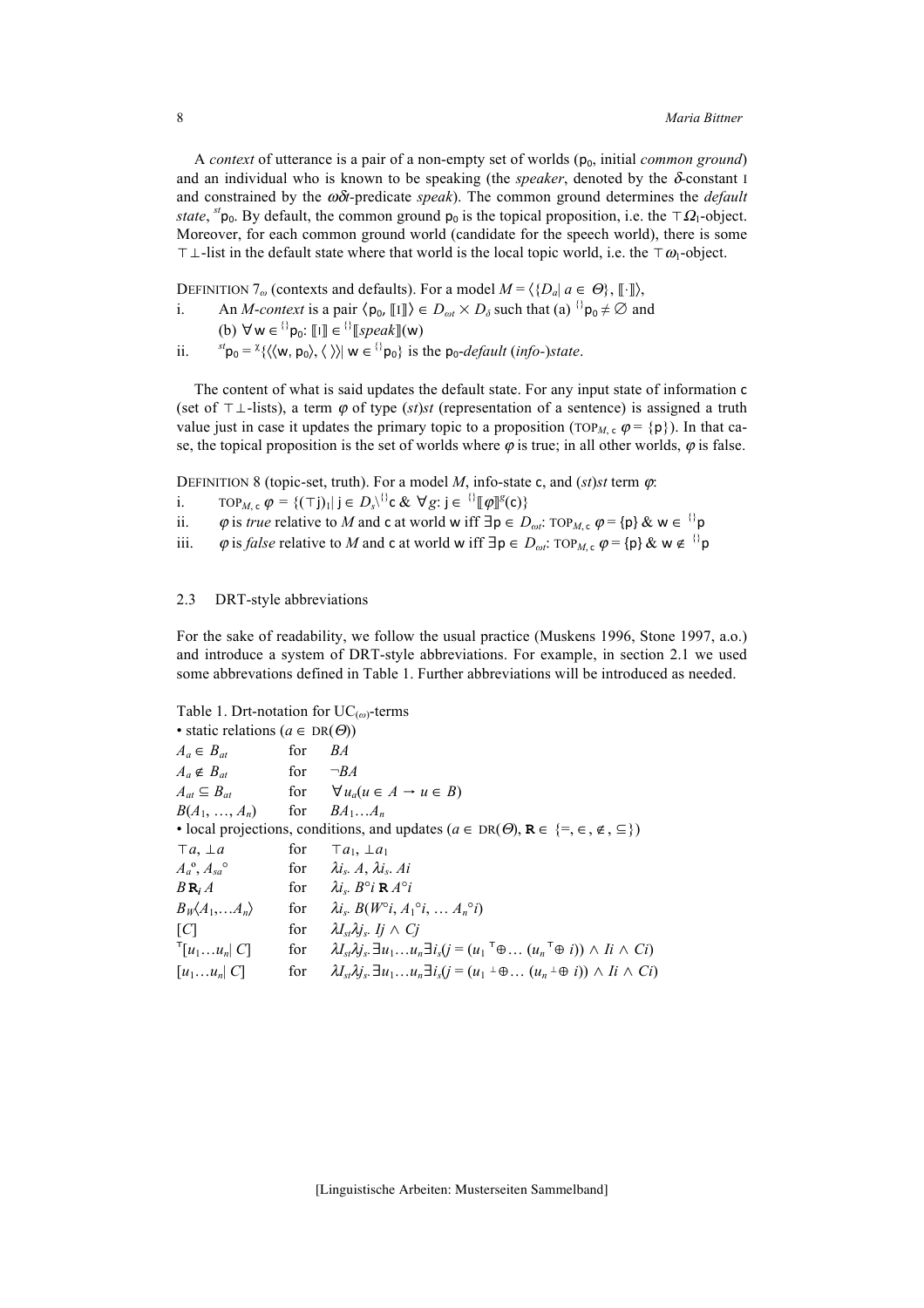• global updates  $(a \in DR(\Theta), \mathbf{R} \in \{\equiv, \in, \notin, \subseteq\})$  $[A \mathbf{R} B]]$  for  $\lambda I_{st} \lambda j_s$ .  $I_j \wedge A_j \mathbf{R} B \{I\}$  $[A \| \mathbf{R} B\|]$  for  $\lambda I_{st} \lambda j_s$ .  $Ij \wedge A \{I\} \mathbf{R} B \{I\})$  $\left\lceil u_a \right\vert u \mathbf{R} A \parallel \bigr]$  $[u_a | u \mathbf{R} A ||]$  for  $\lambda I_{st} \lambda j_s$ .  $\exists u_a \exists i_s (j = (u^\top \oplus i) \wedge I_i \wedge u \mathbf{R} A \{I\})$  $[u_a | u \mathbf{R} A$ ||] for  $\lambda I_{s} \lambda j_s$ .  $\exists u_a \exists i_s (j = (u \perp \oplus i) \wedge I_i \wedge u \mathbf{R} A$ {*I*})  $(J_{(s,t)st}$ ;  $K_{(s,t)st})$  for  $\lambda I_{s,t}\lambda j_s$ .  $(K(JI))j$ 

By way of illustration, consider again the representations of assertions and questionanswer pairs proposed in (11a, b). The proposed  $UC_{\omega}$  representations, in the above drtnotation, are repeated in (13) and (14) together with the glosses of the respective examples:

(13) Ann win-DEC<sub>T</sub>-3S  
<sup>T</sup>[
$$
x | x =_i ann
$$
]; [ $win_{\tau\omega}$  $\langle \top \delta \rangle$ ]; <sup>T</sup>[ $p | p = \top \omega$ ]]

(14) Ann win-QUE<sub>τ</sub>-3s? Yes.  
\n<sup>T</sup>[
$$
x | x =_i ann
$$
]; [ $w | win_w \langle \top \delta \rangle$ ]; [ $p | p = \bot \omega$ ]]; [ $\top \omega \in_i \bot \Omega$ ]; <sup>T</sup>[ $p | p = \top \omega$ ]]]

In the case of assertion (13), the first box adds Ann to the  $\top$ -list (15). The second box tests that this topical individual ( $\tau \delta$ ) won in the local topic world ( $\tau \omega$ ), reducing the common ground ( $\tau \omega$ ) to the worlds that pass this test (16). The last box introduces the updated common ground as the new primary topic  $(17)$ . The truth definition  $(D8)$  then correctly predicts that assertions have truth values and assigns the correct truth condition.

(15) 
$$
\begin{aligned}\n(^{s'}\mathsf{p}_0)[\![\top[\![x]\!|\,x =_i a]\!] \!]^g \\
&:= [\![\lambda J_{s'}\lambda j_s, \exists x \exists i_s (j = (x \top \oplus i) \land I i \land x = a)] \!]^g(^{s'}\mathsf{p}_0) \\
&= \mathcal{X}\{\langle \langle \mathsf{a}, \mathsf{w}, \mathsf{p}_0 \rangle, \langle \rangle \rangle | \mathsf{w} \in {}^{t^1}\mathsf{p}_0 \& \mathsf{a} = [\![a]\!]\}\n\end{aligned}
$$

(16) 
$$
c_1[[\psi in_{\tau\omega}(\tau\,\delta)]]^g = c_2
$$
  
:= 
$$
[\![\lambda J_{s1}\lambda j_s.\,Ij \wedge \psi in(\tau\,\omega_1 j, \tau\,\delta_1 j)]]^g(c_1)
$$
  
= 
$$
^{\chi}\{\langle a, w, p_0 \rangle, \langle \rangle\} \mid w \in {}^{(1)}p_0 \& a = [\![a]\!]\& a \in {}^{(1)}[\![\psi in]\!](w)\}
$$

(17) 
$$
c_2[\![\top[p] \ p = \top \omega\!]\!] \]^g
$$
  
\n
$$
:= [\![\lambda I_{s1} \lambda J_{s}.\ ]\!] = \mathbb{I} \alpha I_{s1} \lambda J_{s}.\ ] = \mathbb{I} \alpha I_{s2} \lambda J_{s}.\ ] = \mathbb{I} \alpha I_{s1} \lambda J_{s1} \lambda J_{s1} \lambda J_{s2} = \mathbb{I} \alpha I_{s1} \alpha I_{s2} \lambda J_{s3} \lambda J_{s3} = \mathbb{I} \alpha I_{s1} \alpha I_{s2} \alpha I_{s3} \alpha I_{s4} = \mathbb{I} \alpha I_{s1} \alpha I_{s2} \alpha I_{s3} \alpha I_{s4} = \mathbb{I} \alpha I_{s1} \alpha I_{s3} \alpha I_{s4} = \mathbb{I} \alpha I_{s1} \alpha I_{s3} \alpha I_{s4} = \mathbb{I} \alpha I_{s4} \alpha I_{s5} \alpha I_{s5} = \mathbb{I} \alpha I_{s4} \alpha I_{s5} \alpha I_{s5} = \mathbb{I} \alpha I_{s4} \alpha I_{s5} \alpha I_{s5} = \mathbb{I} \alpha I_{s4} \alpha I_{s5} \alpha I_{s5} = \mathbb{I} \alpha I_{s4} \alpha I_{s5} \alpha I_{s4} = \mathbb{I} \alpha I_{s4} \alpha I_{s5} \alpha I_{s4} = \mathbb{I} \alpha I_{s4} \alpha I_{s5} \alpha I_{s5} = \mathbb{I} \alpha I_{s4} \alpha I_{s5} \alpha I_{s5} = \mathbb{I} \alpha I_{s4} \alpha I_{s5} \alpha I_{s5} = \mathbb{I} \alpha I_{s4} \alpha I_{s5} \alpha I_{s5} = \mathbb{I} \alpha I_{s4} \alpha I_{s5} \alpha I_{s5} = \mathbb{I} \alpha I_{s4} \alpha I_{s5} \alpha I_{s5} = \mathbb{I} \alpha I_{s4} \alpha I_{s5} \alpha I_{s5} = \mathbb{I} \alpha I_{s4} \alpha I_{s5} \alpha I_{s5} = \mathbb{I} \alpha I_{s4} \alpha I_{s5} \alpha I_{s5} = \mathbb{I} \alpha I_{s4} \alpha I_{s5} \alpha I_{s5} = \mathbb{I} \alpha I_{s
$$

In the related question (14), the first update is again (15) (hence  $c'_1 = c_1$ ). However, the other two boxes are pure attention updates. Both add modal referents to the  $\perp$ -list: first, all of the possible worlds where Ann wins (18), and then, the entire set of these worlds, i.e. the proposition that Ann won (19).

(18) 
$$
\mathbf{c'}_1[[[w] \text{ win}_w \langle \top \delta \rangle]]^g =: \mathbf{c'}_2
$$
  
:= 
$$
[\![\lambda J_{st}\lambda j_s, \exists w \exists i_s (j = (w + \oplus i) \land Ii \land win(w, \top \delta_1 i))]^g(\mathbf{c'}_1)
$$
  
= 
$$
^x\{\langle \langle \mathbf{a}, \mathbf{w}, \mathbf{p}_0 \rangle, \langle \mathbf{v} \rangle \rangle | \mathbf{w} \in {}^0\mathbf{p}_0 \& \mathbf{a} = [\![a]\!] \& \mathbf{v} \in D_{\omega} \& \mathbf{a} \in {}^0[\![win]\!](\mathbf{v})\}
$$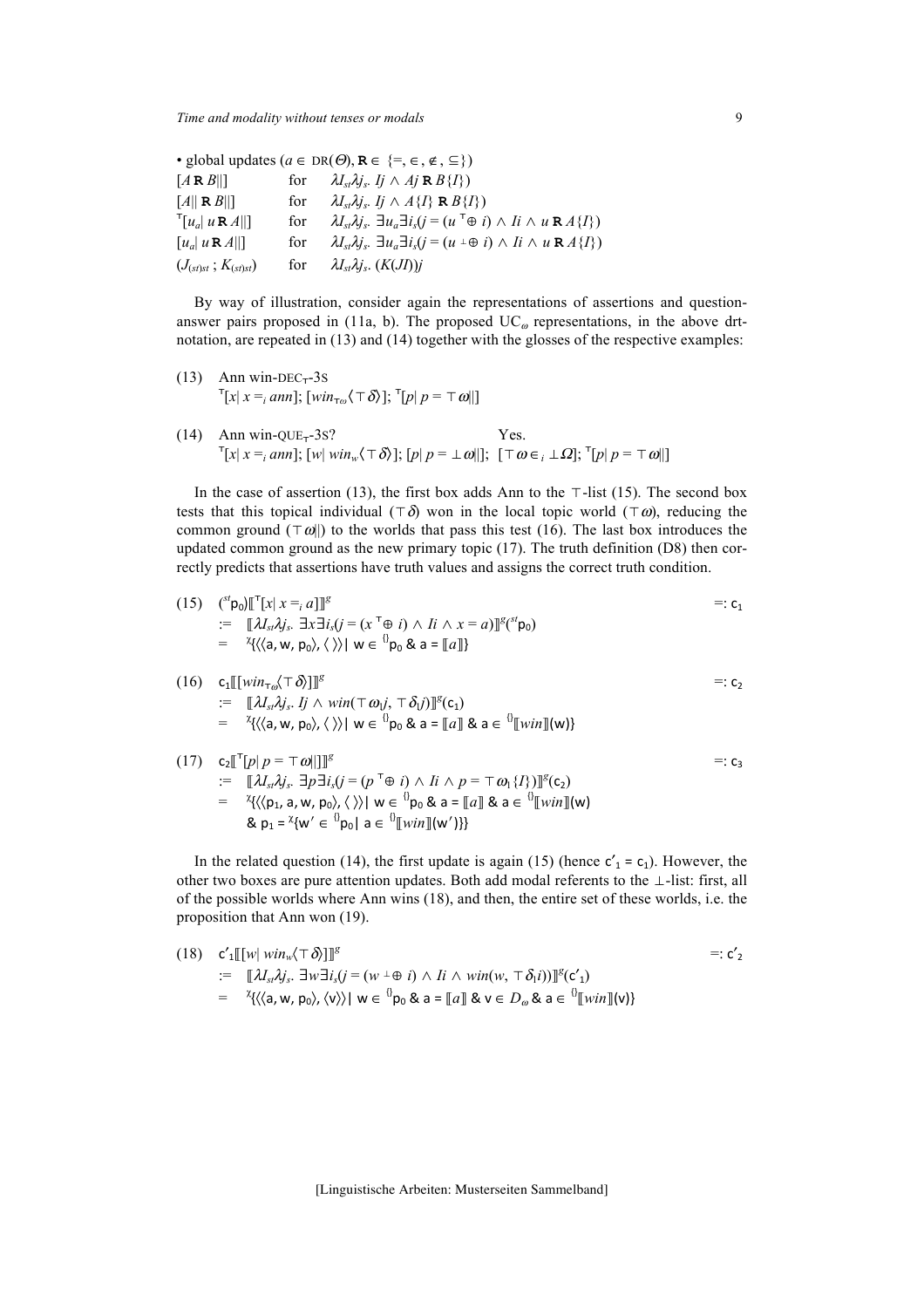10 *Maria Bittner*

(19) 
$$
\mathbf{c}'_2 \llbracket [p | p = \perp \omega] \rrbracket \rrbracket^g = \llbracket \mathcal{U}_{s'} \mathcal{U}_{s} \cdot \exists p \exists i_s (j = (p \perp \oplus i) \land Ii \land p = \perp \omega_1 \{I\}) \rrbracket^g(\mathbf{c}'_2)
$$
  
\n
$$
= \sqrt[2\lambda] \mathcal{U}_{s'} \mathcal{U}_{s} \cdot \exists p \exists i_s (j = (p \perp \oplus i) \land Ii \land p = \perp \omega_1 \{I\}) \rrbracket^g(\mathbf{c}'_2)
$$
  
\n
$$
= \sqrt[2\lambda] \mathcal{U}_{s'} \mathcal{U}_{s} \cdot \exists p \exists i_s (j = (p \perp \oplus i) \land Ii \land p = \perp \omega_1 \{I\}) \rrbracket^g(\mathbf{c}'_2)
$$
  
\n
$$
= \sqrt[2\lambda] \mathcal{U}_{s'} \mathcal{U}_{s} \cdot \exists p \exists i_s (j = (p \perp \oplus i) \land Ii \land p = \perp \omega_1 \{I\} \} \rrbracket^g(\mathbf{c}'_2)
$$
  
\n
$$
\approx p_1^+ = \sqrt[2\lambda] \mathcal{U}_{s'} \mathcal{U}_{s'} \cdot \mathcal{U}_{s'} \cdot \mathcal{U}_{s'} \cdot \mathcal{U}_{s'} \cdot \mathcal{U}_{s'} \cdot \mathcal{U}_{s'} \cdot \mathcal{U}_{s'} \cdot \mathcal{U}_{s'} \cdot \mathcal{U}_{s'} \cdot \mathcal{U}_{s'} \cdot \mathcal{U}_{s'} \cdot \mathcal{U}_{s'} \cdot \mathcal{U}_{s'} \cdot \mathcal{U}_{s'} \cdot \mathcal{U}_{s'} \cdot \mathcal{U}_{s'} \cdot \mathcal{U}_{s'} \cdot \mathcal{U}_{s'} \cdot \mathcal{U}_{s'} \cdot \mathcal{U}_{s'} \cdot \mathcal{U}_{s'} \cdot \mathcal{U}_{s'} \cdot \mathcal{U}_{s'} \cdot \mathcal{U}_{s'} \cdot \mathcal{U}_{s'} \cdot \mathcal{U}_{s'} \cdot \mathcal{U}_{s'} \cdot \mathcal{U}_{s'} \cdot \mathcal{U}_{s'} \cdot \mathcal{U}_{s'} \cdot \mathcal{U}_{s'} \cdot \mathcal{U}_{s'} \cdot \mathcal{U}_{s'} \cdot \mathcal{
$$

This analysis captures the intuition that a question adds no information (i.e. does not reduce the common ground), and that the issue of truth value does not arise (given the truth definition D8). In contrast, the answer to a question is informative and does have a truth value. In the present theory, this is because the answer reduces the common ground (20) and introduces the updated common ground as the new primary topic (21). The relation of an elliptic answer to the question is analyzed as centering-based modal anaphora.

(20) 
$$
\mathbf{c}'_3 \llbracket [\top \omega \in \mathbf{L} \Omega] \rrbracket^g \qquad \qquad =: \mathbf{c}'_4
$$
  
\n
$$
= \llbracket \lambda J_{st} \lambda j_s \cdot Ij \wedge \top \omega_j j \in \bot \Omega_j j \rrbracket^g(\mathbf{c}'_3)
$$
  
\n
$$
= \langle \langle \langle \mathbf{a}, \mathbf{w}, \mathbf{p}_0 \rangle, \langle \mathbf{p}_1^+, \mathbf{v} \rangle \rangle \mid \mathbf{w} \in {}^{0} \mathbf{p}_0 \& \mathbf{a} = \llbracket a \rrbracket \& \mathbf{v} \in D_{\omega} \& \mathbf{a} \in {}^{0} \llbracket \text{win} \rrbracket(\mathbf{v})
$$
  
\n
$$
\& \mathbf{p}_1^+ = \langle \mathbf{v}' \in D_{\omega} \mid \mathbf{a} \in {}^{0} \llbracket \text{win} \rrbracket(\mathbf{v}') \rbrace \& \mathbf{w} \in {}^{0} \mathbf{p}_1 \rangle
$$

(21) 
$$
\mathbf{c}'_4[\mathbf{T}[p|p = \perp \omega]]]]^g =: \mathbf{c}'_5
$$
  
\n
$$
= [\!\!\!\begin{array}{c} [\lambda J_{st}\lambda J_s, \exists p \exists i_s (j = (p \top \oplus i) \land Ii \land p = \top \omega_1 \{I\})]\!]^g(\mathbf{c}'_4) \\ = \lambda \{(\langle p_1, a, w, p_0 \rangle, \langle p_1^+, v \rangle) \mid w \in {}^{(1)}p_0 \& a = [\![a]\!] \& v \in D_{\omega} \& a \in {}^{(1)}[\![win]\!](v) \} \\ & \& p_1^+ = \lambda \{v' \in D_{\omega} | a \in {}^{(1)}[\![win]\!](v')\} \& a \in {}^{(1)}[\![win]\!](w) \\ & \& p_1 = \lambda \{v' \in {}^{(1)}p_0 | a \in {}^{(1)}[\![win]\!](v')\} \} \end{array}
$$

In what follows UC*<sup>ω</sup>* serves to represent nominal and modal reference in discourse. To factor in temporal reference we define an extension of this update system.

## 2.4 General *Update with Centering* (UC)

General *Update with Centering*, UC, extends UC*ω* with three types of discourse referents: events  $(\varepsilon)$ , states  $(\sigma)$ , and times  $(\tau)$ .

DEFINITION 2 (UC types). The set of UC types  $\Theta$  is the smallest set such that (i)  $\delta$ ,  $\varepsilon$ ,  $\sigma$ ,  $\tau$ ,  $\omega$ ,  $t, s \in \Theta$ , and (ii)  $(ab) \in \Theta$  if  $a, b \in \Theta$ . The subset DR( $\Theta$ ) = { $\delta$ ,  $\varepsilon$ ,  $\sigma$ ,  $\tau$ ,  $\omega$ ,  $\omega t$ } is the set of *discourse referent types* within Θ.

UC-terms are interpreted on the same frames as UC*ω* (D3 in Section 2.2), but in richer models. In natural language discourse time behaves like a chain of discrete instants (see Kamp 1979, Bittner 2008, a.o.). For simplicity, I model discourse time using integers (as in D4.ii). A *discourse instant* is a set of one integer (e.g. {3}), whereas a *discourse period* is a set of successive integers (e.g.  $\{4, 5\}$ ). A discourse time t *precedes* t', written t  $\leq_t t'$ , iff every integer in t precedes every integer in t'. In addition, UC has a set of time-related logical operators (see D4.iii). First of all, for any world w, the *run time* operator  $\vartheta$  maps any eventuality in w to its run time in w. If the eventuality is an event, then its run time in any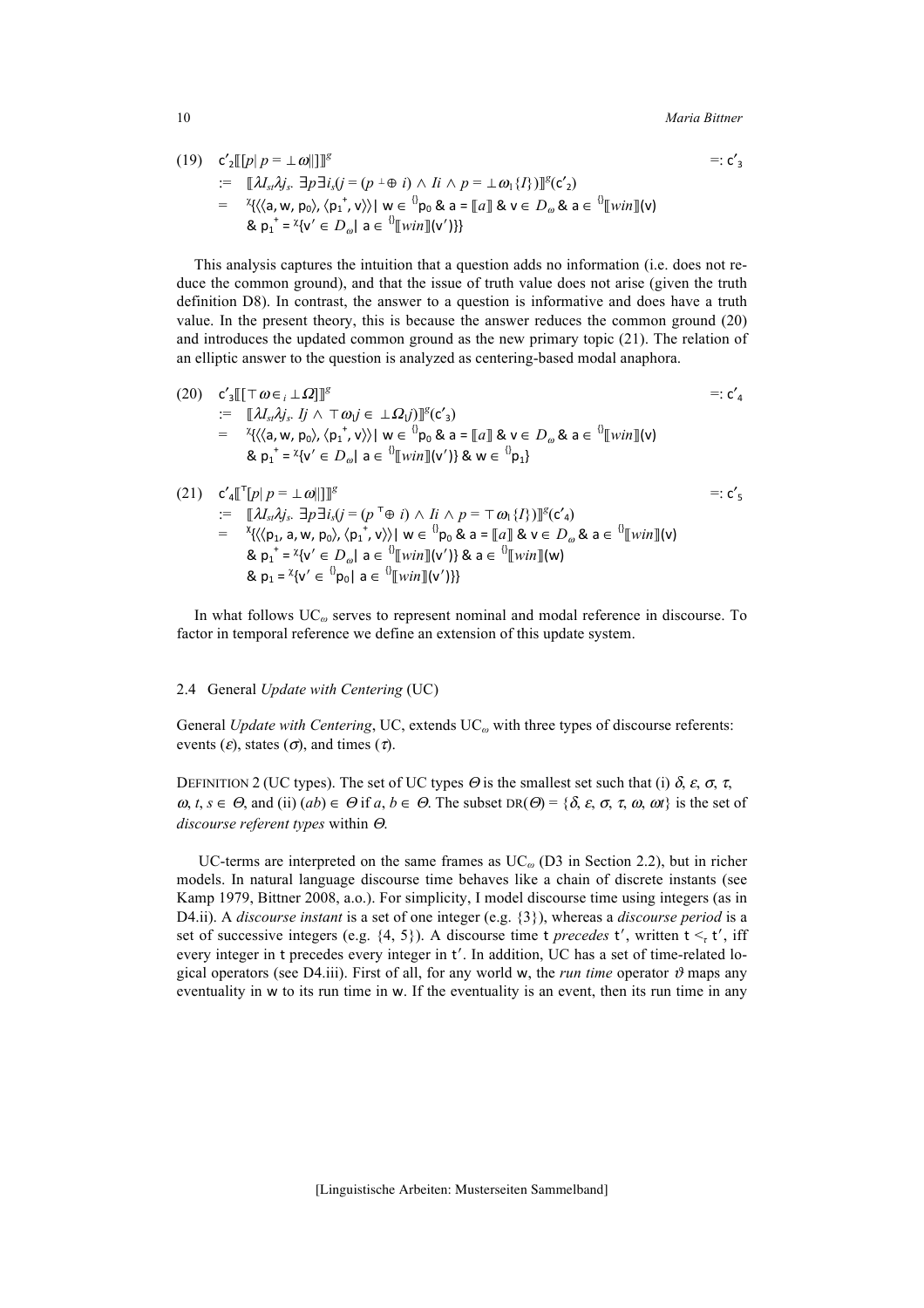world is a discourse instant,  $\{n\}$ , and its *consequent state* (CON) begins at the next instant,  ${(n+1)}$ . If the eventuality is a state, then its run time in any world is a discourse period, and its *beginning* (BEG) and *end* (END) are events that begin and end that period. Some eventualities have a *central individual* (CTR). In particular, verbal predicates (i.e. constants of type  $\omega a \delta_{n} t$ , where  $a \in {\{\epsilon, \sigma\}}$  center their eventuality argument on their first individual argument. Eventuality-valued operators (CON, BEG, END) preserve this nominal centering. In addition, some eventualities may have a contrasting *background individual* (BCK).

DEFINITION 4 (UC models) A UC model is a triple  $M = \langle \{D_a | a \in \Theta \}, \leq_{\tau} \llbracket \cdot \rrbracket \}$  such that: (i)  $\{D_a | a \in \Theta\}$  is a UC frame, (ii)  $D<sub>\tau</sub>$  is the set of non-empty convex sets of integers and  $\forall$  **t**, **t**<sup> $\leq$ </sup> *E* $\leq$  *t*<sub> $\leq$ </sub> **t**<sup> $\leq$ </sup> iff  $\forall$  *n*  $\in$  **t** $\forall$  *n*<sup> $\leq$ </sup> **e**  $t'$  $(n \leq n')$ , and (iii)  $\llbracket \cdot \rrbracket$  assigns to each  $A \in Con_a$  a value  $\llbracket A \rrbracket \in D_a$  and to each  $B \in \{\text{CON, BEG, END, CTR, BCK, } \vartheta\}$ , a value  $\llbracket B \rrbracket$  such that: a. CON ∈ *Dεσ* ϑ ∈ {ƒ*<sup>ε</sup>* ∪ ƒ*<sup>σ</sup>* | ƒ*<sup>ε</sup>* ∈ *Dωετ* & ƒ*<sup>σ</sup>* ∈ *Dωστ*}  $[\text{BEG}], [\text{END}]\in D_{\sigma \varepsilon}$   $[\text{CTR}], [\text{BCK}]\in \{f_{\varepsilon} \cup f_{\sigma} | f_{\varepsilon} \in D_{\varepsilon \delta} \& f_{\sigma} \in D_{\sigma \delta}\}\$ b.  $\forall t \in D_{\tau}, w \in D_{\omega}, d \in D_{\delta}, e \in D_{\epsilon}, s \in D_{\sigma}, ev \in D_{\epsilon} \cup D_{\sigma}$ .  $\llbracket \vartheta \rrbracket(\mathbf{w}, \mathbf{e}) = \mathbf{t} \rightarrow \exists n(\mathbf{t} = \{n\} \& \llbracket \vartheta \rrbracket(\mathbf{w}, \llbracket \text{BEG} \rrbracket(\llbracket \text{CON} \rrbracket(\mathbf{e}))) = \{(n + 1)\}\}\$  $[\![\vartheta]\!](w, s) = t \to \{m \in \mathbb{N} \mid t\} = [\![\vartheta]\!](w, [\![\text{BEG}]\!](s)) \leq t \{m \in \mathbb{N} \mid t\} = [\![\vartheta]\!](w, [\![\text{END}]\!](s))$  $\langle$ ev, d, ... $\rangle \in \{A\}$ <sup>(w)</sup>  $\rightarrow$  d = [CTR](ev) if  $A \in Con_{\omega a\delta...t}$ ,  $a \in \{\varepsilon, \sigma\}$  $d = [CTR](ev) \leftrightarrow d = [CTR]( [B](ev))$  if  $B \in \{CON, BEG, END\}$  $d = \text{Re }K \cdot \text{Re }V \rightarrow \text{Re }K \cdot \text{Re }D_{\delta} \setminus \{d\}$ 

The syntactic and semantic definitions of UC include three extra rules  $(x-xii)$ , which introduce and interpret time-related logical constants.

DEFINITION 5 (UC syntax). Rules (i–ix) as in DEFINITION 5*<sup>ω</sup>*

- x.  $(A \subset B), (A \le B) \in Term_t, \text{ if } A, B \in Term_t$ xi. CON  $A \in Term_{\sigma}$ , if  $A \in Term_{\varepsilon}$  $\text{BEG } A$ ,  $\text{END } A \in \text{Term}_\varepsilon$ , if  $A \in \text{Term}_\sigma$  $CTR A$ ,  $BCK A \in Term_{\delta}$ , if  $A \in Term_{\epsilon} \cup Term_{\sigma}$
- xii.  $\vartheta_W A \in \text{Term}_{\tau}$ , if  $W \in \text{Term}_{\omega}$  and  $A \in \text{Term}_{\epsilon} \cup \text{Term}_{\sigma}$

DEFINITION 6 (UC semantics). Rules (i–ix) as in DEFINITION 6*<sup>ω</sup>*

| X.   | $\mathbb{I}A \subset B\mathbb{I}^s = 1$                                                 | iff $[A]^g$ , $[B]^g \in D_{\tau} \& [A]^g \subset [B]^g$     |
|------|-----------------------------------------------------------------------------------------|---------------------------------------------------------------|
|      | $A < B\mathbb{I}^g = 1$                                                                 | iff $[A]^g$ , $[B]^g \in D_{\tau} \& [A]^g \leq_{\tau} [B]^g$ |
| xi.  | $[[BA]]^g \doteq [[B]]([A]]^g)$                                                         | if $B \in \{CON, BEG, END, CTR, BCK\}$                        |
| xii. | $[\![\,\mathcal{V}_W\,A]\!]^g \doteq [\![\,\mathcal{V}]\!] ([\![W]\!]^g) ([\![A]\!]^g)$ |                                                               |

In UC an *(utterance) context* is a pair of a non-empty common ground,  $p_0$ , and a speech event,  $e_0$ , realized throughout  $p_0$  at a particular instant. A context induces a *default state* ('commonplace effect' of Stalnaker 1978): the common ground  $p_0$  determines the default modal topics, whereas the speech event  $e_0$  determines the default temporal topics. The modal defaults are the same as in UC*ω*. In the temporal domain, the speech instant is the default topic time, and the speech event itself, the default perspective point (e.g. for indexicals, adapting Kaplan 1978). The truth definition for UC is the same as for UC*ω* (i.e. D8).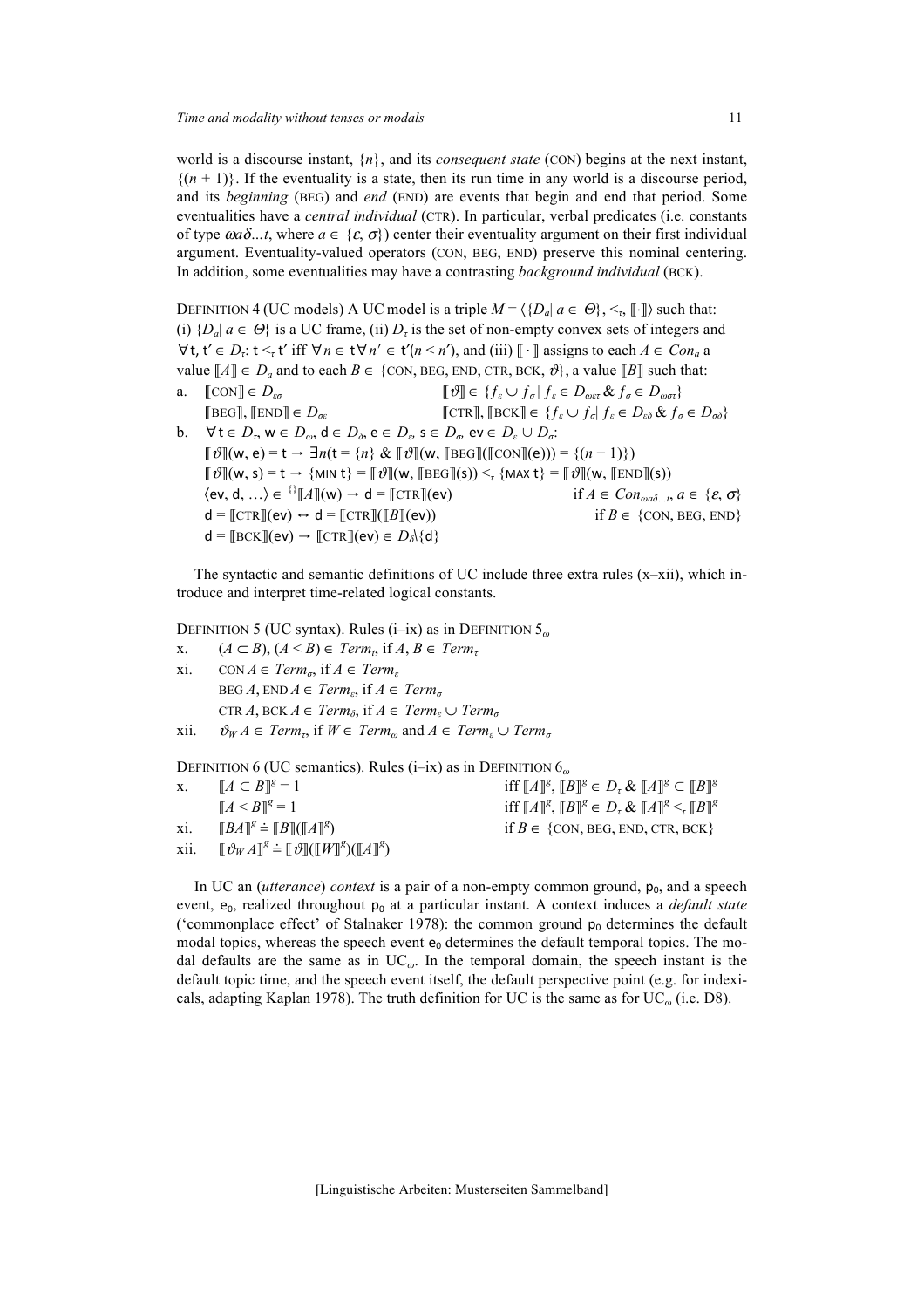DEFINITION 7 (utterance context, default state). For a model  $M = \langle D_a | a \in \Theta \rangle, \langle \xi, \psi \psi \rangle$ ,

i. an *M*-(*utterance*) *context* is a pair  $\langle \mathbf{p}_0, \mathbf{e}_0 \rangle \in D_{\omega t} \times D_{\varepsilon}$  such that (a)  ${}^{(1)}\mathbf{p}_0 \neq \emptyset$ , and

(b) 
$$
\exists t_0 \forall w \in \mathcal{H}_{p_0}: t_0 = [\![\![\vartheta]\!](w, e_0) \& \langle e_0, [\![\text{CTR}]\!](e_0) \rangle \in \mathcal{H}_{p_0}[\![\text{Spec } k]\!](w)
$$

ii.  $s' \langle p_0, e_0 \rangle = \chi \langle \langle t_0, w, p_0, e_0 \rangle, \langle \rangle | w \in {}^{(1)}p_0 \& t_0 = [{\mathcal C}^1] (w, e_0) \rangle$ 

In the following analysis of Kalaallisut discourse, we systematically first use UC*<sup>ω</sup>* to analyze modal reference and then the full UC, to factor in temporal reference. We begin with fact-oriented moods (Section 3) and successively add attitudes (Section 4), hypothetical mood (Section 5), modal remoteness (Section 6), and direct composition (Section 7).

## 3 Fact-oriented moods

#### 3.1 Observations

Kalaallisut verbs inflect for *matrix mood* (22) or *dependent mood* (23). Matrix moods are illocutionary. A matrix 'verb' is a complete sentence, classified by the mood inflection as an assertion about the topic (declarative, DEC), question about the topic (interrogative, QUE), wish concerning the topic (optative, OPT), or directive to the addressee (imperative, IMP). Dependent moods classify the dependent verb, in relation to the matrix, as a background *fact* (FCT), *hypothesis* (HYP), *elaboration* (ELA), or *habit* (HAB). They also mark the centering status of the dependent subject as either *topical* (e.g. -FCT<sub>T</sub>) or *backgrounded* (e.g. -FCT⊥), i.e., anaphoric or in contrast to the matrix subject, which is always topical.

### (22) Matrix moods

| a. | $(*Aqagu)$               | uterpoq.                                                  | c. | (Aqagu)            | uterli!                                                |
|----|--------------------------|-----------------------------------------------------------|----|--------------------|--------------------------------------------------------|
|    | $(*aqagu)$               | $utir$ -pu- $q$                                           |    | (aqagu)            | utir-li                                                |
|    |                          | (*tomorrow) return-DEC <sub>T</sub> -3S                   |    |                    | (tomorrow) return-OPT.3S                               |
|    |                          | $HeT$ has returned (*tomorrow).                           |    |                    | May he <sub><math>\tau</math></sub> return (tomorrow)! |
| b. | $(*Aqagu)$               | uterpa?                                                   | d. | (Aqagu)            | uterina!                                               |
|    | $(*aqaqu)$ utir-pi-a     |                                                           |    | (aqagu)            | utir-g <b>i</b> -na                                    |
|    |                          | (*tomorrow) return-QUE-3S                                 |    |                    | (tomorrow) return-IMP-2S                               |
|    |                          | Has he <sub><math>\tau</math></sub> returned (*tomorrow)? |    | Return (tomorrow)! |                                                        |
|    |                          |                                                           |    |                    |                                                        |
|    | Dependent moods (sample) |                                                           |    |                    |                                                        |

# $(23)$

| a. | $(*Aqagu)$  | ${uterami   utermat}$                                                                                                                  | nuannaarpuq.      |
|----|-------------|----------------------------------------------------------------------------------------------------------------------------------------|-------------------|
|    | $(*aqagu)$  | ${$ u t i r-ga-ni   utir-mm-at $}$                                                                                                     | nuannaar-pu-q     |
|    | (*tomorrow) | {return-FCT <sub>T</sub> -3S <sub>T</sub>   return-FCT <sub>1</sub> -3S <sub>1</sub> } happy-DEC <sub>T</sub> -3S                      |                   |
|    |             | Because/when ${he\tau}$   he <sub><math>\perp</math></sub> } returned (*tomorrow), he <sub><math>\tau</math></sub> was happy.          |                   |
| b. | Agagu       | $\{$ uteruni   uterpat $\}$                                                                                                            | nuannaassaaq.     |
|    | aqagu       | ${$ u t i r-gu-ni   utir-pp-at $}$                                                                                                     | nuannaar-ssa-pu-q |
|    | tomorrow    | {return-HYP <sub>T</sub> -3S <sub>T</sub>   return-HYP <sub>1</sub> -3S <sub>1</sub> } happy-exp <sup>&gt;</sup> -DEC <sub>T</sub> -3S |                   |
|    |             | If/when ${he_{\tau}   he_{\bot}}$ returns tomorrow, $he_{\tau}$ 'll be happy. ( <i>lit.</i> is expected to)                            |                   |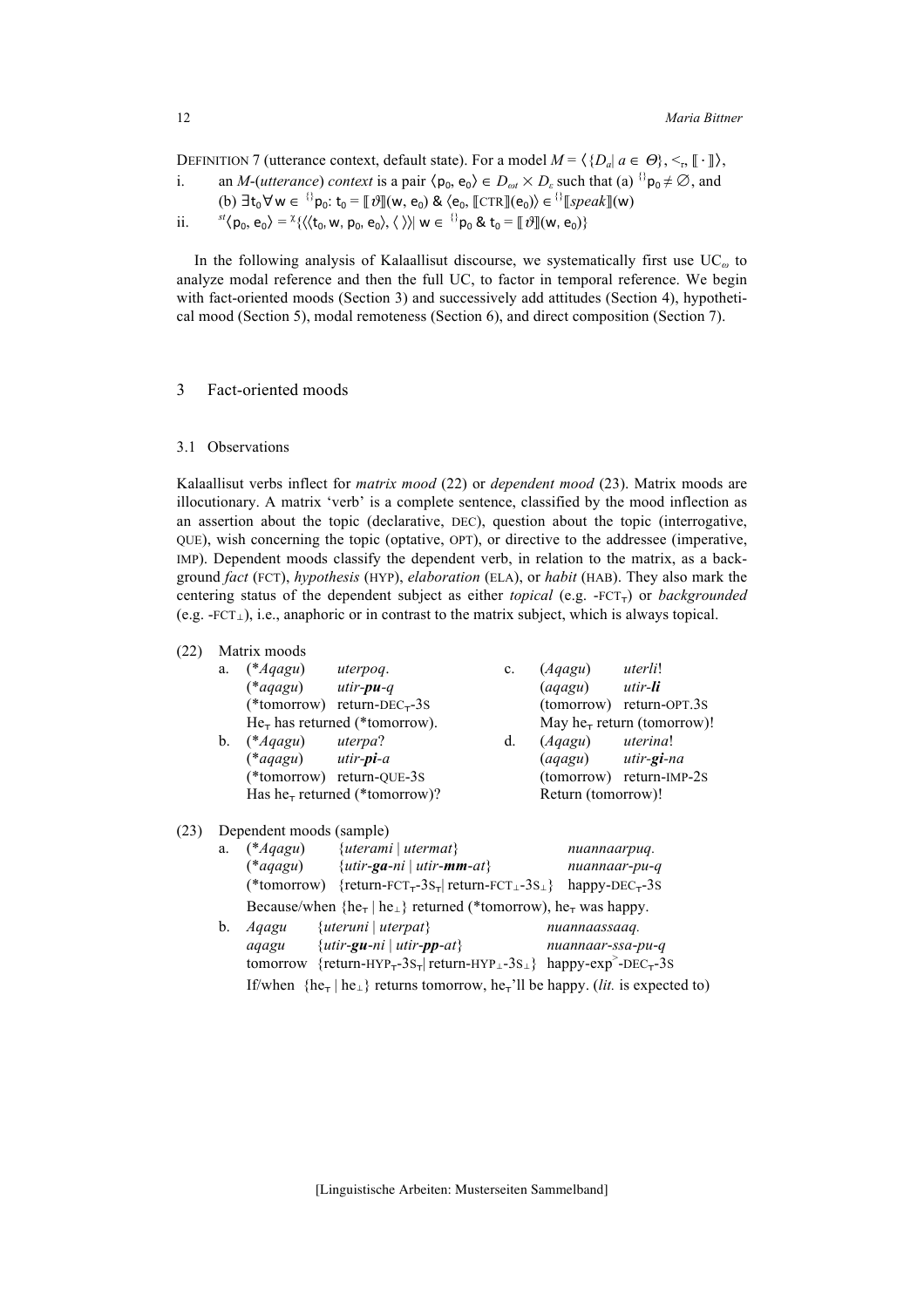*Time and modality without tenses or modals* 13

| c. <i>Ogarpog</i> | $\{$ uternerarluni   utertog $\}$ .                                                                                                |
|-------------------|------------------------------------------------------------------------------------------------------------------------------------|
| $uqar-pu-q$       | $\{utir-nirar-llu-ni \mid utir-tu-q\}$                                                                                             |
|                   | say-DEC <sub>T</sub> -3S {return-say <sub>se</sub> -ELA <sub>T</sub> -3S <sub>T</sub>   return-ELA <sub>1</sub> -3S <sub>1</sub> } |
|                   | $He_{\tau}$ has said that $\{he_{\tau} \mid he_{\bot}\}$ has returned.                                                             |

Most Kalaallisut moods are either *fact-oriented* (DEC, QUE, FCT) or *prospect-oriented*  (OPT, IMP, HYP). As  $(22)$ – $(23)$  illustrate, prospect-oriented moods introduce future eventualities and allow future location times, whereas fact-oriented moods rule out future location times. Discourse-initially, fact-oriented moods require the *state-equivalent* (i.e. the state itself or the consequent state of an event) to hold at the speech instant (24a, b). If the topic time is not an instant but a period, then fact-oriented moods require the *event-equivalent* (i.e. the event itself or the beginning of a state) to fall within that period (see  $(25)–(26)$ ). In addition, at any point in discourse, fact-oriented moods constrain the event-equivalent of the last eventuality of the verbal base to be a *currently verifiable fact* from the perspective of the speech act, i.e. to precede the speech act in the speech world. Note that in (23b), the last eventuality of the base is the state of expectation introduced by the attitudinal suffix -ssa 'exp<sup>></sup>', not the future eventuality introduced by the root (see also Bittner 2005, 2008).

- (24) a. *Ulapippunga*. *ulapik-pu-nga* busy- $DEC_{T}$ -1S I am busy.
	- b. *Uterpunga*. *utir-pu-nga* return-DEC<sub> $\tau$ </sub>-1S I have returned.
- (25) a. *Ullumi ulapippunga*. *ullumi ulapik*-*pu*-*nga* today busy- $DEC_T$ -1S I've been busy today. (NOT: I am busy (later) today.) b. *Ullumi uterpunga. Ullumi utir-pu-nga.* today return- $DEC_{T}$ -1S I returned today. (NOT: I return today.)
- (26) *Ole nuannarpoq Aani ullumi utermat. Ole nuannaar-pu-q Aani ullumi utir-mm-at.* Ole happy-DEC<sub>T</sub>-3S Ann today return-FCT<sub>⊥</sub>-3S<sub>⊥</sub> Ole is happy because Ann returned today. (NOT: …because Ann returns today.)

DEFINITION (currently verifiable fact). From the perspective of an event  $e_0$ , an event e is a *currently verifiable fact* iff e occurred in the same world as  $e_0$  prior to  $e_0$ .

OBSERVATION 1. *Fact-oriented moods* constrain the event-equivalent of the last eventuality of the verbal base to be a currently verifiable fact from the perspective of the speech event.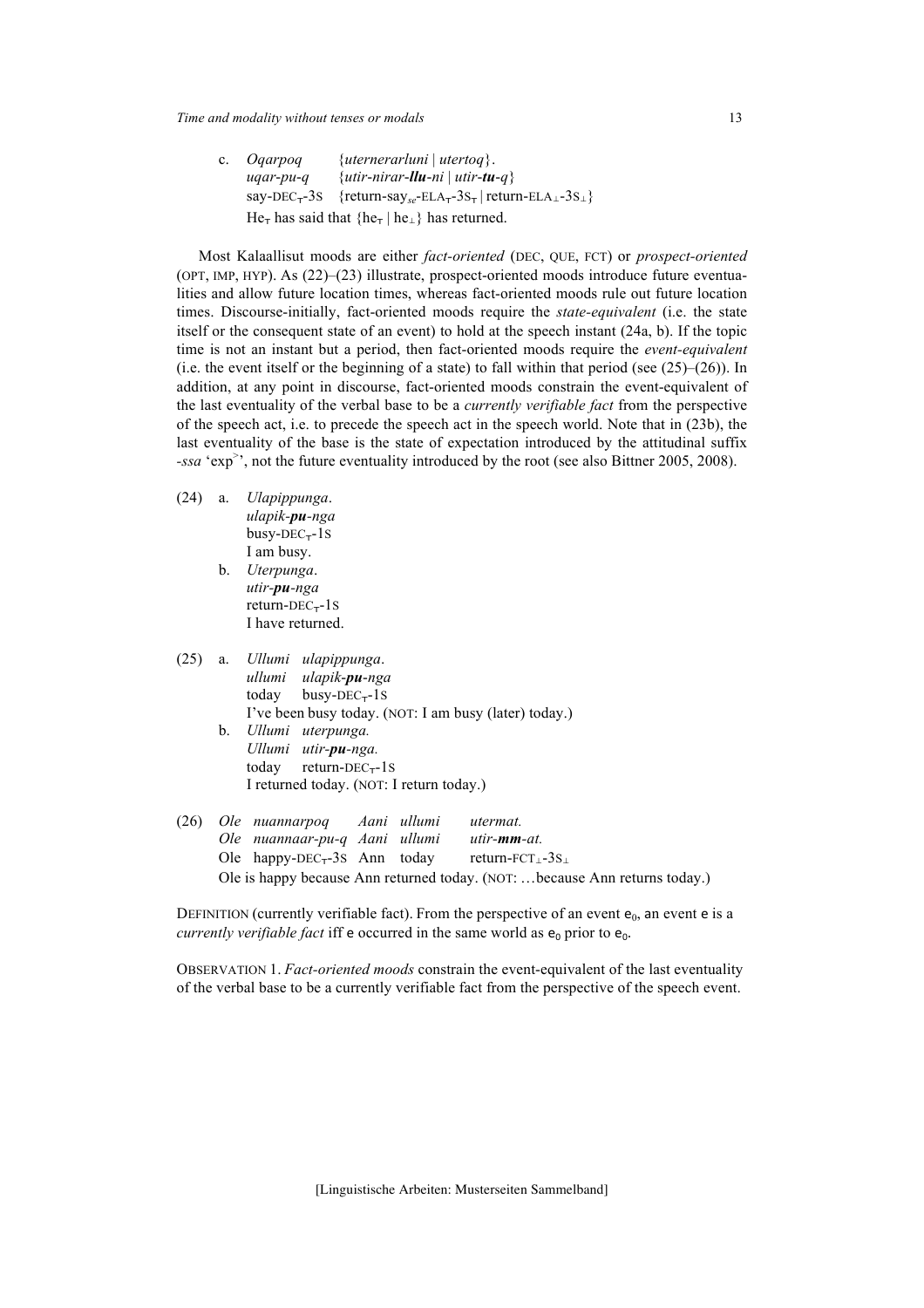The current verifiability requirement of Kalaallisut fact-oriented moods makes them unlike the English indicative mood. For example, in contrast to the ungrammatical Kalaallisut declarative (22a), the English non-past indicative can refer to the future, e.g. in *I return tomorrow*. The English past indicative can refer to what is possible rather than what is, e.g. in *If Oswald didn't kill Kennedy, someone else killed him*. In contrast, the Kalaallisut declarative (27) is ungrammatical: a hypothetical murder is not a currently verifiable fact. All that can be verified now is a state of expectation or belief (recall  $-ssa$   $-cxp$ <sup> $\ge$ ,</sup> in (2)).

|                                                                              | $(27) * Oswaldip$  |  | Kennedy toqusimanngippagu                                             |
|------------------------------------------------------------------------------|--------------------|--|-----------------------------------------------------------------------|
|                                                                              | $Oswald-p$         |  | Kennedy tuqut-sima-nngit-pp-a-gu                                      |
|                                                                              |                    |  | Oswald-ERG Kennedy kill-prf-not-HYP <sub>1</sub> -3S <sub>1</sub> -3S |
|                                                                              | inupiloqataata     |  | toqusimavaa.                                                          |
|                                                                              | inuk-piluk-qat-ata |  | tuqut-sima-pa-a                                                       |
| man-bad-other-3 $s_{\perp}$ .ERG kill-prf-DEC <sub>T</sub> $_{\perp}$ -3s.3s |                    |  |                                                                       |
|                                                                              |                    |  | (NOT: If Oswald didn't kill Kennedy, then someone else killed him.)   |

While ruling out future reference, fact-oriented moods allow negation. Kalaallisut expresses negation by means of a derivational suffix *-nngit* 'not'. The derivational status of this suffix is shown by the fact that it allows further derivation (e.g. in (28iii)). The negation *-nngit* also allows state-modifiers (e.g. 'long-MOD', 'still'), which show that it introduces a state (like the root 'asleep-'). Finally, compatibility with fact-oriented moods (i) and their elaborations (ii) shows that negative states can be currently verifiable facts.

| (28)                                                                 | 1. | ${mathingila -  sinippu -  *makippu - }-nga.$<br>Ullumi sivisuumik                                                 |  |  |  |
|----------------------------------------------------------------------|----|--------------------------------------------------------------------------------------------------------------------|--|--|--|
|                                                                      |    | ullumi sivisuuq-mik {makik- <b>nngit</b> -la-   sinik-pu-   *makik-pu-}-nga.                                       |  |  |  |
|                                                                      |    | $\{get.up-not-DEC-  asleep-DECT-  *get.up-DECT\}$ -1s<br>today<br>$long-MOD$                                       |  |  |  |
|                                                                      |    | Today $I^{\dagger}$ {stayed in bed   slept   *got up} a long time.                                                 |  |  |  |
|                                                                      |    |                                                                                                                    |  |  |  |
|                                                                      |    | suli {makik- <b>nngit</b> -   sinik-   *makik-}-tu-nga Ole isir-pu-q                                               |  |  |  |
|                                                                      |    | still {get.up-not-   asleep-   *get.up- }-ELA <sub>1</sub> -1S Ole enter- $DEC_T$ -3s                              |  |  |  |
|                                                                      |    | While I <sup><math>\perp</math></sup> was still {in bed   asleep   *} Ole <sup>T</sup> dropped in.                 |  |  |  |
|                                                                      |    | iii. Nuliani aamma suli {makinngin- sinin- *makin-}-nerarpaa.                                                      |  |  |  |
| nulia-ni aamma suli {makik- <b>nngit</b> - sinik- *makik}-nirar-pa-a |    |                                                                                                                    |  |  |  |
|                                                                      |    | still {get.up-not-  asleep-   *get.up-}-say <sub>1</sub> -DEC <sub>T</sub> <sub>1</sub> -3s.3s<br>wife- $3sT$ also |  |  |  |
|                                                                      |    | $He_{\tau}$ said that his <sub><math>\tau</math></sub> wife too was still {in bed   asleep   *}.                   |  |  |  |

I propose that the current verifiability constraint of fact-oriented moods has two components: modal and temporal. Modally, the matrix declarative mood (DEC) locates the matrix eventuality throughout the output common ground (main fact), whereas the dependent factual mood (FCT) locates the subordinate eventuality throughout a superset of the common ground (background fact). Thus, both eventualities are realized in every live candidate for the speech world, so they can be verified in that world. Temporally, the declarative matrix mood locates the matrix *event-equivalent* (EVT) before the speech act. That is, from the perspective of the speech act this event is a currently verifiable fact. The dependent factual mood locates the matrix EVT within the consequent state of the subordinate EVT. Thus, the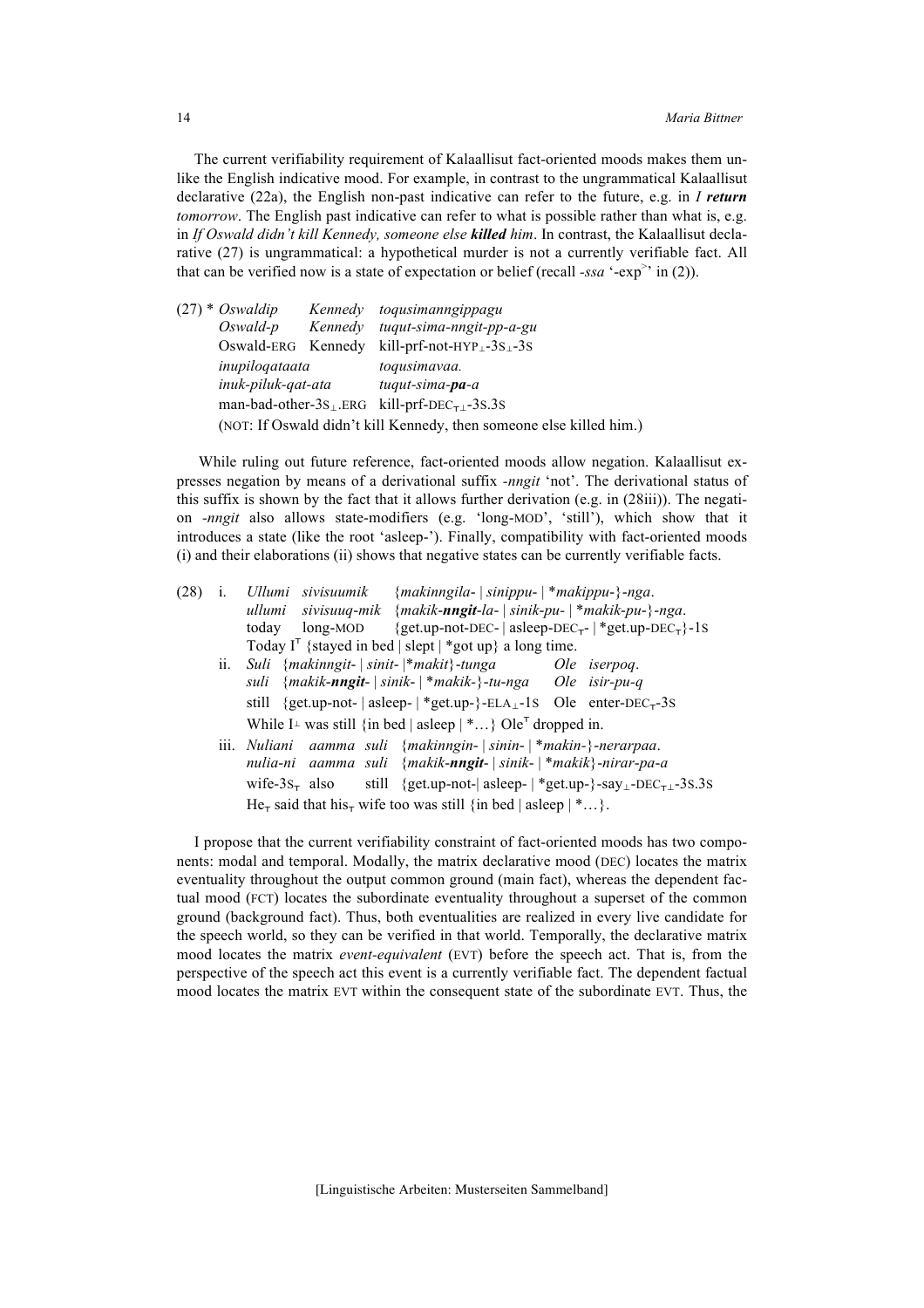subordinate EVT is verifiable from the matrix EVT, whose temporal location within the consequent state further suggests a causal link. It does not entail it because *post hoc* is not necessarily *propter hoc.* But whether or not the (real) subordinate EVT caused the (real) matrix EVT, neither EVT can be located in the future of the speech act.

To make this proposal precise, I first formalize the modal notion of a *verifiable fact*  (Section 3.2) and then, the temporal modifier *currently* (Section 3.3).

#### 3.2 Verifiable facts

The Kalaallisut discourse (29i, ii) illustrates typical use of fact-oriented moods (DEC, FCT) and their interaction with negation (*-nngit* 'not'). The proposed representation of this discourse in  $UC_{\omega}$  is given in (30i, ii).

|  | $(29)$ i. Ole iserpoq.<br>Ole isir-pu-q | ii. Nuannaanngilag<br>nuannaar-nngit-la-q nulia-ni naparsima-mm-at                                         | nuliani naparsimammat. |
|--|-----------------------------------------|------------------------------------------------------------------------------------------------------------|------------------------|
|  | Ole enter- $DEC_{T}$ -3s                | happy-not-DEC-3s wife- $3s_{\text{t}}$ ill-FCT <sub>+</sub> -3s <sub>+</sub>                               |                        |
|  | $OleT$ has dropped in.                  | $He\tau$ 's not happy, because his <sub><math>\tau</math></sub> wife <sup><math>\perp</math></sup> is ill. |                        |

(30) i. 
$$
T[x | x =_i \text{ ole}]
$$
;  $[enter_{\tau\omega}\langle \tau \delta\rangle]$ ;  $T[p | p = \tau \omega|]$ \nii.  $[w | \text{ happy}_w\langle \tau \delta\rangle]$ ;  $[\tau \omega \notin \bot \omega|]$ ;  $T[p | p = \tau \omega|]$ ;  $[x w | \text{ wife}_w\langle x, \tau \delta\rangle]$ ;  $[ill]_{\bot} \omega \langle \bot \delta\rangle]$ ;  $[\tau \omega| \subseteq \bot \omega|]$ 

In (30i), the first box adds Ole to the  $\top$ -list, while the next two boxes comment on this topic. The verbal root adds the information that the topic (Ole) entered in the local topic world ( $\tau \omega$ ). This reduces the common ground ( $\tau \omega$ ) to the worlds where this is the case. The declarative mood introduces the updated common ground as the new primary topic. This is the new topical proposition and the truth-set of the declarative sentence (29i).

In (30ii) the first three boxes represent the negated declarative matrix of (29ii) ('happynot-DEC-3S'). The scope of negation adds to the  $\perp$ -list all the worlds where the topical individual (Ole) is happy. The negation asserts that the world of evaluation is not in this set  $(\perp \omega)$ . The declarative mood identifies the world of evaluation as the topical speech world  $(\top \omega)$ , and introduces the set of surviving topic worlds  $(\top \omega)$  as the new primary topic. That is, in the context of  $(29i)$ , the truth-set of the negated declarative matrix of  $(29ii)$  is the set of worlds (where this speech act takes place and) where Ole has entered unhappy.

The post-posed factual dependent (FCT) introduces a background fact that may have caused this matrix fact. In (30ii) the factual dependent is represented by the last three boxes. The entire sequence introduces into the background the proposition that Ole has a sick wife  $(\pm \omega)|$ . The factual mood adds that this background proposition is a fact (i.e. true) throughout the matrix common ground  $(\top \omega||)$ . This suggests that it may be a cause of the matrix fact (i.e. that Ole has entered unhappy in the world of the current speech act).

This suggestion is reinforced by temporal anaphora, which locates the beginning of Ole's unhappy state within the consequent state of the beginning of his wife's illness. This temporal relation is discussed in the next section, which explicates *current* verifiability.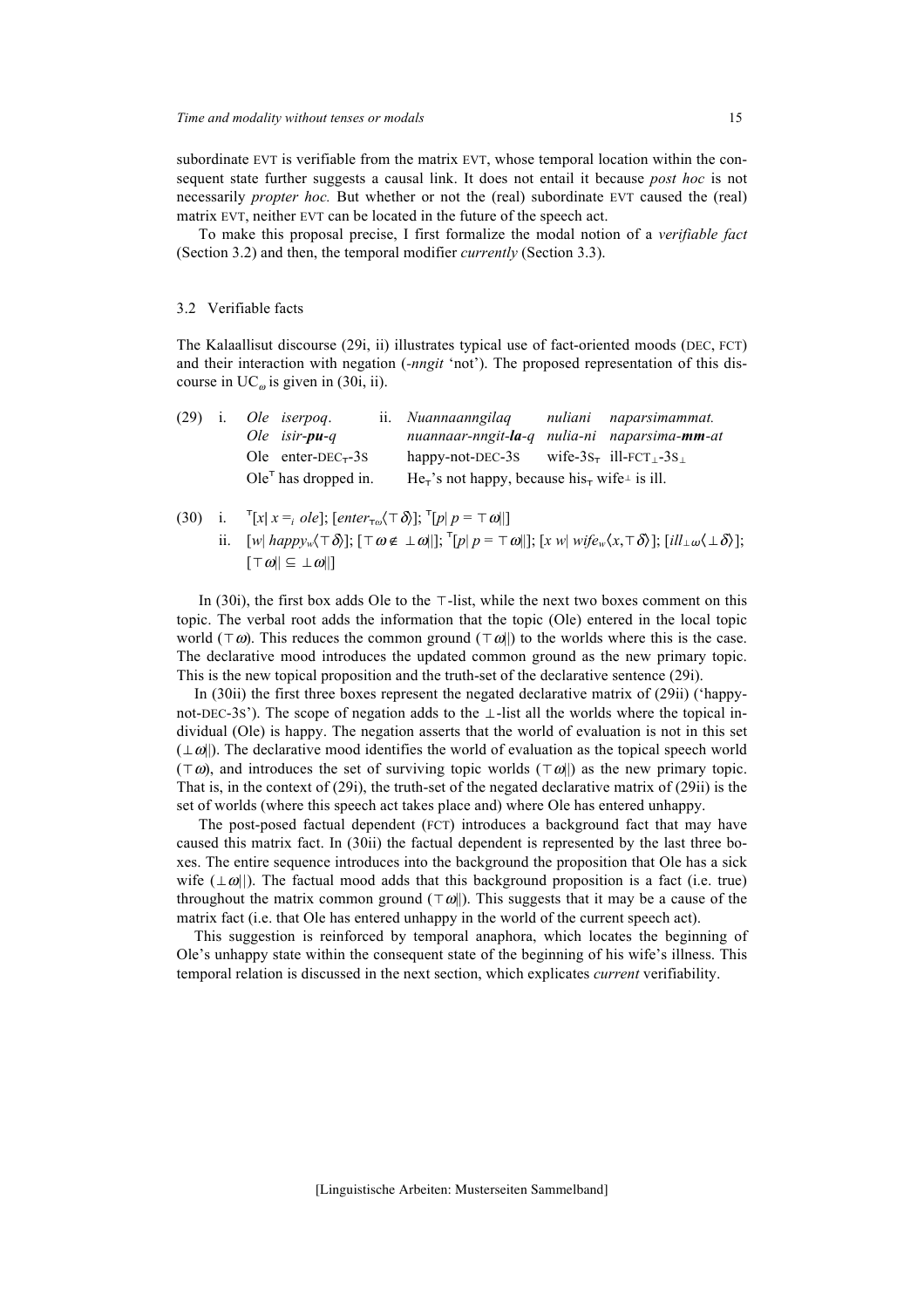### 3.3 Current verifiability

In what follows, *e* is a variable of type  $\varepsilon$  (event), *s* of type  $\sigma$  (state), and *t* of type  $\tau$  (time). Time-related drt-notation is defined in Table 2.

Table 2 drt-abbreviations for time-related UC-terms

| • static relations and operations |     |                                                                                                                                                                                                     |  |
|-----------------------------------|-----|-----------------------------------------------------------------------------------------------------------------------------------------------------------------------------------------------------|--|
| $t\subseteq t'$                   | for | $t \subset t' \vee t = t'$                                                                                                                                                                          |  |
| $t \leq t'$                       |     | for $t \leq t' \vee t = t'$                                                                                                                                                                         |  |
| EVT e                             | for | $\epsilon$                                                                                                                                                                                          |  |
| EVT S                             | for | BEGS                                                                                                                                                                                                |  |
| STA <i>s</i>                      | for | $\overline{S}$                                                                                                                                                                                      |  |
| STA e                             | for | CONe                                                                                                                                                                                                |  |
|                                   |     | • related drt-abbreviations ( $a \in DR(\Theta)$ , $\mathbf{R} \in \{=\} \subseteq, \subseteq, \leq, \leq\}$ )                                                                                      |  |
| $B_{ab}A_{sa}$                    | for | $\lambda i_s$ . B Ai                                                                                                                                                                                |  |
| $(A \mathbf{R}_W B)$              |     | for $\lambda i_s$ , $\vartheta_{W^{\circ}i} A^{\circ}i \mathbf{R} \vartheta_{W^{\circ}i} B^{\circ}i$                                                                                                |  |
|                                   |     | $[\text{AT}_W\{A, T\}]$ for $\lambda I_{st}\lambda j_s$ , $I_j \wedge (\exists i_s (I_i \wedge \vartheta_{W_i} \text{EVT } Ai \subset T_i) \rightarrow \vartheta_{W_i} \text{EVT } Aj \subset T_j)$ |  |
|                                   |     | $\wedge (\neg \exists i_s (I_i \wedge \vartheta_{W_i}$ EVT $Ai \subset Ti) \rightarrow T_j \subset \vartheta_{W_i}$ STA $Aj)$                                                                       |  |

The *global* AT-*update*,  $[AT_W{A, T}]$ , provides a unified representation for the two temporal patterns found with fact-oriented moods in Kalaallisut. Recall that by discourse-initial default, a currently verifiable state holds now (31a), whereas a currently verifiable event has a consequent state that holds now (31b). Other topic times can be set, if the current verifiability requirement of the fact-oriented mood can be met (32a, b).

| (31) |    | a. Ulapik- <b>pu</b> -nga.<br>b.<br>$busy-DEC_T-1S$<br>I am busy.                                                                      | Utir- $pu$ -nga<br>return- $DEC_T$ -1s<br>I have returned. |
|------|----|----------------------------------------------------------------------------------------------------------------------------------------|------------------------------------------------------------|
| (32) |    | a. {Ullumi *aqagu} ulapik- <b>pu</b> -nga.<br>{today   *tomorrow} busy- $DEC_{T}$ -1S<br>I've been busy {today   *tomorrow}.           |                                                            |
|      | b. | {Ullumi   * aqagu} utir- <b>pu</b> -nga.<br>{today   *tomorrow} return-DEC <sub>T</sub> -1S<br>I returned $\{today \mid *tomorrow\}$ . |                                                            |

I propose to represent the default pattern (31a, b) as in (33a, b). These UC representations are interpreted relative to the default state, where the topic time ( $\tau \tau$ ) is the speech instant. Since an instant (unit set) cannot properly include anything, the global AT-updates reduce to (34a, b).

- (33) a.  $[s] \text{ busy}_{\text{To}}(s, \text{CTR } \top \varepsilon)$ ];  $[\text{AT}_{\text{To}}\{\perp \sigma, \top \tau\}]$ ;  $[\text{EVT } \perp \sigma <_{\text{To}} \top \varepsilon]$ ;  $\ulcorner [p|p = \top \omega \urcorner]$ b.  $[e|return_{\tau\omega}\langle e, \text{CTR } \top \varepsilon \rangle]; [\text{AT}_{\tau\omega}\{\perp \varepsilon, \top \tau\}]; [\text{EVT } \perp \varepsilon \leq_{\tau\omega} \top \varepsilon]; \tau[p|p = \top \omega]]$
- (34) a.  $[s] \text{ busy}_{\text{To}}\langle s, \text{CTR } \top \varepsilon \rangle$ ,  $\top \tau \subset_i \vartheta_{\tau \omega} s$ , BEG  $s <_{\tau \omega} \top \varepsilon$ ;  $\tau[p | p = \top \omega]$ b.  $[e| return_{\tau\omega}\langle e, \text{CTR } \tau e \rangle, \tau \tau \subset_i \vartheta_{\tau\omega} \text{ CON } e, e <_{\tau\omega} \tau \varepsilon];$ <sup>T</sup> $[p|p = \tau \omega|]$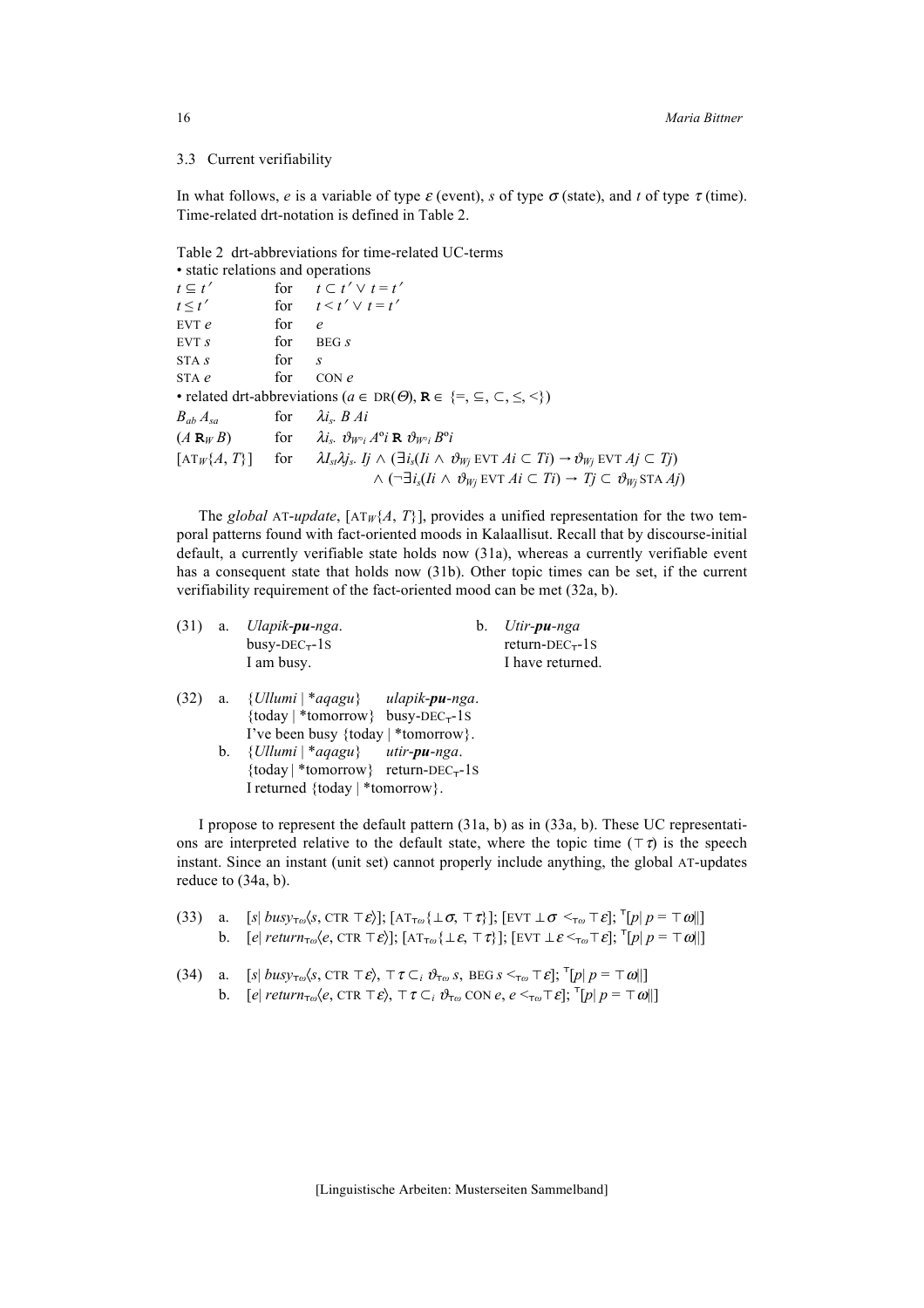That is, what holds at the topical instant is the state-equivalent of the verbal eventuality (STA, i.e. the state itself in (34a), consequent state in (34b)). In addition, declarative mood requires current verifiability from the perspective of the speech act. To pass this test, the event-equivalent (EVT, i.e. the beginning of the state in  $(34a)$ , the event itself in  $(34b)$ ) must have already happened in the speech world ( $\tau \omega$ ) prior to this speech act ( $\tau \epsilon$ ).

In (32a, b), the temporal noun can be interpreted as a *topic-setting* sentence-modifier (e.g. 'today-T ') or *bottom-elaborating* eventuality-modifier (e.g. 'today-*ε*'). I formalize this idea by means of two special sequencing operators, *topic-comment* (<sup>T</sup>;) and *bottomelaboration*  $(\perp)$ , defined below. A topic-comment sequence  $(A^{\top})$ ; *B*) reduces to  $(A; B)$ , iff *A* (*topic-update*) adds at least one object to the input  $\top$ -list and the top  $\top$ -object in the output of *A* is referred to in *B* (*comment*) by  $\tau a_1$ , for some type *a*, and maintains its  $\tau a_1$ -rank throughout *B* (i.e. *B* can add other types of topics, but not any *a*-topics.) Otherwise, the output of  $(A^{\top}; B)$  is the absurd state,  $\emptyset$ . (We write  $y \prec z$  for  $z = (z_1, ..., z_m, y_1, ..., y_n)$ , where  $y \in D^n$ ,  $z \in D^{m+n}$ , and  $m \ge 1$ . '*X*[*Y/Z*]' stands for the result of replacing every *Y* in *X* with *Z*.) A background-elaboration sequence  $(A^{\perp}; B)$  is defined analogously for  $\perp$ -lists.

today<sup>-τ</sup>   
\n
$$
+ \text{ s/s: } \lambda K_{[]}(\text{T}[t | t \subseteq_i day. of \langle \vartheta_{\tau\omega} \top \varepsilon \rangle]^\top; K)
$$
\n[ ] := (st)st  
\ntoday<sup>-</sup><sub>η</sub>   
\n
$$
+ \text{ s/s: } \lambda L_{[so]} \lambda \underline{w}_{so}(\underline{V} \underline{w} \bot; [\vartheta_{\underline{w}} \bot \eta \subseteq_i day. of \langle \vartheta_{\tau\omega} \top \varepsilon \rangle])
$$
\n
$$
\eta \in \{\varepsilon, \sigma\}, [a] := a[]
$$

$$
\begin{array}{lll}\n(\mathbf{r}); & \mathbf{c}[\![A^\top; B]\!]^g &=& \{\mathbf{h} \in \mathbf{c}[\![A; B]\!]^g \; \exists a \forall \, \mathbf{k} \in \mathbf{c}[\![A; B]\!]^g \exists \, \mathbf{j} \in \mathbf{c}[\![A]\!]^g \exists \, \mathbf{i} \in \mathbf{c}. \; \mathbf{T} \mathbf{i} \prec \mathbf{T} \mathbf{j} \preceq \mathbf{T} \mathbf{k} \\
& & \mathbf{A}(\mathbf{T})\}_1 = ((\mathbf{T} \mathbf{k})_a)_1 \otimes [\![B]\!]^g \neq [\![B[\mathbf{T} a_1/\bot a_1]\!]^g \}\n\end{array}
$$

$$
\begin{array}{lll}\n\text{(4:)} & \mathbf{c} \llbracket A^{\perp} \text{; } B \rrbracket^g & = & \{\mathbf{h} \in \mathbf{c} \llbracket A; B \rrbracket^g \; \exists a \forall \, \mathbf{k} \in \mathbf{c} \llbracket A; B \rrbracket^g \exists \mathbf{j} \in \mathbf{c} \llbracket A \rrbracket^g \exists \mathbf{i} \in \mathbf{c}: \; \bot \mathbf{i} \prec \bot \mathbf{j} \preceq \bot \mathbf{k} \\
& & \mathbf{A} \left( \bot \mathbf{j} \right) \mathbf{a} = ((\bot \mathbf{k})_a) \mathbf{a} \llbracket B \rrbracket^g \neq \llbracket B [\bot a_1 / \top a_1] \rrbracket^g \}\n\end{array}
$$

 $\alpha(\perp J)_1 - ((\perp \kappa)_{a})_1 \alpha \perp \beta \parallel \perp a_1 + a_1 \parallel \cdot \beta$ <br>If the temporal noun in (32a, b) is interpreted as 'today-<sup>T</sup>', we get the default-override reading (35a, b). The temporal noun updates the topic time ( $\tau \tau$ ) to part of the speech day. Since this can properly include an event, the global AT-update includes within this topical period the event-equivalent, i.e. the beginning of the state in (35a) and the event itself in (35b). Both events must be currently verifiable, i.e. must have already happened in the speech world ( $\tau \omega$ ) before the speech act ( $\tau \varepsilon$ ). This rules out future topic times. If the temporal noun is read as 'today-*ε*', then it elaborates the verbal base, as in (36a, b). In this case, the topic time is still the speech instant, so we get a temporally elaborated variant of the default pattern (34a, b). For non-future location times this variant is coherent. Future location times are still ruled out because future eventualities fail the current verifiability test.

- (35) a.  $\left[\int f(t) \, dt \right] = \int f(t) \, dt$   $\int f(t) \, dt$   $\int f(t) \, dt$   $\int f(t) \, dt$   $\int f(t) \, dt$   $\int f(t) \, dt$   $\int f(t) \, dt$   $\int f(t) \, dt$   $\int f(t) \, dt$   $\int f(t) \, dt$   $\int f(t) \, dt$   $\int f(t) \, dt$   $\int f(t) \, dt$   $\int f(t) \, dt$   $\int f(t) \, dt$   $\int f(t) \, dt$   $\int f(t) \, dt$   $\int f(t) \, dt$   $\top \varepsilon$ ;  $\ulcorner [p|p = \top \omega \Vert]$ )
	- b.  $^{T}[t]$   $t \subseteq_{i} day.of\langle \vartheta_{\tau\omega} \top \varepsilon \rangle ]^{T}$ ; ([e| return<sub>T $\omega$ </sub>'\electurn<sub>T $\omega$ </sub>'\electurn<sub>T $\omega$ </sub>'\electurn<sub>T $\omega$ </sub>'\electurn<sub>T $\omega$ </sub>'\electurn<sub>T $\omega$ </sub>'\electurn<sub>T $\omega$ </sub>'\electurn<sub>T $\omega$ </sub>'  $\tau[p|p = \tau \omega$ ||])
- (36) a. [*s*| *busy<sub>Tω</sub>* $\langle s, \text{CTR } \top \varepsilon \rangle$ ,  $\vartheta_{\tau \omega} s \subseteq \text{day.of} \langle \vartheta_{\tau \omega} \top \varepsilon \rangle$ ,  $\top \tau \subset_i \vartheta_{\tau \omega} s$ , BEG  $s \leq_{\tau \omega} \top \varepsilon$ ];  $\tau[p|p = \tau \omega$ 
	- b.  $[e|return_{\tau\omega}\langle e, \text{CTR } \top \varepsilon \rangle, \vartheta_{\tau\omega} e \subseteq day.of\langle \vartheta_{\tau\omega} \top \varepsilon \rangle, \top \tau \subset_i \vartheta_{\tau\omega} \text{CON } e, e \leq_{\tau\omega} \top \varepsilon$ :  $\tau[p|p = \tau \omega$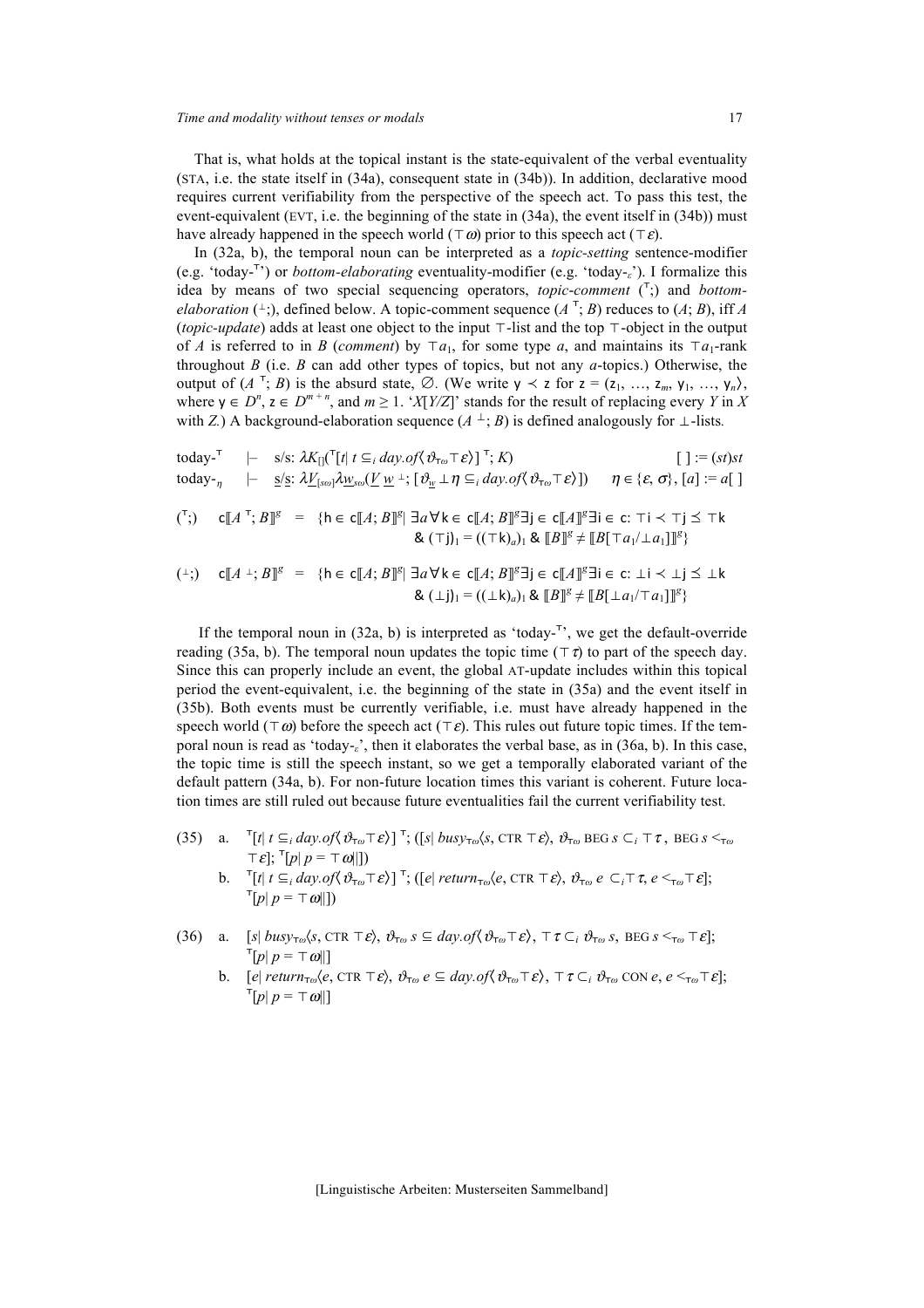For the two-sentence discourse (29i, ii), temporal reference is explicated in (37i, ii). The declarative verbs in (37i, ii) instantiate the default pattern (31a, b) for events ('enter-') and states ('-not'). In (37ii) the dependent factual mood locates the matrix event (beginning of Ole's unhappy state) within the consequent state of the subordinate event (beginning of his wife's illness) throughout the matrix common ground  $(\top \omega\|)$ . This suggests, but does not entail, that the subordinate fact may have caused the matrix fact.

- $(37i)$   $(29i)$  Ole-<sup>T</sup> has dropped in. Ole-<sup>T</sup> enter-DEC<sub>T</sub>-3S<br><sup>T</sup>[x] x = elel<sup>T</sup>: ([e] ex  $[x | x =_i o le]$ <sup>T</sup>; ([e| enter<sub>Tω</sub> $\langle e, \top \delta \rangle$ ,  $\top \tau \subset_i \vartheta_{\tau \omega}$  CON  $e, e \leq_{\tau \omega} \top \varepsilon$ ];  $\top [p | p = \top \omega \parallel]$ )
- (37ii) (29ii)  $He<sub>T</sub>$ 's not happy because his<sub>t</sub> wife is ill.

happy-not-DEC<sub>T</sub>-3s wife-3s<sub>T</sub> ill-FCT<sub>⊥</sub>-3s<sub>⊥</sub>  $[s \ w \mid \text{happy}_w \langle s, \top \delta \rangle, \top \tau \subset_i \vartheta_w s]; [\top \omega \notin \bot \omega]]; [s] \text{ CTR } s = \top \delta, \top \tau \subset_i \vartheta_{\tau \omega} s,$ BEG  $s <_{\tau_{\omega}} \tau \varepsilon$ ];  $\tau[p | p = \tau \omega$ ||]; ([t|  $t =_{i} \vartheta_{\tau_{\omega}}$  BEG  $\bot \sigma$ ]; [x w| wife<sub>w</sub> $\langle x, \tau \delta, \tau \tau \rangle$ ];  $[s|$  *ill*<sub>⊥ $\omega$ </sub>( $s, \perp \delta$ ),  $\perp \tau \subset_i \vartheta_{\perp \omega}$  CON BEG  $s|;$   $\lceil \top \omega \rceil \leq \perp \omega \rceil$ ])

To summarize the analysis so far: fact-oriented moods assert that the verbal eventequivalent (EVT) is a currently verifiable fact. Modally, the declarative mood (DEC) locates the matrix event throughout the output common ground (main fact), whereas the factual mood (FCT) locates the subordinate event throughout a superset of this modality (background fact). Both events are thus realized in every live candidate for the speech world and so are *verifiable* in that world. Temporally, the declarative mood locates the matrix event before the speech act. So, from the perspective of the speech act the matrix event is a *currently* verifiable fact. The factual mood locates the matrix event within the consequent state of the subordinate event. The subordinate event is thus verifiable from the matrix event and hence from the speech act. The location within the consequent state further suggests that the (real) matrix event may have been caused by the (real) subordinate event. Whether or not there is such a causal link, neither event can be located in the future of the speech act.

We now turn to a special case of fact-oriented discourse—to wit, discourses that introduce currently verifiable attitudinal states.

### 4 Attitude reports

#### 4.1 Observations

In English, indirect report verbs with non-finite complements are temporally *de se* in the sense of Lewis (1979). That is, the complement situation is located in time relative to the attitude-holder's now. In Kalaallisut, closest equivalents are derivational *attitude* (*att*) suffixes. Temporal anaphora shows that *att*-suffixes introduce attitude states (38a, c) or speech events (38b, d). The attitude or speech can be fact-oriented (38a, b) or prospect-oriented (38c, d). For fact-oriented *att*-suffixes, the *att*-event functions as the perspective point for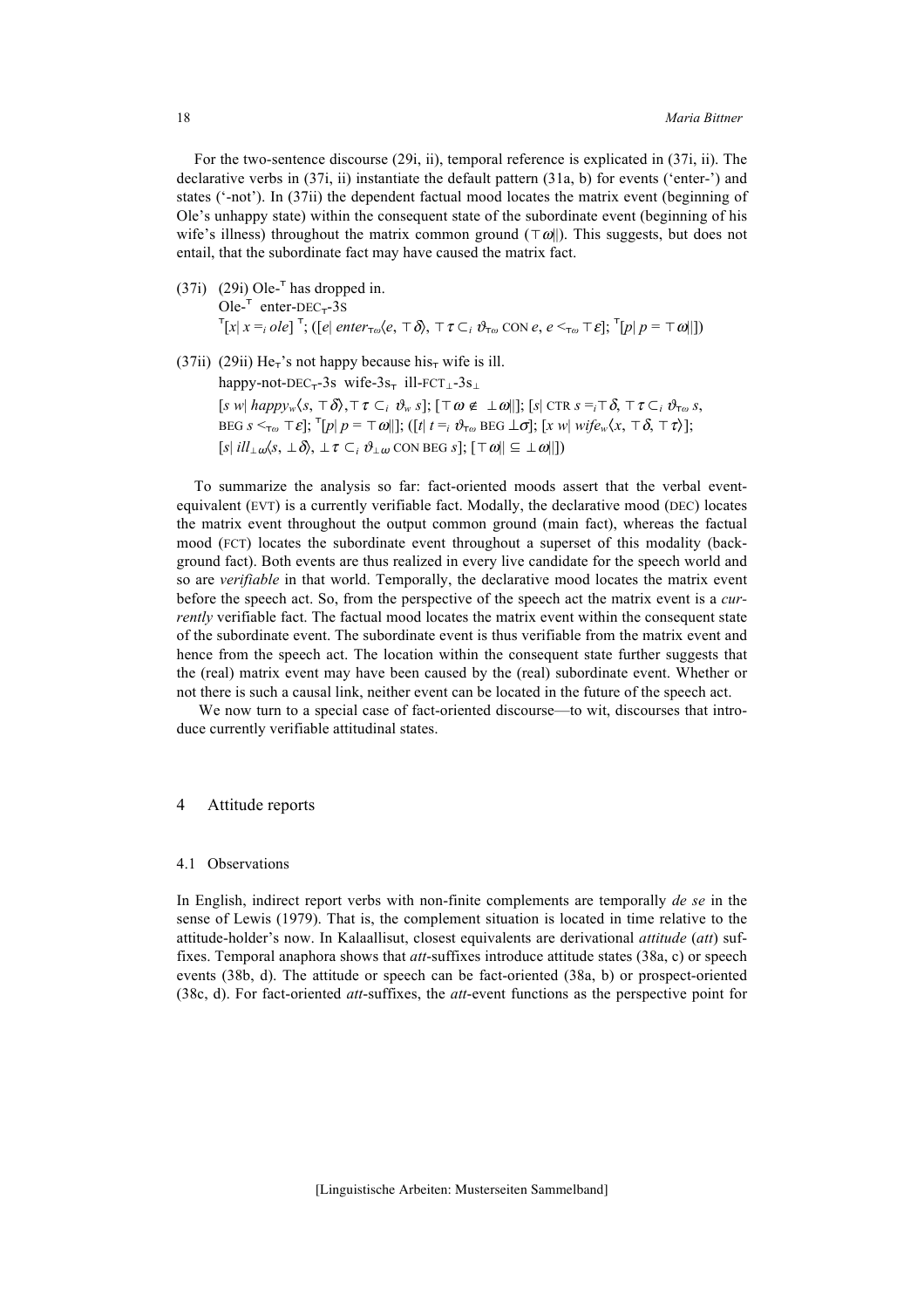locating the base-eventuality, just like the speech event does when the same verbal base is inflected for fact-oriented mood. In either case, future location times are ruled out, as factoriented *att*-suffixes in (38a, b) and fact-oriented moods (e.g. DEC and FCT in (25)–(26)) attest. In contrast, prospect-oriented *att*-suffixes (38c, d) and prospect-oriented moods (e.g. OPT and IMP) allow future location times.

(38) *Att*-suffixes (sample)

| Ernini (*aqagu)<br>ajugaasoraa.<br>a.                                                                               |
|---------------------------------------------------------------------------------------------------------------------|
| irni-ni (*aqagu) ajugaa-s <b>uri</b> -pa-a                                                                          |
| son-3s <sub>T</sub> (*tomorrow) win-bel <sub>+</sub> -DEC <sub>T+</sub> -3s.3s                                      |
| $HeT$ believes his <sub><math>T</math></sub> son to have won (*tomorrow).                                           |
| Ernini (*aqagu) ajugaanerarpaa.<br>b.                                                                               |
| irni-ni (*aqagu) ajugaa- <b>nirar</b> -pa-a                                                                         |
| son-3s <sub>T</sub> (*tomorrow) win-say <sub>1</sub> -DEC <sub>T</sub> <sub>1</sub> -3s.3s                          |
| $HeT$ has said his <sub>t</sub> son has won (*tomorrow).                                                            |
| c. $(Aqagu)$ iser-{-niar   -ssa   -qina}-poq.                                                                       |
| $(aqagu)$ isir-{-niar   -ssa   -qina}-pu-q                                                                          |
| (tomorrow) enter- $\{-int_{se}^{\infty}$ $ \text{-exp}^{\infty} $ -dread <sup>&gt;</sup> $\}-$ DEC <sub>T</sub> -3S |
| $HeT$ {intends   is expected   is liable} to drop in (tomorrow).                                                    |
| Ikinngunni (aqagu) isegquaa.<br>d.                                                                                  |
| ikinngut-ni (aqagu) isir- <b>qqu</b> -pa-a.                                                                         |
| friend-3s <sub>T</sub> (tomorrow) enter-bid <sub>1</sub> <sup>2</sup> -DEC <sub>T</sub> <sub>1</sub> -3s.3s         |
| $HeT$ has invited his <sub>t</sub> friend to drop in (tomorrow).                                                    |
|                                                                                                                     |

Kalaallisut also has attitudinal roots*.* Lexically, these are unspecified as either fact- or prospect-oriented. However, they can be syntactically specified by a compatible *att*-suffix in the topic-elaborating mood, as (39) illustrates.

## (39) Attitudinal roots elaborated by *att*-suffixes

| a.             | Ole neriuppoq ajugaassalluni.                                                                                                                                        |
|----------------|----------------------------------------------------------------------------------------------------------------------------------------------------------------------|
|                | Ole niriuk-pu-q ajugaa-ssa-llu-ni.                                                                                                                                   |
|                | Ole hope- $DEC_{T}$ -3s win-des <sup>&gt;</sup> - $ELA_{T}$ -3s <sub>T</sub>                                                                                         |
|                | Ole hopes to win.                                                                                                                                                    |
| $\mathbf{b}$ . | Olep ikinngunni oqarfigaa<br><i>iseggullugu.</i>                                                                                                                     |
|                | Ole-p ikinngut-ni uqar-vvigi-pa-a<br>isir-qqu-llu-gu.                                                                                                                |
|                | say-to-DEC <sub>T</sub> + 3s.3s enter-bid <sup>&gt;</sup> + -ELA <sub>T</sub> -3s <sub>+</sub><br>Ole-ERG friend- $3s_{\tau}$                                        |
|                | $Ole\top$ has invited his <sub><math>T</math></sub> friend to drop in.                                                                                               |
| $c_{\cdot}$    | Ole isumaqarpoq ernini ajugaasoralugu.                                                                                                                               |
|                | Ole isuma-qar-pu-q irni-ni ajugaa-s <b>uri</b> -llu-gu.                                                                                                              |
|                | Ole idea-have-DEC <sub>T</sub> -3S son-3S <sub>T</sub> win-bel <sub>1</sub> -ELA <sub>T</sub> -3S <sub>1</sub>                                                       |
|                | $Ole\top$ believes his <sub><math>\tau</math></sub> son to have won.                                                                                                 |
| $d_{\cdot}$    | Olep ogarfigaanga<br>ajugaanerarlugu.<br>ernini                                                                                                                      |
|                | ajugaa-nirar-llu-gu.<br>Ole-p uqar-vvigi-pa-a-nga irni-ni                                                                                                            |
|                | Ole-ERG say-to-DEC <sub>T</sub> <sub>1</sub> -3S-1S son-3S <sub>T</sub><br>win-say <sub><math>\perp</math></sub> -ELA <sub>T</sub> -3S <sub><math>\perp</math></sub> |

 $Ole^{T}$  has told me that his<sub>T</sub> son has won.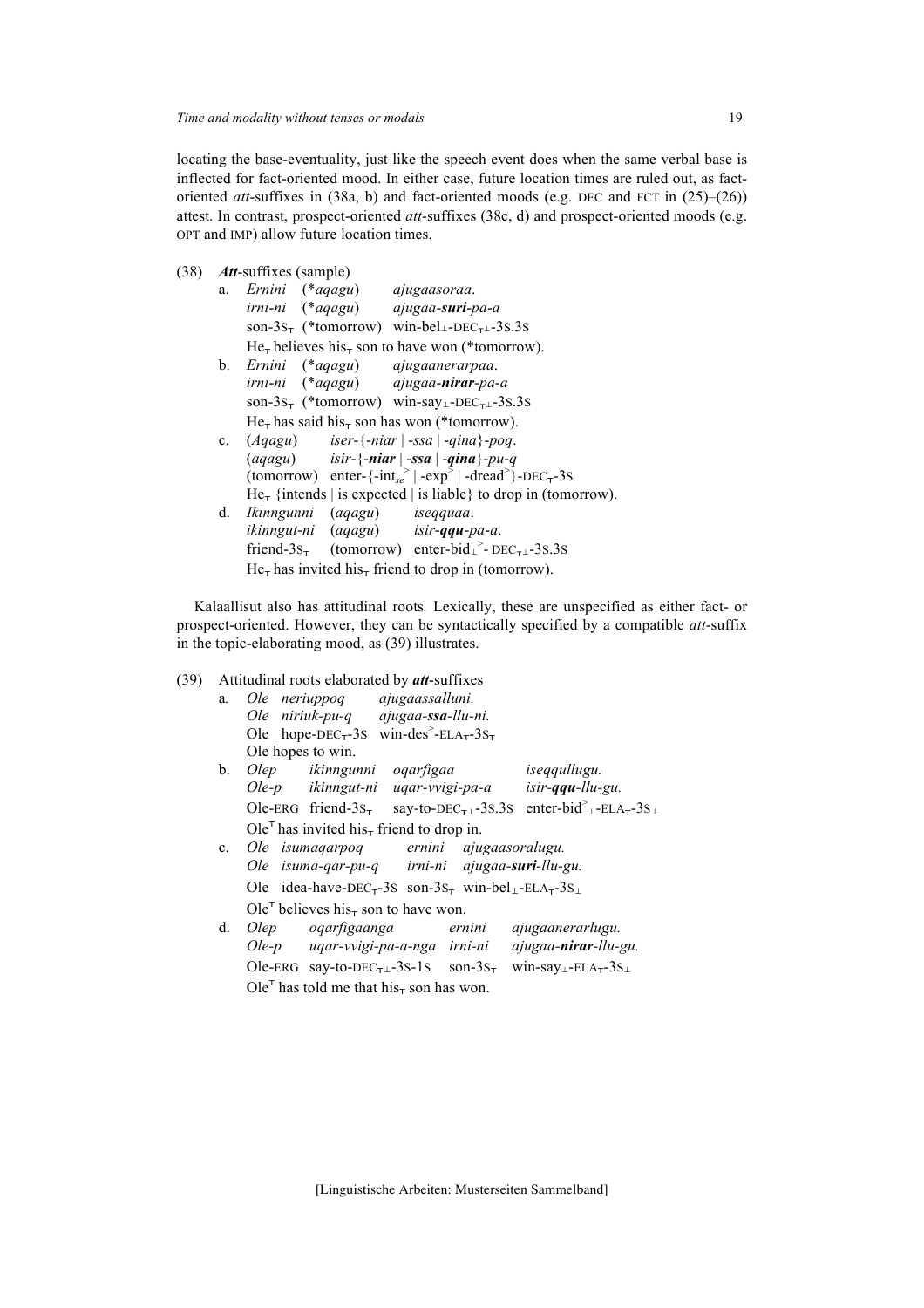We thus arrive at the following observation (see also Bittner 2005):

OBSERVATION 2. Derivational *att*-suffixes introduce:

- i. fact-oriented attitudinal states (e.g. *-suri* 'bel⊥', *-paluk* 'seem')
- ii. fact-oriented speech events (e.g. *-nirar* 'say⊥')
- iii. prospect-oriented attitudinal states (e.g. *-ssa* 'exp<sup>></sup>|des<sup>></sup>', *-niar* 'int<sub>s</sub><sup>></sup>')
- iv. prospect-oriented speech events (e.g. *-qqu* 'bid<sub>⊥</sub><sup>></sup>')

In Section 2.1, we saw some cross-linguistic evidence that conditionals are modal topiccomment structures (see also Haiman 1978). In Kalaallisut, they are also a species of prospect-oriented attitude reports (recall  $(1)$ – $(3)$ ). Combining these two ideas, I propose that the antecedent introduces a topical modality, while the matrix comment expresses an attitude to this modality, Ω. More precisely, an *att-*suffix introduces a prospect-oriented attitude state whose modal base is  $\top \Omega$ . In the  $\top \Omega$ -worlds that best fit the projections of the attitude holder, looking from a salient event e, the *att*-base event is realized within the consequent state of e and is a verifiable fact by the end of this attitude state. In contrast, factoriented *att*-suffixes are temporally and modally *de se*. The *att*-base event is realized before the attitude state and in the same modality. That is, according to the attitude holder, looking from the beginning of the attitudinal state, the *att*-base event is a currently verifiable fact.

### 4.2 Attitudes to own vs. topical modalities

Modally, fact- and prospect-oriented *att*-reports differ as follows. In fact-oriented *att*reports the propositional object of the attitude is realized in the ideal worlds of the attitude holder's own modality. In contrast, in prospect-oriented *att*-reports the propositional object is realized in the ideal worlds of the topical modality.

To explicate this idea I propose to modify the standard modal theory of attitudes (Hintikka 1969). On this theory, *x believes p* is true in a world *w* iff every world where all of *x*'s *w-*beliefs are true is a *p-*world. This wrongly predicts that *x* believes every proposition if *x* has conflicting beliefs in *w* (e.g. that all men are created equal and that a man has a right to own slaves). This type of problem is well known from conditionals and so is the solution to wit, to quantify only over the best-fitting worlds (Lewis 1973, 1981, Kratzer 1981). Given a set of propositions *Q*, *w* is *Q-better* than *v*, written  $v \, \angle \, \partial \, w$ , iff every *Q*-proposition that holds in *v* also holds in *w* but not vice versa. The *ideal* of an ordered set  $\langle p, \angle_{Q} \rangle$ , written MAX(*p*, *Q*), is the set of *p*-worlds that are not outranked by any *Q*-better *p*-world. In particular, worlds can be ranked by attitudes. Table 3 implements this idea in UC*ω* and UC.

Table 3 Drt-abbreviations for attitude-related UC(*ω*)-terms

| 1. |                   | Attitudinal <i>p</i> -sets, induced orders and ideals ( $att \in \{bel, exp, des, \}$ )        |               |
|----|-------------------|------------------------------------------------------------------------------------------------|---------------|
|    | $att_{w} x$       | for $\lambda p.$ att $(w, x, p)$                                                               | $UC_{\omega}$ |
|    | $att_w s$         | for $\lambda p.$ att(w, s, CTR s, p)                                                           | UC            |
|    | $att_w e$         | for $\lambda p. \exists s (att(w, s, CTR e, p) \wedge \vartheta_w e \subset \vartheta_w s)$    | UC            |
|    | $(O: v \angle w)$ | for $\lambda p(p \in Q \land v \in p) \subset \lambda p(p \in Q \land w \in p)$                | $UC_{(m)}$    |
|    |                   | MAX $(p, Q)$ for $\lambda w. w \in p \wedge \neg \exists w (w' \in p \wedge (Q: w \angle w'))$ | $UC_{(o)}$    |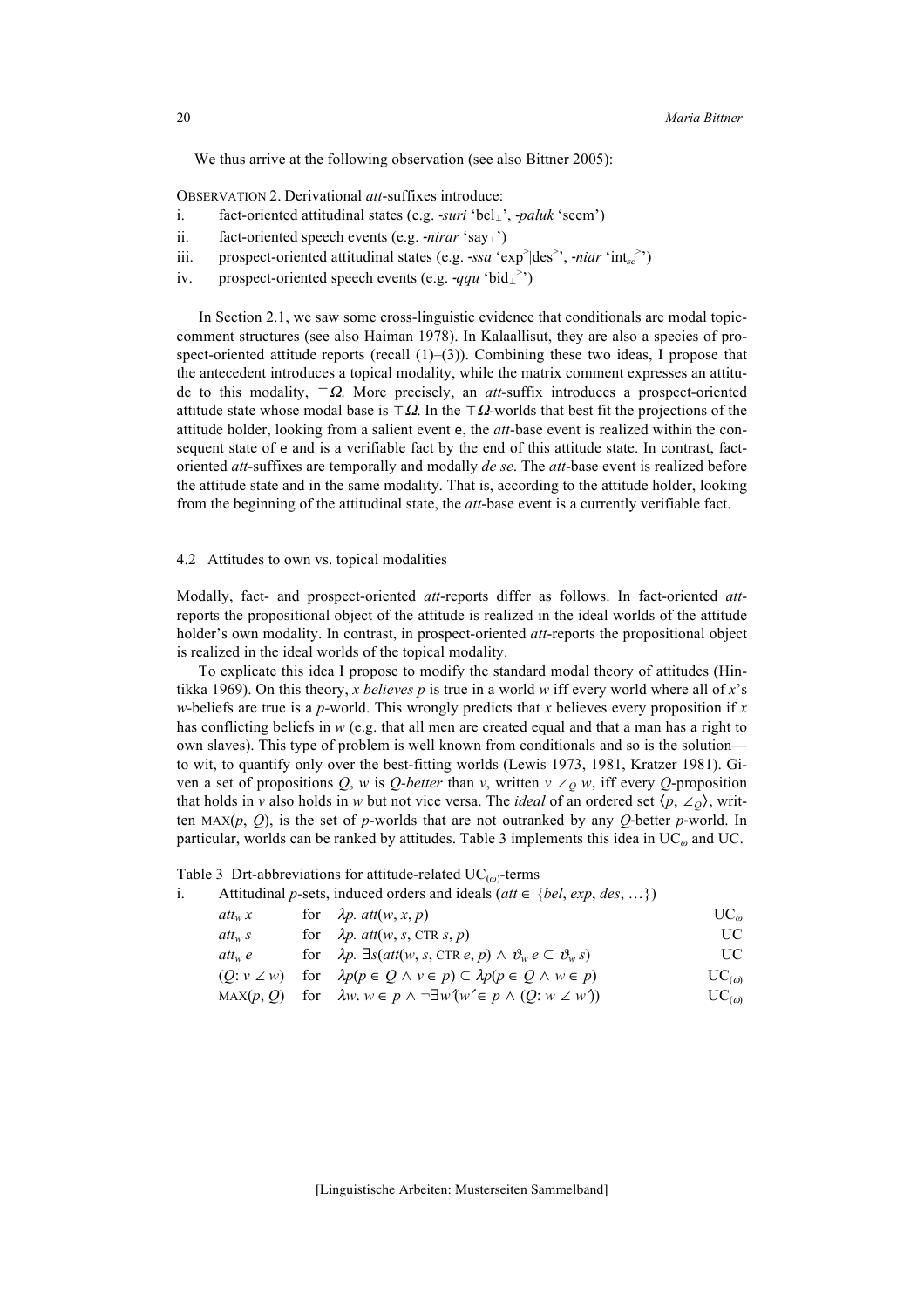ii. Related drt-abbreviations ( $a \in DR(\Theta)$ )

| $B\ $                                 | for | $\lambda I_{st} \lambda j_s$ , $B\{I\}$                                                                   |
|---------------------------------------|-----|-----------------------------------------------------------------------------------------------------------|
| $B  _{C1,\ldots Cn}$                  | for | $\lambda I_{st} \lambda j_s$ . $B \{ \lambda i_s (I_i \wedge C_1 i = C_1 j \wedge  C_n i = C_n j) \}$     |
| $[A_{sa} \in B_{(st) sat}]$           | for | $\lambda I_{st} \lambda j_s$ . Ij $\wedge$ Aj $\in$ BIj                                                   |
| $[A_{(st)sat} \subseteq B_{(st)sat}]$ | for | $\lambda I_{st} \lambda j_s$ . Ij $\wedge$ AIj $\subseteq$ BIj                                            |
| $(at_{W} A: W_{1} \leq W_{2})$        | for | $\lambda i.$ (att <sub>W°i</sub> $A^{\circ}$ <i>i</i> : $W_1^{\circ}$ <i>i</i> < $W_2^{\circ}$ <i>i</i> ) |
| $MAX\langle B, att_W A\rangle$        | for | $\lambda I_{st} \lambda j_s$ . MAX $(B^{\circ}j, att_{W^{\circ}i} A^{\circ}j)$                            |
| $MAX\{B\}, att_W A\}$                 | for | $\lambda I_{st} \lambda j_s$ . MAX $(B\{I\}, att_{W^o} A^o j)$                                            |
|                                       |     |                                                                                                           |

Sample entries for a fact-oriented *att*-suffix -*suri* 'bel⊥', prospect-oriented *att*-suffix -*ssa* 'exp<sup>></sup>|des<sup>></sup>', and attitudinal root *niriuk*- 'hope', are given below. According to the attitude holder of '-bel⊥', the *att*-base is a verifiable fact in those worlds of his own modality  $(w||)$  that best fit his  $(w-)$  beliefs. This explicates modal *de se*. The unspecified attitudeholder (unspecified individual  $2\delta$ ) of the prospect-oriented '-exp<sup>></sup>' projects that the *att*-base will become a verifiable fact in those worlds of the topical modality ( $\tau \Omega$ ) that best fit his (*w*-)expectations. Finally, the root 'hope-' has a lexically unspecified modal base (?Ω).

 $-\text{bel}_{\perp}$  |– (s\pn)\s:  $\lambda V_{[s\omega]} \lambda x_{s\delta} \lambda w_{s\omega}$ .  $V \perp \omega$ ; [MAX{w||,  $\text{bel}_w x$ }  $\subseteq \perp \omega |_{\perp \delta}$ ]  $-\exp^{\geq} \left| - \underline{s} \underline{s} : \lambda \underline{V}_{[s\omega]} \lambda \underline{w}_{s\omega} \underline{V} \perp \omega; [\text{MAX} \langle \top \Omega, \exp_{\underline{w}} ? \delta \rangle \subseteq \bot \omega \right| ]$ hope-  $|-\underline{s}\nabla \cdot \lambda \cdot \underline{x}_{s\delta} \lambda \underline{w}_{s\omega}$ . [MAX $\langle ?\Omega, \text{hope}_w \underline{x} \rangle \subseteq \underline{\mu} \omega$ ]]

For example, the fact-oriented *att*-report (40) is assigned the representation (41). In the topical speech world ( $\tau \omega$ ), Ole has a belief about his own modality ( $\tau \omega$ )). In the topranked worlds of this modality, his son's victory is a verifiable fact.

- (40) *Ole*-*p irni*-*ni* (\**aqagu*) *ajugaa*-*suri*-*pa*-*a*. Ole-ERG son- $3s<sub>T</sub>$  (\*tomorrow) win-bel<sub>⊥</sub>-DEC<sub>T⊥</sub>-3s.3s Ole believes his son to have won (\*tomorrow).
- $(41)$   $\text{I}[x | x = i \text{ ole}]; [x | \text{son}_{\tau \omega} \langle x, \tau \delta \rangle]; [w | \text{win}_w \langle \bot \delta \rangle]; [MAX \{ \tau \omega |, \text{bel}_{\tau \omega} \tau \delta \} \subseteq \bot \omega |_{\bot} \delta];$  $\tau$ [*p*| *p* =  $\tau \omega$ ||

In discourse (42), sentence (i) reports Ole's desire and hope, while (ii) makes a related prediction. Modal reference is explicated in (43i, ii). In the input to (43i) the topical modality ( $\tau \Omega$ ) is the initial common ground. This is the modal base of Ole's desire-and-hope. Within this topical modality, the topical Ole wins in every world that best fits what he desires and hopes in the topical speech world  $(\tau \omega)$ . The topical modality is updated to the set of surviving speech worlds, where Ole is in this attitudinal state. (43ii) represents the reading of (42ii) where the unspecified attitude-holder (? $\delta$ ) is resolved to the speaker (I) and the expectation is contingent on Ole's victory (anaphora to the winning worlds by  $\pm \omega$ ). In the topical speech world ( $\tau \omega$ ) the speaker has a certain expectation about the current topical modality ( $\tau \Omega$ ), i.e. the updated common ground where Ole is in the aforementioned state of desire and hope. In the worlds of this topical modality that best fit the speaker's ( $\tau \omega$ -)expectations, Ole does win (anaphora by  $\pm \omega$ ) and his ( $\tau \omega$ -)wife is happy.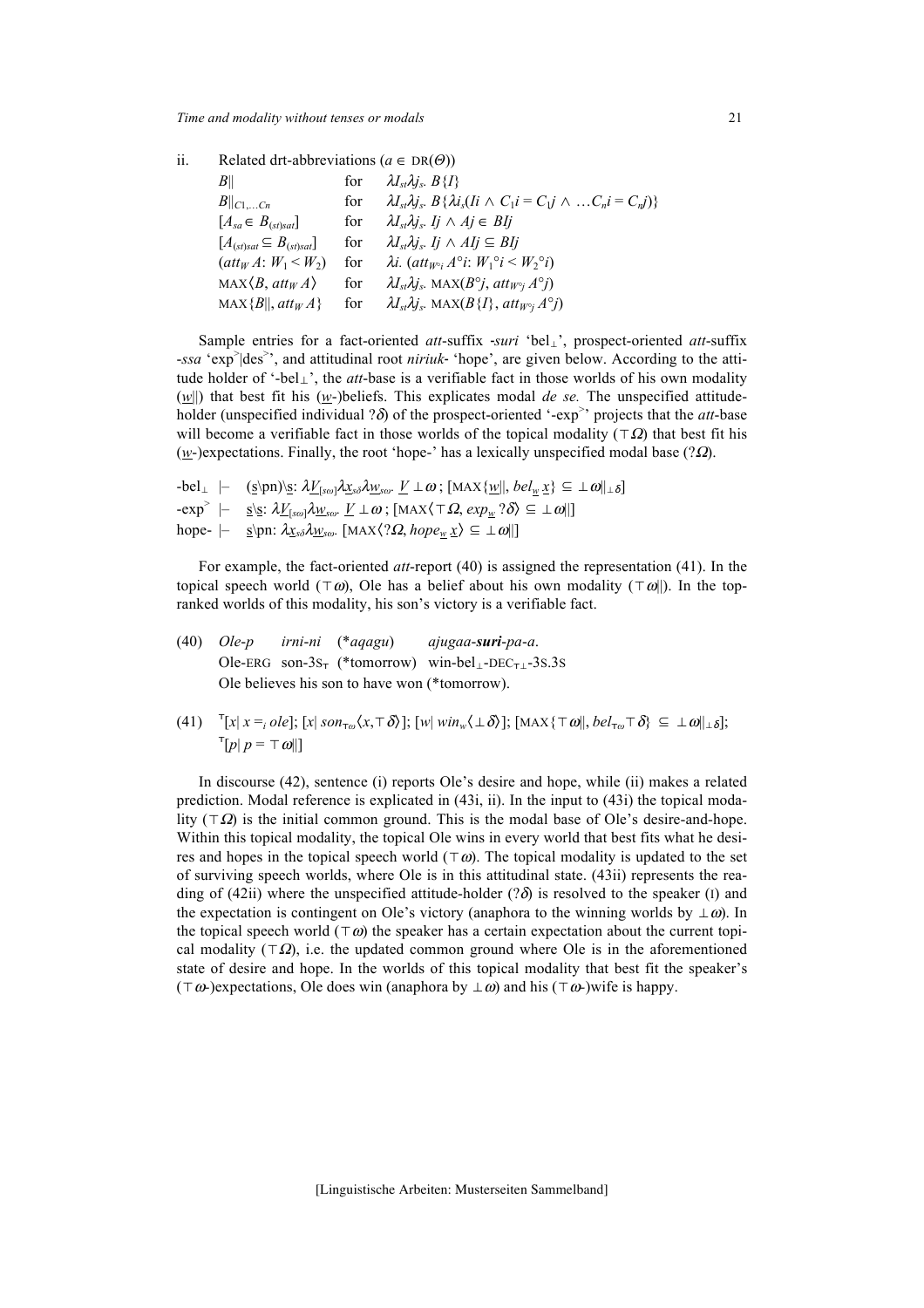| (42) i. | Ole niriuk-pu-q (aqagu)<br>ajugaa-ssa-llu-ni.                                                                                                                                                                                                                       |
|---------|---------------------------------------------------------------------------------------------------------------------------------------------------------------------------------------------------------------------------------------------------------------------|
|         | Ole hope- $DEC_{T}$ -3s (tomorrow) win-des <sup>&gt;</sup> - $ELA_{T}$ -3s <sub>τ</sub>                                                                                                                                                                             |
|         | Ole hopes to win (tomorrow).                                                                                                                                                                                                                                        |
|         | ii. Nuli-a nuannaar-ssa-pu-q.                                                                                                                                                                                                                                       |
|         | wife-3s <sub>+</sub> happy-exp <sup>2</sup> -DEC <sub>T</sub> -3s                                                                                                                                                                                                   |
|         | His wife will be happy.                                                                                                                                                                                                                                             |
|         | (43) i. $\mathbb{T}[x   x =_i \text{ole}]$ ; $[w   \text{win}_w \langle \top \delta \rangle]$ ; $[\text{MAX} \langle \top \Omega, \text{des}_{\tau \omega} \top \delta \rangle \subseteq \bot \omega]]$ ; $[\text{MAX} \{ \top \Omega,$                             |
|         | $hope_{\tau\omega} \top \delta \subseteq \bot \omega   ; \top [p   p = \top \omega   ]$                                                                                                                                                                             |
|         | ii. $[x   x = \top \delta];$ $\tau[x  \text{ wife}_{\tau\omega}\langle x, \bot \delta \rangle];$ [happy <sub><math>\bot \omega\langle \top \delta \rangle]</math>; [MAX<math>\langle \top \Omega, \exp_{\tau\omega} I \rangle \subseteq \bot \omega  ;</math></sub> |

In summary, fact-oriented *att*-suffixes are modally *de se*, prospect-oriented *att*-suffixes are  $de \tau \Omega$ , whereas attitudinal roots are modally unspecified.

### 4.3 Subjective facts vs. projected consequences

 $\tau[p|p = \tau \omega$ 

Attitudinal states have a beginning and an end, like all human states. Throughout life we form and abandon beliefs, expectations, desires, regrets, anxieties, and so on. At any point we may wish to talk about past, present, or future attitudinal states. In the temporally explicit language of UC an attitudinal *p*-set is therefore based not on an individual, but on an attitudinal state or on a concurrent event centered on the attitude holder (recall Table 3.i).

Enriched with temporal referents, the proposed lexical entries for report items are given below. According to the *ego* (CTR  $\perp \sigma$ ) of a fact-oriented belief state, '-bel<sub>⊥</sub>', the event of the base (EVT  $\perp \eta$ , with  $\eta \in \{ \varepsilon, \sigma \}$ ) is a currently verifiable fact. That is, it is realized in the same world as, and prior to, this attitudinal state. In contrast, the *ego* of a prospect-oriented state of expectation, '-exp'', views the event of the base (EVT  $\perp \eta$ ) as a projected consequence of a contextually salient event (? $\varepsilon$ ). In the ideal worlds of the topical domain ( $\tau \Omega$ ) the projected consequence is a verifiable fact by the end of this attitudinal state.

| $-\text{bel}_{\perp}$ $\left  - \left( \frac{\text{s}}{\text{pn}} \right) \text{s} : \lambda Y \lambda x \lambda w \left( \frac{V}{L} \pm \omega \right) : \left[ t \right] \vartheta_{\perp \omega} \text{EVT} \pm \eta \leq_i t, t \in_i \vartheta_{\perp \omega} \text{STA} \pm \eta \right] \right)$ |
|----------------------------------------------------------------------------------------------------------------------------------------------------------------------------------------------------------------------------------------------------------------------------------------------------------|
| $[s] \partial_w s =_i \bot \tau$ , CTR $s =_i \underline{x}$ ; [MAX $\{\underline{w}\}\,$ , $bel_w \bot \sigma \} \subseteq \bot \omega _{\bot \sigma, \bot \delta}$ ]                                                                                                                                   |
| $-\exp^{\geq}$ $\left -\frac{s\searrow}{s}\right \mathcal{X}_{\mathcal{W}}(V\perp\omega^{\perp})$ ; [EVT $\perp\eta\subset_{\perp\omega}$ CON $? \varepsilon$ ]); [s  EVT $\perp\eta\leq_{\perp\omega}$ END s];                                                                                          |
| $[\text{MAX} \{ \top \Omega, \exp_w \bot \sigma \} \subseteq \bot \omega \Vert_{\bot} \sigma]$                                                                                                                                                                                                           |
| hope- $\left -\right  \leq \pmb{\ln} \lambda \mathbf{x} \lambda \mathbf{w}$ . [s] CTR $s =_i x$ ]; [MAX {? $\Omega$ , hope <sub>w</sub> $\perp \sigma$ } $\subseteq \perp \omega \parallel_{\perp} \sigma$ }]                                                                                            |

This correctly predicts that only prospect-oriented *att*-suffixes allow future location times. For discourse (42i, ii) temporal reference is explicated in (44i, ii). In (44i) topicelaborating mood on a state of desire identifies it with the topical Ole's state of hope, by equating both with the same topical state. The resulting representation is coherent because 'tomorrow-<sub>ε</sub>'' locates the desired victory, whereas the attitudinal state of desire is verifiable ' now. In (44ii) the wife's happy state is an expected consequence of Ole's victory.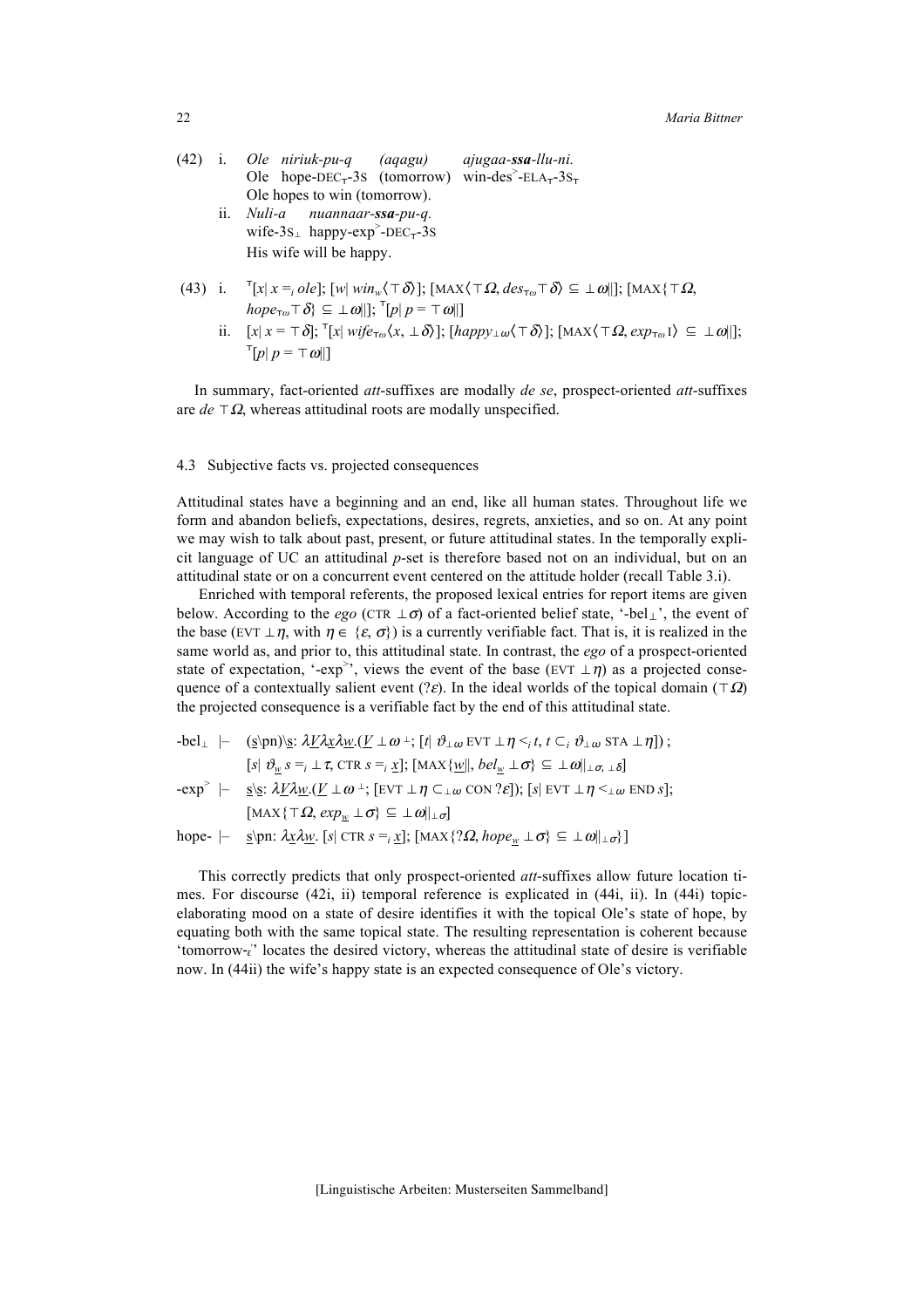(44i) (42i) Ole hopes to win tomorrow.

Ole hope- $\overline{DEC_T}$ -3S tomorrow-<sub>*ε*</sub> win-des<sup>></sup>-ELA<sub>T</sub>-3S<sub>T</sub>  $\mathcal{F}[x \mid x =_i \text{ole}];$   $((\mathcal{F}[s]; [e \mid w] \mid win_w\langle e, \text{CTR } \top \sigma \rangle, \vartheta_w e \subseteq_i \text{day}.\text{after}\langle \vartheta_{\tau \omega} \top \varepsilon \rangle, e \subset_w \text{CON } \top \varepsilon].$ ;  $[s] \perp \varepsilon <sub>⊥ω</sub>$  END *s*];  $[MAX \langle \top \Omega, des_{\top \omega} \perp \sigma \rangle \subseteq \perp \omega ||_{\perp \sigma}]$ ;  $[\top \sigma =_i \perp \sigma])^{\top}$ ;  $([s]$  CTR  $s =_i$  $\lceil \sigma \delta \rceil$ ;  $\lceil \max \langle \top \Omega, \text{hoper}_{\sigma \omega} \bot \sigma \rangle \subseteq \lceil \omega \rceil \bot \sigma \rceil$ ;  $\lceil \top \sigma =_i \bot \sigma \rceil$ ));  $\lceil \top \tau \subset_i \vartheta_{\tau \omega} \bot \sigma$ , BEG  $\bot \sigma$  $\lt_{\tau\omega}\top\varepsilon$ ];  $\ulcorner[p|p=\top\omega\Vert]$ 

(44ii) (42ii) His wife will be happy.

wife-3s<sub>⊥</sub> happy-exp<sup>></sup>-DEC<sub>T</sub>-3S  $[x | x = i \tau \delta]$ ;  $\tau[x | \text{wife}_{\tau\omega} \langle x, \bot \delta, \top \tau \rangle]$ ;  $[s | \text{happy}_{\bot} \omega \langle s, \top \delta \rangle$ , BEG  $s \subset_{\bot} \omega$  CON  $\bot \varepsilon]$ ;  $[s |$  $BEG ⊥ σ<sub>⊥ω</sub> ENDs]; [MAX $\langle TΩ, exp_{Tω} ⊥ σ \rangle ⊆ ⊥ω|_{⊥σ}]; [T τ ⊂<sub>i</sub> ∅<sub>Tω</sub> ⊥ σ, BEG ⊥ σ$$  $\lt_{\tau\omega}\top\varepsilon$ ];  $\ulcorner[p|p=\top\omega\Vert]$ 

In contrast, a future location time cannot be coherently added to the temporally explicit representation (45) of the fact-oriented belief report (40). The declarative mood asserts that Ole is in a currently verifiable state of belief. The beginning of this attitudinal state must therefore precede the speech act. But this state-onset also serves as the perspective point for Ole, the attitude holder, and according to him, his son's victory is verifiable from that point. Therefore, the son's victory cannot be located in the future of the speech act either.

(45) (40) Ole believes his son to have won (\*tomorrow). Ole-ERG son-3S<sub>T</sub> (\*tomorrow-<sub>ε</sub>) win-bel<sub>⊥</sub>-DEC<sub>T</sub>⊥-3S.3S  $\int_{0}^{T} [x | x =_{i} \text{ole}]; [x | \text{son}_{T\omega} \langle x, \top \delta, \top \tau \rangle];$  [*t e w*| *win*<sub>*w*</sub>  $\langle e, \bot \delta \rangle$ ,  $\vartheta_{w} e \langle e, t, t \subset_{i} \vartheta_{w}$  CON  $e$ ];  $[s| \vartheta_{\tau_{\omega}} s =_{i} \bot \tau$ , CTR  $s =_{i} \top \delta$ ;  $\left[\text{MAX}\langle \top \omega | \text{, } bel_{\tau_{\omega}} \bot \sigma \rangle \subseteq \bot \omega | \text{, } \tau_{\omega} \bot \delta\right]$ ;  $\left[\top \tau \subset_{i} \vartheta_{\tau_{\omega}} \bot \sigma \right]$  $\text{BEG} \perp \sigma \leq_{\tau\omega} \tau \varepsilon$ ];  $\tau[p|p = \tau \omega$ ||]

In summary, *att*-suffixes in fact-oriented moods introduce currently verifiable attitudinal states (or speech events). If the *att*-suffix is likewise fact-oriented, then the attitudeholder views the *att*-base event as a currently verifiable fact of his own modality. If the *att*suffix is prospect-oriented, then he views it as a projected consequence of a contextually salient event. In his ideal worlds of the topical modality the projected event becomes a verifiable fact by the end of the prospect-oriented attitudinal state.

# 5 Conditional attitudes

#### 5.1 Observations

Cross-linguistically, conditionals behave like modal topic-comment structures (recall Section 2.1). The antecedent introduces a topical sub-domain of the modal base (Kratzer 1981), while the matrix comments on this topical sub-domain ( $\tau \Omega$ ). In Kalaallisut the an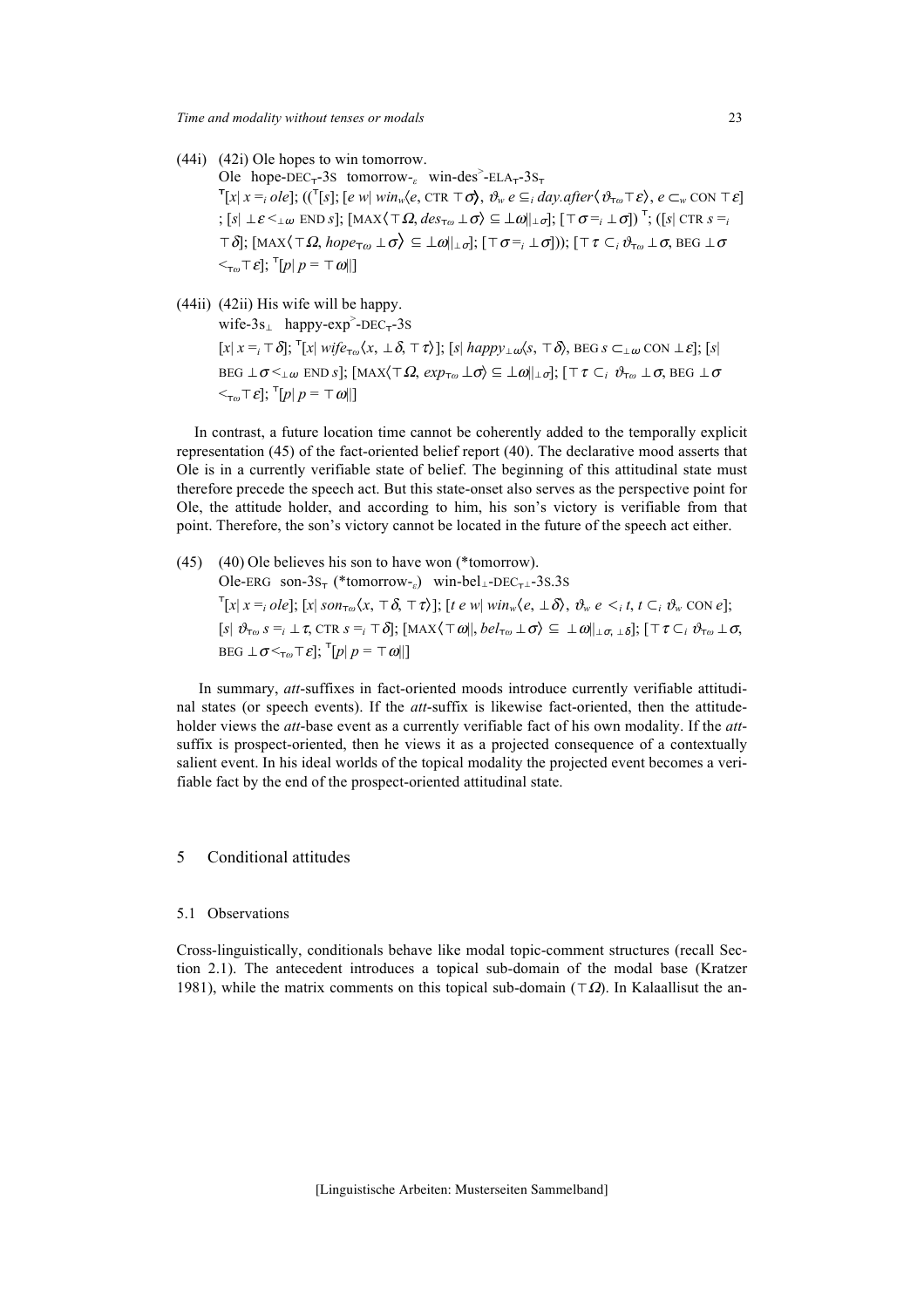tecedent is in the prospect-oriented hypothetical mood (HYP), whereas the matrix comment must contain a *prospect-oriented attitudinal correlate*, on pain of ungrammaticality (\*). The correlate can be a prospect-oriented *att*-suffix (e.g. (46a, b), (47a, b)), prospectoriented illocutionary mood (e.g. OPT in (46c)), or an implicitly attitudinal root that can be read as prospect-oriented (e.g. (47c)).

- (46) *Ole ajugaa-gu-ni* … Ole win- $HYP_{\tau}$ -3S<sub>T</sub> ... If (or when)  $Ole<sup>T</sup>$  wins ... a. *… isir-*{-*ssa* | *-qina* | *-sinnaa*}*-pu*-*q.* ... enter- $\{-exp^{\geq}|$  -dread<sup>></sup> | -possible<sup>></sup>} -DEC<sub>T</sub>-3S
	- $\ldots$  he<sub>r</sub> is {expected to | liable to | might} drop in. b. *… isir-*{*-ssanga* | *-niar* | *-rusuk*}*-pu-q.* ... enter- $\{-exp_{se} > |-int_{se} > |-des_{se} > |-DEC_T-3s$ ... he<sub> $\tau$ </sub> {expects | intends | wants} to drop in.
	- c. … *isir-li*! | \**isir-pu-q.*  $\ldots$  enter-OPT.3S | \*enter-DEC<sub>T</sub>-3S
		- $\ldots$  let him<sub> $\tau$ </sub> drop in! | \*he<sub> $\tau$ </sub> has dropped in.

# (47) *Ole ajugaa-pp-at* …

Ole win- $HYP_1 - 3S_1$  …

If (or when) Ole⊥ wins ...

- a. … *Aani-p isir*-{-*ssangatit* | \*-*suri*}*-pa-a.*
	- ... Ann-ERG enter- $\{-exp_\perp^{\geq}\}$  \*-bel<sub>⊥</sub>}-DEC<sub>T⊥</sub>-3S.3S
	- … Ann {expects him⊥ to drop in | \*believes him⊥ to have dropped in}.
- b. … *Aani-p isir*-{-*qqu* | \*-*nirar*}*-pa-a.*
	- ... Ann-ERG enter-{-bid⊥<sup>></sup> | \*-say⊥}-DEC<sub>T</sub>⊥-3S.3S
	- … Ann has {told him⊥ to drop in | \*said he⊥ has dropped in}.
- c. … *ajunngit-la-q* | \**nuannaar-pu-nga.*
	- ... fine-DEC-3S | \*happy-DEC<sub>T</sub>-1S
	- $\ldots$  that's fine (by me).  $| * \ldots$  (NOT: I am happy.)

OBSERVATION 3. A dependent in the hypothetical mood (HYP) requires a prospect-oriented attitudinal correlate in the matrix, on pain of ungrammaticality.

I propose to derive this observation from topic-comment sequencing. Recall that a topic-comment sequence  $(A^T; B)$  reduces to plain  $(A; B)$ , iff the topic update A extends the input  $\top$ -list with at least one object, and the top object in the output of *A* is referred to in the comment *B* by an anaphor  $\tau a$ , for some type *a*, and maintains its  $\tau a$ -prominence rank throughout *B*. Otherwise, the input state of information is reduced to the absurd state  $(\emptyset)$ . I propose that conditionals are topic-comment sequences with  $a = \Omega$ . In Kalaallisut, the dependent in the hypothetical mood introduces an Ω*-*topic and the topic-comment sequencing operator (...<sup>T</sup>;...), whereas the  $\top \Omega$ -anaphor comes from the attitudinal correlate.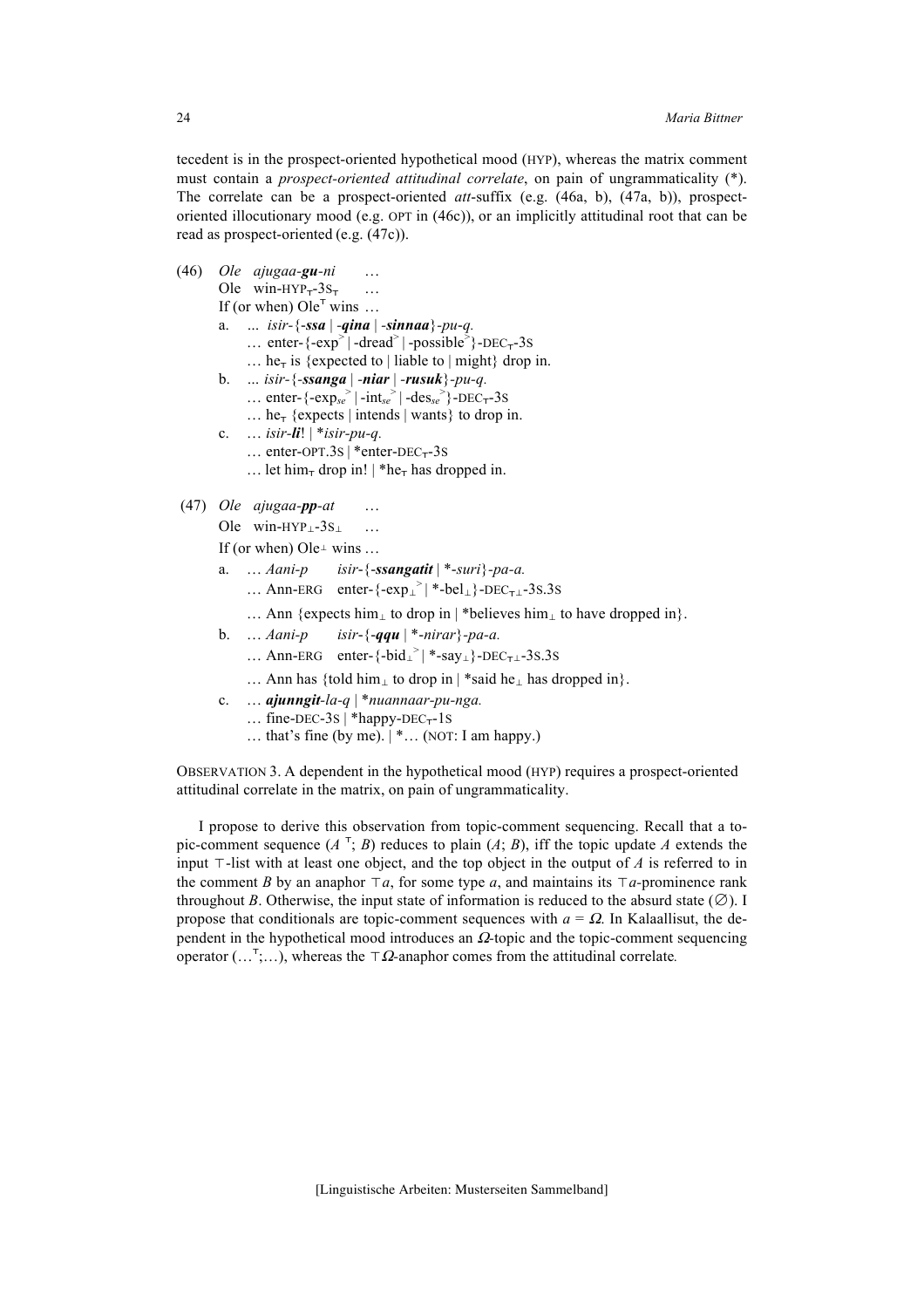### 5.2 Conditional = modal topic + attitudinal comment

In Kalaallisut the dependent hypothetical mood (HYP) forms a modal topic-comment sequence with the verbal base of the modified verb (see Section 7 for compositional details). The modal topic is the set of worlds, within a salient modal base  $(2\omega\mathbf{I})$ , where the antecedent hypothesis is realized. The modified verbal base must comment on this topical subdomain, lest the output of the topic-comment sequence  $(A^{\top}; B)$  be the absurd state  $(\emptyset)$ . That is why the modified verbal base must contain a  $\top \Omega$ -anaphor.

# $-FHYP$   $\vdash$   $(\underline{s/s})\phi_n\dot{x} \cdot \lambda P \lambda x \cdot \lambda P \lambda w \cdot (P \times \bot \omega; [\bot \omega \in ?\omega]];$ <sup>T</sup> $[p | p = \bot \omega]]$ <sup>T</sup>;  $\underline{V} w$

For example, in discourse (48) a report of a conditional promise by Ole (48i) is followed by a conditional prediction (48ii), contingent both on its own antecedent and on Ole making good on his promise. Modal reference is explicated in (49i, ii). In (49i) the antecedent clause introduces a topical hypothesis: the set of worlds, within the common ground  $(\top \omega ||)$ , where Ole wins. In the consequent, this topical sub-domain ( $\tau \Omega$ ) is the modal base of an attitudinal comment. This introduces Ole's promise as a  $(\tau \omega)$ -real speech event resulting in a ( $\tau \omega$ -)real state of obligation and expectation. In the antecedent ( $\tau \Omega$ -)worlds that best fit Ole's ( $\tau \omega$ -)obligations and expectations he drops in. Note that Ole need not expect and has not promised to win. His promise and expectation are contingent on his victory, which may be a long shot. The intuition that (48ii) is contingent not only on its own antecedent but also on (48i) is explicated in (49ii) as modal anaphora ('modal subordination' á la Stone 1997, Brasoveanu 2007). The declarative matrix introduces a  $(\tau \omega)$ real state of expectation of the speaker. The modal base ( $\tau \Omega$ ) of this attitudinal state is the current antecedent hypothesis, i.e. the sub-class of the promised dropping-in worlds (modal anaphora by  $\perp \omega$ ) where the speaker's wife buys some wine. In the modal-base ( $\top \Omega$ -)worlds that best fit the speaker's ( $\tau \omega$ -)expectations the topical Ole ( $\tau \delta$ ) is happy.

- (48) i. *Ole ajugaa-gu-ni niriursui-pu-q isir-ssa-llu-ni.* Ole win-HYP<sub>T</sub>-3S<sub>T</sub> *promise*-DEC<sub>T</sub>-3S enter-exp<sup>></sup>-ELA<sub>T</sub>-3S<sub>T</sub> If Ole<sup>T</sup> wins, he<sub>T</sub> has promised to drop in.
	- ii. *Nulia-ra viinni-si-pp-at nuannaar-ssa-pu-q.* wife-1S wine-get-HYP<sub>⊥</sub>-3S<sub>⊥</sub> happy-exp<sup>></sup>-DEC<sub>T</sub>-3S If my wife gets some wine,  $he<sub>T</sub>$ 'll be happy.
- (49) i.  $((\text{Tr}[x \mid x = i \text{ ole}]; [w \mid \text{win}_w \langle \top \delta \rangle]; [\bot \omega \in \top \omega]]; \text{Tr}[p \mid p = \bot \omega]]]$ <sup>T</sup>; ([enter<sub>⊥ω</sub> $\langle \top \delta \rangle$ ];  $[\text{MAX}\langle \top \Omega, \exp_{\tau \omega} \top \delta \rangle \subseteq \bot \omega$ ||];  $[\text{spk}_{\tau \omega} \langle \top \delta \rangle]$ ;  $[\text{MAX}\langle \top \Omega, \text{obl}_{\tau \omega} \top \delta \rangle \subseteq \bot \omega$ ||]));  $\tau$ [*p*| *p* =  $\tau \omega$ ||
	- ii.  $(([x] \text{ wife}_{\tau\omega}\langle x, 1\rangle]; [wine.get_{\perp}\omega\langle \perp \delta \rangle]; [\perp \omega \in \top \omega]]; \ulcorner [p|p = \perp \omega]]] \ulcorner;$  $([happy_{\perp \omega}\langle \top \delta \rangle]; [MAX\langle \top \Omega, exp_{\tau \omega} I \rangle \subseteq \bot \omega \Vert]); [\top [p | p = \top \omega \Vert]$

Conditional expectations may also concern consequences of past events, as in the grammatical version of discourse (50i, ii), which is analyzed in (51i, ii).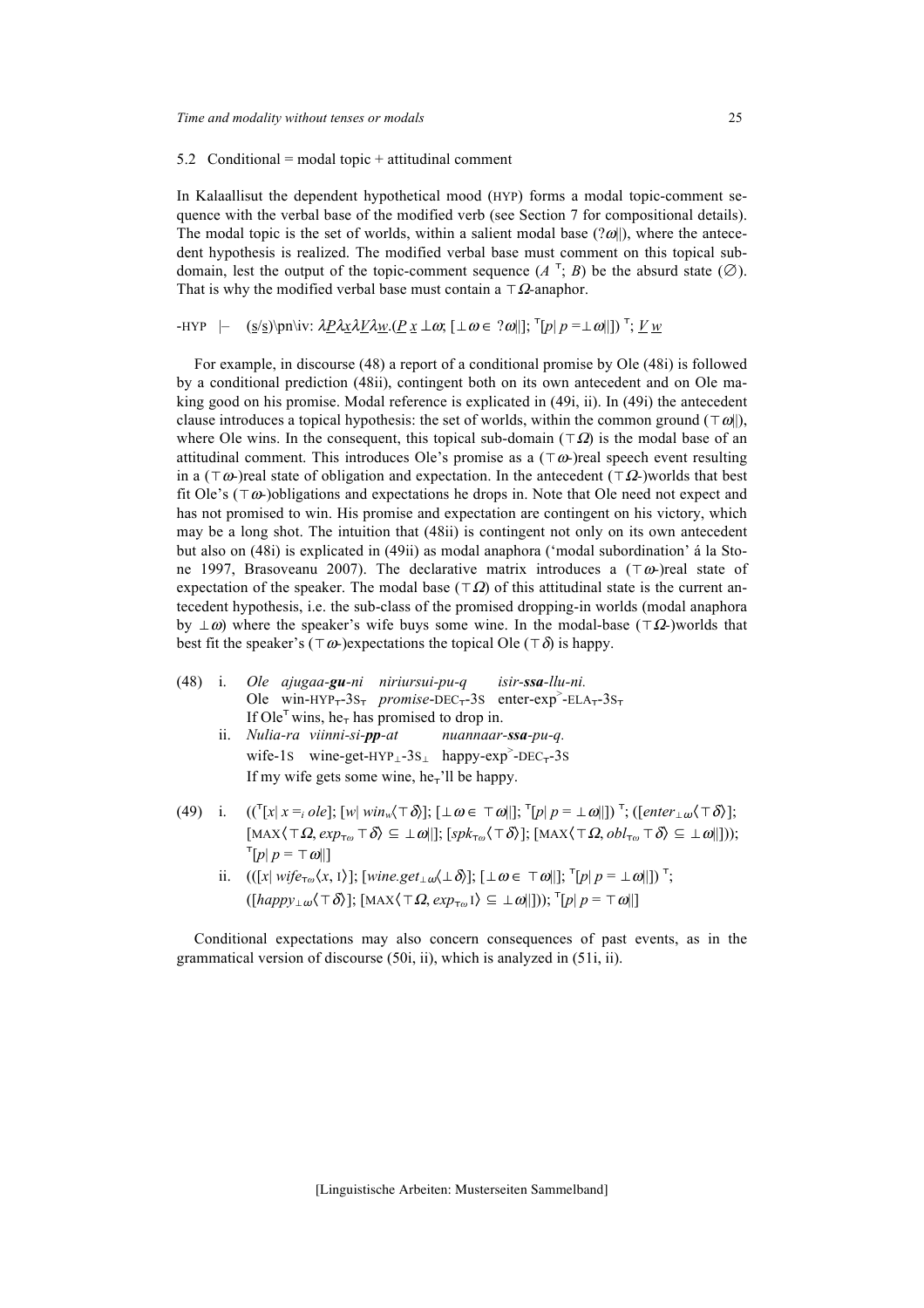- (50) i. *Kennedy tuqut-taa-pu-q.* Kennedy kill-pssv-DEC $_T$ -3s Kennedy was assassinated.
	- ii. *Oswald-p tuqut-sima-nngit-pp-a-gu* Oswald-ERG kill-prf-not-HYP⊥-3S⊥-3S<sup>⊥</sup> *inuk-piluk-qat-a-ata tuqut-sima-\*(-ssa)-pa-a.* man-bad-other-3S<sub>⊥</sub>-ERG kill-prf-\*(-exp<sup>></sup>)-DEC<sub>T⊥</sub>-3S.3S If Oswald didn't kill him, then someone else did.

(51) i. 
$$
{}^{T}[x | x =_{i} jfk]; [x | kill_{\tau\omega} \langle x, \tau \delta \rangle]; {}^{T}[p | p = \tau \omega]]
$$
  
ii. 
$$
(([w x | x =_{i} \cos w, kill_{w} \langle x, \tau \delta \rangle]; [w | w \notin \bot \omega]]; [\bot \omega \in \top \omega]]; {}^{T}[p | p = \bot \omega]]]^{T};
$$

$$
([x | x =_{i} \top \delta]; {}^{T}[x | man_{\bot} \omega \langle x \rangle]; [bad{\top \delta, \top \delta |_{\bot \omega}}]; [\bot \delta_{\Sigma} \in \top \delta]]; [\top \delta \neq_{i} \bot \delta_{\Sigma}];
$$

$$
[kill_{\bot} \omega \langle \tau \delta, \bot \delta \rangle]; [MAX(\top \Omega, exp_{\tau\omega} I) \subseteq \bot \omega]]); {}^{T}[p | p = \top \omega]]
$$

In the output of (51i) JFK is assassinated throughout the common ground (output  $\tau \omega$ ). The conditional (51ii) introduces a ( $\tau \omega$ -)real state of expectation based on this ( $\tau \omega$ -)real assassination event. The modal base ( $\tau \Omega$ ) is the topical sub-domain, of the current common ground ( $\tau \omega$ )), where the assassin is not Oswald. In the modal base worlds that best fit the attitude holder's projections the assassin is someone else.

If the  $\top \Omega$ -anaphor *-ssa* '-exp<sup>></sup>' is omitted from the consequent, the conditional (50ii) becomes ungrammatical and uninterpretable (see (52)). For without a  $\tau \Omega$ -anaphor there is no proper comment, so the modal topic-comment sequence formed by the hypothetical mood reduces any input state to the absurd state  $(\emptyset)$ .

(52) 
$$
c\left[\left(\left([w \; x \mid x =_{i} \text{os} w, \text{ kill}_{w} \langle x, \top \delta \rangle\right]; [w \mid w \notin \bot \omega]|\right]; \left[\bot \omega \in \top \omega\right]\right]; \left[\tau[p \mid p = \bot \omega]|\right] \right)^{\tau};
$$

$$
([x \mid x =_{i} \top \delta]; \left[\tau[x \mid \text{man}_{\tau\omega} \langle x \rangle]\right]; [bad\{\top \delta, \top \delta\}_{\tau\omega}\}; [\bot \delta_{2} \in \top \delta]]; [\top \delta \neq_{i} \bot \delta_{2}];
$$

$$
[kil\tau_{\omega} \langle \top \delta, \bot \delta \rangle\right]); \left[\tau[p \mid p = \top \omega]|\right]^{\varepsilon} = \emptyset
$$

#### 5.3 Projected consequences in topical sub-domains

To factor in temporal reference we first spell it out in the entries of two key moods: hypothetical (HYP) and topic-elaborating ( $ELA<sub>T</sub>$ ):

-*HYP* 
$$
\vdash
$$
 (s/s) $\phi$ )*n* $\forall$ *v*:  $\lambda P \lambda x \lambda V \lambda w$ . ((*P x*  $\bot \omega \bot$ ; [ $2\varepsilon <_{\bot \omega} EVT \bot \eta$ ]); [ $\bot \omega \in 2\omega$ ]];  
\n<sup>T</sup>[*p*|*p* =  $\bot \omega$ ||])<sup>T</sup>; V w  
\n-*ELA*<sub>T</sub>  $\vdash$  (s/s) $\phi$ *n* $\forall$ *v*:  $\lambda P \lambda x \lambda V \lambda w$ . (<sup>T</sup>[*s*]<sup>T</sup>; (*P x w*<sup>T</sup>; [ $\tau \sigma =$ *<sub>i</sub> STA  $\bot \eta$ ])<sup>T</sup>; (V w<sup>T</sup>;  
\n[ $\tau \sigma =$ *<sub>i</sub> STA  $\bot \eta$ ']*)*

Hypothetical mood is prospect-oriented. It introduces a topical sub-domain of a contextually salient set of worlds (?ω||), where the event-equivalent of the verbal base (EVT  $\perp \eta$ ) is realized after a salient perspective point  $(2\varepsilon)$ . In contrast, topic-elaborating mood is not only modally but also temporally *de se*: it identifies the dependent state-equivalent (STA  $\perp \eta$ ) with the matrix state-equivalent (STA  $\perp \eta'$ ) by equating both with its own topical state.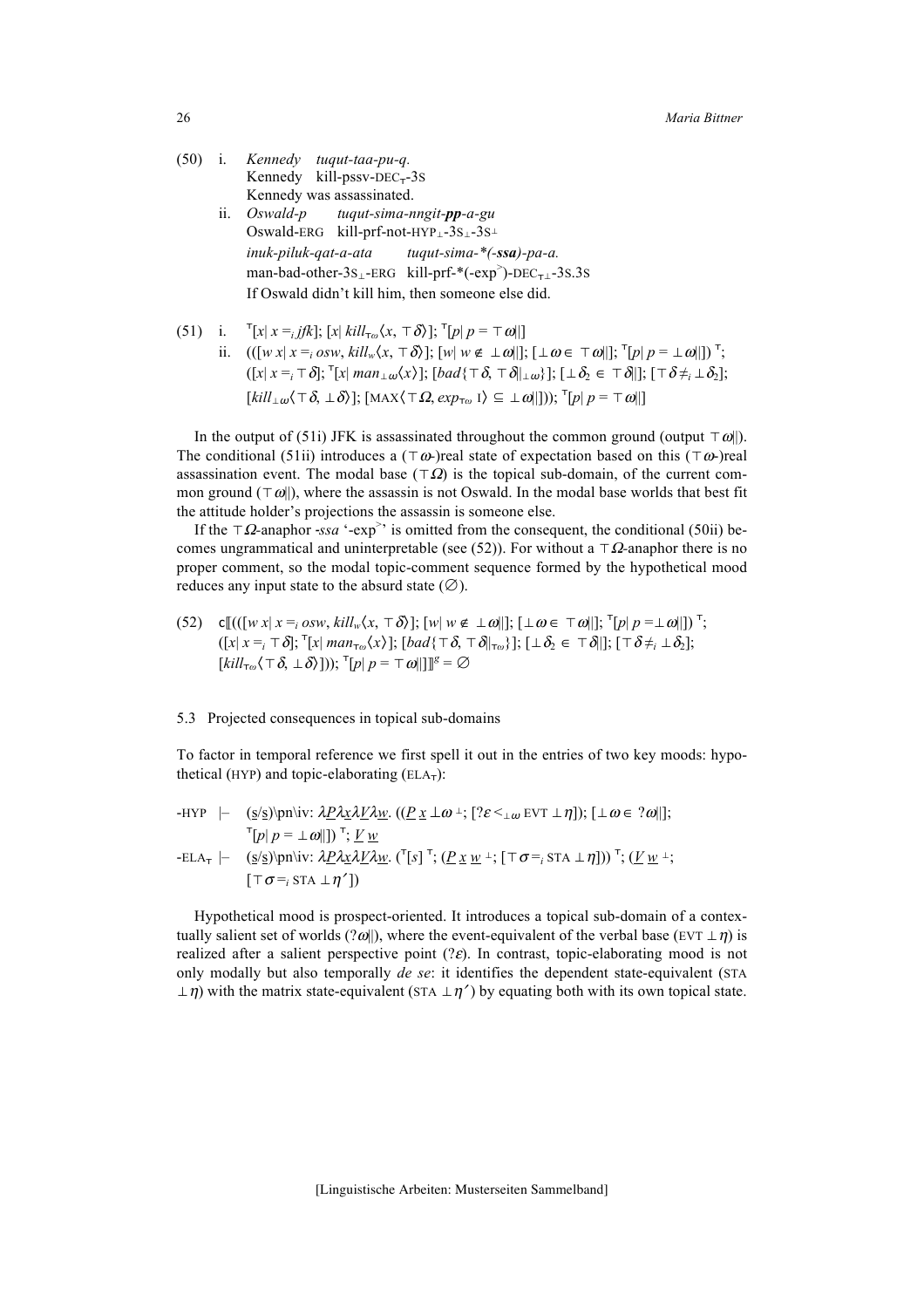Both moods are exemplified in discourse (48i, ii). Temporal reference in this discourse is analyzed in  $(53i, ii)$  (building on the analysis of modal reference in  $(49i, ii)$ ). In  $(53i)$  the hypothetical antecedent introduces a topical sub-domain of the common ground (input  $\tau \omega$  where Ole wins after this speech act ( $\tau \varepsilon$ ). The matrix is required to comment ( $\tau$ ). The comment is an attitude report: in the speech world ( $\tau \omega$ ), Ole has made a promise resulting in a  $(\top \varepsilon)$ -current state of obligation-and-expectation in regard to the antecedent sub-domain ( $\tau \Omega$ ). In the antecedent winning worlds that best fit his ( $\tau \varepsilon$ -)current promise Ole drops in within the consequent state of his victory (CON  $\perp \varepsilon$ , verification frame for the promise). The subordinated conditional prediction (48ii) introduces a  $(\tau \varepsilon)$ -current state of expectation. The modal base (current  $\tau \Omega$ ) is the topical sub-domain, of the promised dropping-in worlds (modal anaphora by  $\perp \omega$ ), where the antecedent prospect is realized, i.e. where the speaker's wife buys some wine after this speech act ( $\tau \varepsilon$ ). In the modal base worlds that best fit the  $(\top \varepsilon)$ current  $(\top \omega)$ expectations of the attitude holder (speaker?) there is a happy state of the topical Ole ( $\tau \delta$ ) that begins within the consequent state of the wine-buying event (current CON  $\perp \varepsilon$ , verification frame for this prediction).

- (53i) (48i) If Ole<sup>T</sup> wins, he<sub>T</sub> has promised to drop in. Ole win-HYP $_{T}$ -3S $_{T}$  ...  $((\ulcorner [x \mid x =_i ole]; [e \mid w \mid win_w \langle e, \top \delta \rangle, \top \varepsilon \leq_w e]; [\bot \omega \in \top \omega \mid ]]$ ;  $\ulcorner [p \mid p = \bot \omega \mid]) \urcorner; ...$ ... promise-DEC<sub>T</sub>-3S enter-exp<sup>></sup>-ELA<sub>T</sub>-3S<sub>T</sub> ... ((<sup>T</sup>[s]; [e| enter<sub>⊥ω</sub> $\langle e, \text{CTR } \top \sigma \rangle, e \subset_{\bot \omega} \text{CON } \bot \varepsilon$ ]; [ $s$ |  $\bot \varepsilon \leq_{\bot \omega} \text{END } s$ ]; [MAX $\langle \top \Omega,$  $\exp_{\tau_{\omega}} \perp \sigma \rangle \subseteq \perp \omega \Vert_{\perp \sigma}];$   $[\top \sigma =_{i} \perp \sigma]$ )<sup> $\top$ </sup>; ([e|  $spk_{\tau_{\omega}} \langle e, \top \delta \rangle]$ ; [MAX $\langle \top \Omega, \text{obl}_{\tau_{\omega}} \text{CON } \perp \varepsilon \rangle$  $\subseteq \bot \omega \Vert_{\bot \epsilon}$ }  $]; [\top \sigma = i \text{CON} \bot \epsilon$ ])));  $[\top \tau \subset i \text{CON} \bot \epsilon, \bot \epsilon <_{\tau \omega} \top \epsilon]$ ;  $\tau [p | p = \top \omega]$
- (53ii) (48ii) If my wife<sup>⊥</sup> gets some wine, he<sub>T</sub>'ll be happy.

wife-1S wine-get-HYP $_1$ -3S $_1$ ...  $((\lceil x \rceil w) \ell_{\tau \omega} \langle x, \text{CTR } \top \varepsilon, \top \tau) \rangle; [\lceil e \rceil w \text{ in} \varepsilon_{\bot \omega} \langle \text{BCK } e, \vartheta_{\bot \omega} \vartheta, \text{ get } \varepsilon_{\bot \omega} \langle e, \bot \delta, \text{BCK } e \rangle]$  $\tau \varepsilon <_{\perp \omega} e$ ];  $[\bot \omega \in \tau \omega$ ||];  $\tau[p|p = \bot \omega|]$ ])  $\tau$ ; ...  $\ldots$  happy-exp<sup>></sup>-DEC<sub>T</sub>-3S ... ([*s*| happy<sub>⊥ω</sub> $\langle$ *s*, ⊤δ $\rangle$ , BEG *s* ⊂<sub>⊥ω</sub> CON ⊥ε]; [*s*| BEG ⊥σ<<sub>⊥ω</sub> END *s*]; [MAX $\langle$ ⊤Ω,  $exp_{\tau\omega} \perp \sigma\rangle \subseteq \perp \omega||_{\perp \sigma}])$ ;  $[\top \tau \subset_i \vartheta_{\tau\omega} \perp \sigma$ , BEG  $\perp \sigma \leq_{\tau\omega} \top \varepsilon]$ ;  $\tau[p|p = \top \omega]|$ 

For discourse (50i, ii), temporal reference is explicated in (54i, ii) (building on (51i, ii)). In the output of (54i) there is an assassination event before this speech act ( $\tau \varepsilon$ ) throughout the common ground ( $\tau \omega$ ). This real event is the basis of the real state of expectation introduced in (54ii). The modal base is the topical sub-domain of the common ground ( $\tau \omega$ )), where the assassin is not Oswald. Within this sub-domain, the worlds that best fit the attitude holder's expectations are those where the real assassination event ( $\perp \varepsilon_3$ ) is followed by the consequent state of an assassination by an agent other than Oswald.

(54i) (50i) Kennedy was assassinated.  $Kennedy-<sup>T</sup>$  kill-pssv-DEC<sub>T</sub>-3S  $\int_{0}^{T} [x | x = i j f k]; [e | k i l l_{\tau \omega} \langle e, CTR e, \tau \delta \rangle, \tau \tau \subset_{i} \vartheta_{\tau \omega}$  CON  $e, e <_{\tau \omega} \tau \epsilon]$ ;  $\int_{0}^{T} [p | p = \tau \omega]$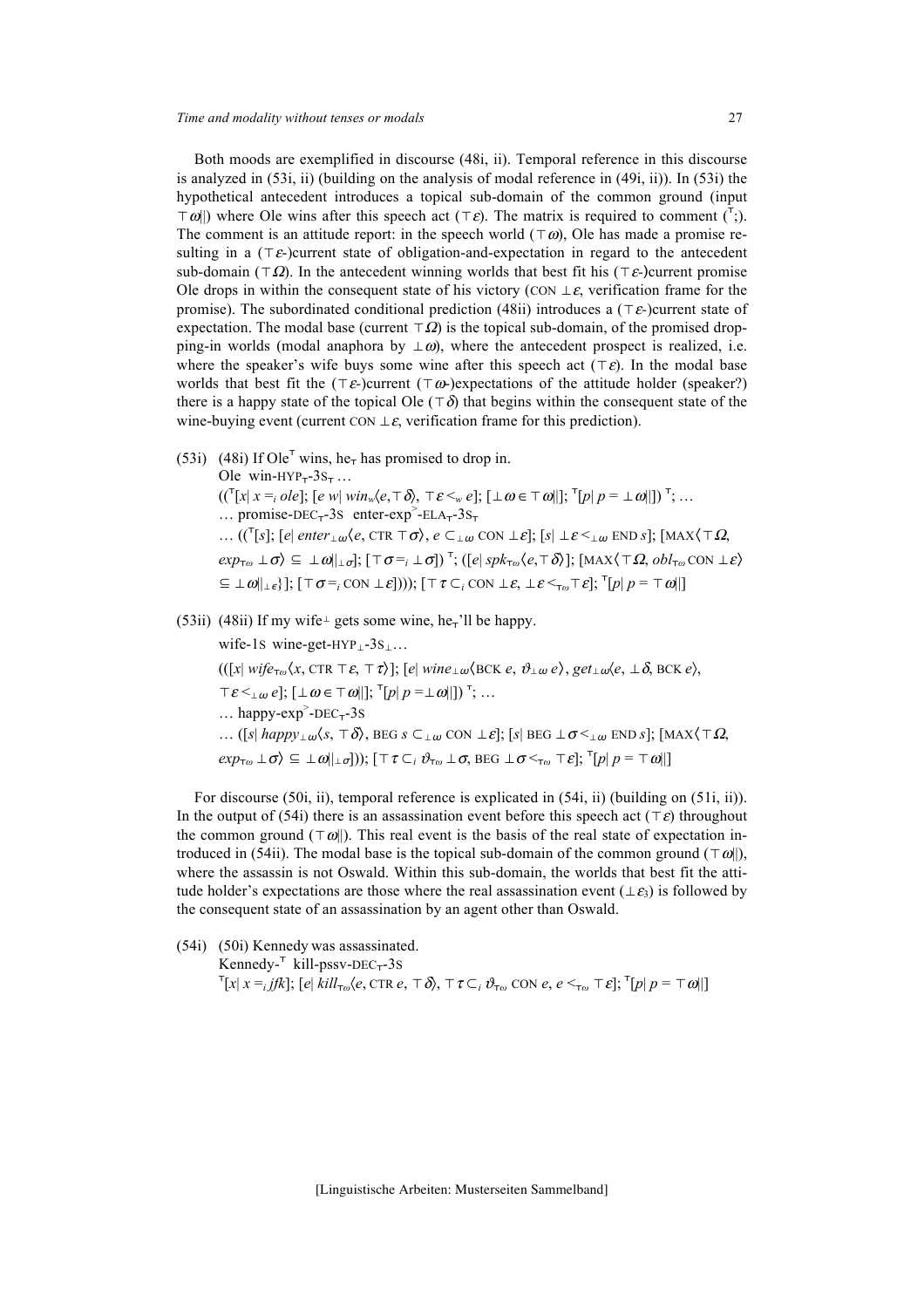(54ii) (50ii) If Oswald didn't kill him, someone else did.

Oswald-ERG kill-prf-not-HYP⊥-3S⊥-3S⊥…

 $([x | x = i \text{ os} w]; [e w | \text{kill}_w\langle e, \perp \delta, \perp \delta \rangle]; [s | s = i \text{CONLE}, \perp \tau \subset_i \vartheta_{\perp \omega} s]; [w | w \notin \perp \omega|_{\perp \tau}];$  $[s] \text{CTR } s =_i \perp \delta, \ \top \tau \subset_i \vartheta_{\perp \omega} s, \ \perp \varepsilon_2 \leq_{\perp \omega} \text{BEG } s]; \ [\perp \omega \in \top \omega \mid ]; \ \top [p | p = \perp \omega \mid ]) \ \top;$  $([x \mid x = \top \delta]; \dots$ ... man-bad-other-3S<sub>⊥</sub>-ERG kill-prf-exp<sup>></sup>-DEC<sub>T</sub><sub>⊥</sub>-3S.3S  $\ldots$ <sup>T</sup>[x| man<sub>⊥ω</sub> $\langle x, \vartheta_{\perp \omega} \perp \varepsilon_2 \rangle$ ]; [bad{⊤δ,⊤δ||⊥ω,  $\vartheta_{\perp \omega} \perp \varepsilon_2$ }]; [⊥δ<sub>2</sub> ∈ ⊤δ||]; [⊤δ≠<sub>*i*</sub> ⊥δ<sub>2</sub>];  $[e| \text{kill}_\perp \omega\langle e, \top \delta, \bot \delta \rangle]$ ;  $[s| s = i \text{CON} \bot \varepsilon, \text{BEG } s \subset \bot \omega \text{ CON} \bot \varepsilon_3]$ ;  $[s| \text{ BEG } \bot \sigma \leq \bot \omega \text{ END } s]$ ;  $[\text{MAX} \langle \top \Omega, \exp_{\top \omega} \bot \sigma \rangle \subseteq \bot \omega \Vert_{\bot \sigma}]; [\top \tau \subset_i \vartheta_{\tau \omega} \bot \sigma, \text{BEG } \bot \sigma \leq_{\tau \omega} \top \varepsilon]; [\top p | p = \top \omega]]$ 

In summary, Kalaallisut instantiates the cross-linguistic generalization that conditionals are modal topic-comment sequences. Given a contextually salient modal base, the antecedent introduces a topical sub-domain where a hypothetical prospect, viewed from a contextually salient perspective point, is realized. The comment introduces a prospectoriented attitude to a projected consequence—of the antecedent event (as in (53i, ii)) or of the initial perspectival event (as in (54ii))—in this topical sub-domain. This attitudinal state is a currently verifiable fact even if the modal object of the attitude is not. Indeed, the modal object need not even be considered possible, as the next section will show.

# 6 Attitudes to remote modalities

### 6.1 Observations

Stone (1997) argues that, in addition to anaphoric tenses (Reichenbach 1947, Partee 1973, Webber 1988, a.o.), English has anaphoric modals. He proposes a parallel theory, where temporal relations between the speech time and the topic time, e.g. *past*, *present*, and *future*, are paralleled by modal relations between the speech modality and the topical modality, e.g., *real*, *vivid* (i.e. realistic, desirable, etc), and *remote* (counterfactual, undesirable, etc). Stone and Hardt (1999) further propose that the English negation *not* introduces a referent for the scope proposition and asserts that it is disjoint (remote) from the common ground.

In Kalaallisut discourse reference to remote modalities is expressed by derivational suffixes. For example, the negation suffix *-nngit* 'not' asserts that the world of evaluation is remote from the scope proposition (same as English *not*), and introduces a concurrent nonscope state (Section 3.3). Another 'negative' suffix, *-galuar* 'rem', which often elaborates negation, asserts that the world of evaluation is sub-optimal given what the speaker (or topic) believes or wants. Typical uses of this suffix are described and exemplified below (Observation 4 in (55), (58i, ii), Observation 5 in (56)–(59), Observation 6 in (58ii), (59ii)).

OBSERVATION 4. If a currently verifiable fact has an unexpected and/or undesirable circumstance, then the fact or the circumstance is marked as remote.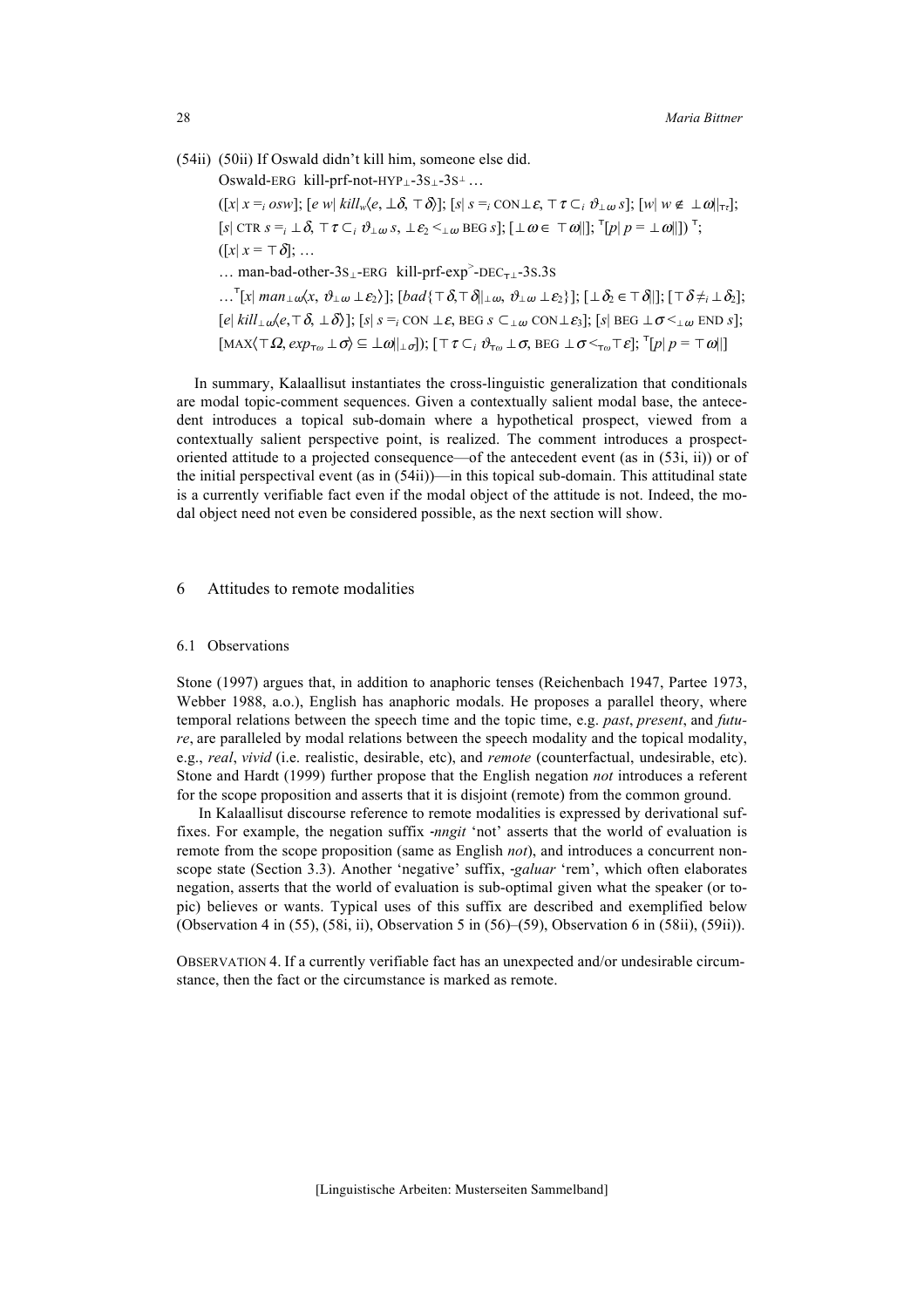OBSERVATION 5. An attitude or speech whose modal object is unlikely or undesirable (or negated) is marked as remote (or negative).

OBSERVATION 6. A counterfactual, unlikely, or undesirable hypothesis is marked as remote.

- (55) *Ole ullumi ajugaagaluarluni isinngilaq. Ole ullumi ajugaa-galuar-llu-ni isir-nngit-la-q* Ole today win-rem- $ELA<sub>T</sub>-3S<sub>T</sub>$  enter-not-DEC-1S Ole won today, but didn't drop in.
- (56) *Ole neriukkaluarpoq ajugaassalluni. Nulia nuannaassagaluarpoq. Ole niriuk*-*galuar-pu-q ajugaa-ssa-llu-ni. nulia-a nuannaar-ssa*+*galuar*-*pu-q* Ole hope-rem- $DEC_{\tau}$ -3s  $-ELA_{T} - 3S_{T}$  wife-3S<sub>⊥</sub> happy-exp<sup>></sup>+rem-DEC<sub>T</sub>-3S Ole hopes to win (long shot). His wife would be happy.
- (57) *Ole aqagu iseqqunngilara. Taamaattumik isissanngilaq. Ole aqagu isir-qqu+nngit-la-ra. taamaattumik isir-ssa+nngit-la-q* Ole tomorrow enter-bid⊥ $\rightarrow$ +not-DEC-1S.3S therefore enter-exp  $enter-exp^2+not-DEC-3s$ I have told Ole not to drop in tomorrow. So he won't (isn't expected to) drop in.
- (58) i. *Nuliaqaraluarlunga meeraqanngilanga. nulia-qar-galuar-llu-nga miiraq-qar-nngit-la-nga.* wife-have-rem- $ELA<sub>τ</sub>$ -1S kid-have-not-DEC-1S I have a wife, but no kid(s).
	- ii. *Erneqaraluaruma ajunnginnerutikkaluarpara. irni-qar-galuar-gu-ma ajunngit-niru-tit-galuar-pa-ra*  son-have-rem-HYP<sub>T</sub>-1S fine-er-tv-rem-DEC<sub>T⊥</sub>-1S.3S I wish I had a son. (*lit*. I prefer the remote hypothetical worlds where…)
	- iii. *Taava toquguma taassuma nuliara najussagaluarpaa. taava tuqu-gu-ma taassuma nulia-ra najur-ssa*+*galuar-pa-a.* then die-HYP<sub>T</sub>-1S that.ERG wife-1S be.with-exp<sup>></sup>+rem-DEC<sub>T⊥</sub>-3S.3S Then when I die, he would've been there for my wife.
- (59) i. *Kennedy toqutaavoq akerapassuaqarami. Kennedy tuqut-taa-pu-q akiraq-passua-qar-ga-mi* Kennedy kill-pssv-DEC<sub>T</sub>-3S enemy-many-have-FCT<sub>T</sub>-3S<sub>T</sub> Kennedy was assassinated because he had many enemies. ii. *Oswaldip toqusimanngikkaluarpagu Oswald-p tuqut-sima-nngit-galuar-pp-a-gu* Oswald-ERG kill-prf-not-rem-HYP⊥-3S⊥-3S<sup>⊥</sup> *inupiloqataata toqusimassagaluarpaa. inuk-piluk-qat-a-ata tuqut-sima-ssa+galuar-pa-a.* man-bad-other-3S<sub>⊥</sub>-ERG kill-prf-exp<sup>></sup>+rem-DEC<sub>T</sub><sub>⊥</sub>-3S.3S If Oswald hadn't killed him someone else would've.

To account for these observations, I propose to build on the idea that negation involves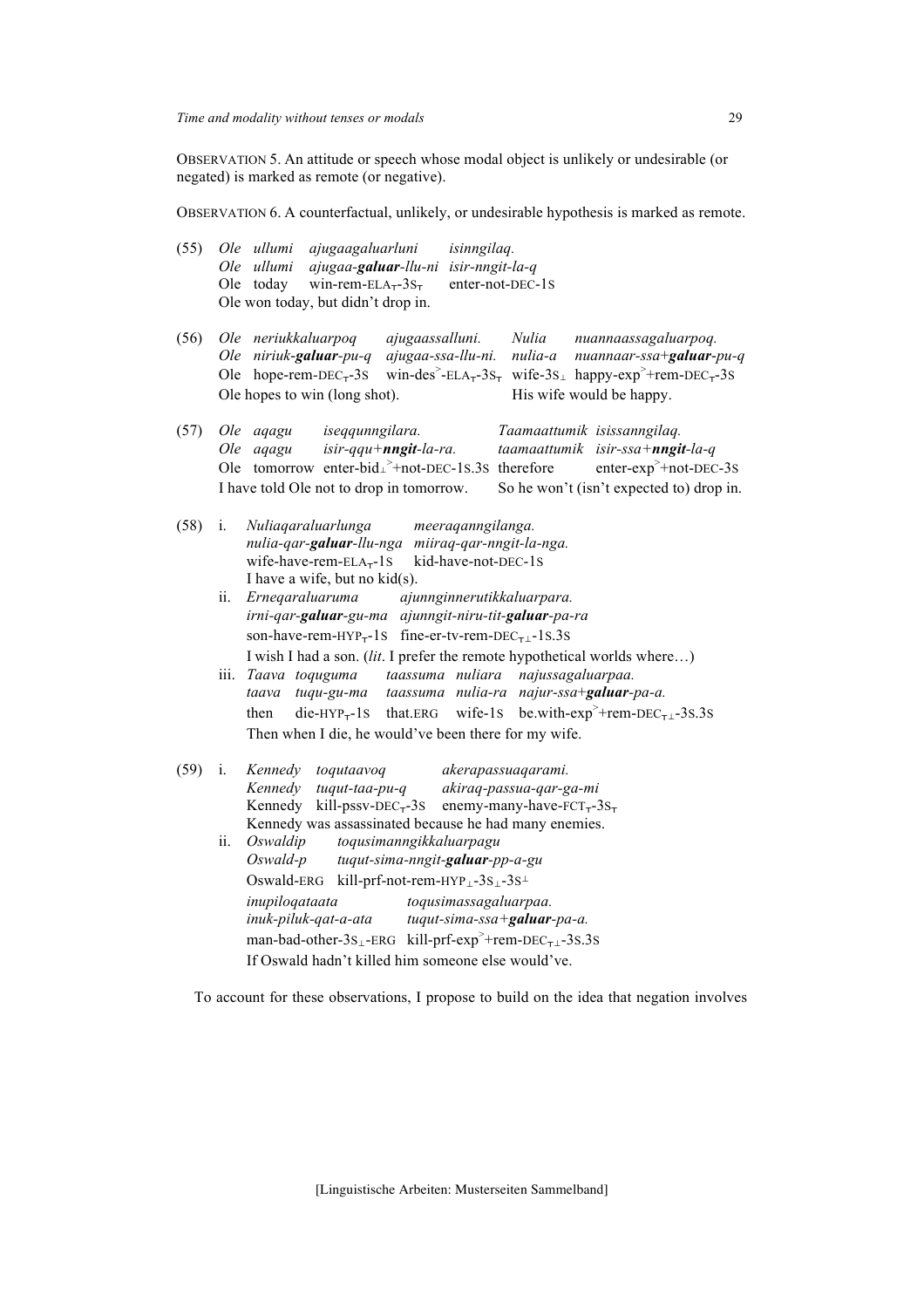discourse reference to a remote modality (Stone and Hardt 1999). For the negation suffix (*-nngit*) this idea has already been implemented (in Section 3 and (51ii)). In addition, I propose that the remoteness suffix (*-galuar*) is implicitly attitudinal: it asserts that the world of evaluation is remote from (not among) the modal base worlds that are top-ranked by the beliefs, expectations, or desires of a current center of empathy (speaker or topic). Given the proposed analysis of fact-oriented mood, hypothetical mood, and attitude reports, Observations 4–6 are then accounted for, as Sections 6.2 and 6.3 explicate for modal and temporal reference in turn.

### 6.2 Remoteness from attitudinal ideal

The following lexical entry implements the idea that the remoteness suffix *-galuar* 'rem' implies an attitude to a contextually salient modal base  $(2\omega)$ ). It asserts that the world of evaluation  $(\underline{w})$  is remote from  $(\epsilon)$  the top-ranked modal base worlds. The ranking criteria are the beliefs, expectations, or desires of a current center of empathy in the topical speech world  $(att_{\tau\omega}$  ? $\delta$ , with *att*  $\epsilon$  {*bel, exp, des*} and  $2\delta \epsilon$  { $\tau \delta$ , CTR  $\tau \epsilon$ }). The modal base (2ω||) includes both the speech world ( $\tau \omega$ ) and the scope world ( $\bot \omega$ ). The world of evaluation  $(w)$  is one of these two worlds. If the remoteness suffix is attached to an attitudinal RPTsuffix, then the two form a complex attitude (e.g.  $\text{-}ssa+\text{g}aluar \text{ }\text{ }`exp^{\text{}}+\text{rem}$ ). In effect, their relative scope is reversed (e.g. 's- $\exp^{\geq}$ +rem' is interpreted as '(s-rem)-exp<sup>></sup>).

 $-\text{rem}$   $\left|-\frac{s\text{s}}{s}\mathcal{X} \mathcal{X} \mathcal{X} \mathcal{X} \mathcal{Y} \mathcal{X} \mathcal{Y} \mathcal{Y} \mathcal{Y} \mathcal{Y}\right|$   $\left|-\frac{s\text{s}}{s}\mathcal{X} \mathcal{Y} \mathcal{X} \mathcal{Y} \mathcal{Y} \mathcal{Y}\right|$ 

For example, modal reference in discourse (58i, ii) is analyzed in (60i, ii). (The subordinated counterfactual (58iii) involves temporal anaphora; it is analyzed in Section 6.3.) In (60i) the modal base of '-rem' is the set of worlds where the speaker has a wife  $(\pm \omega\|)$ . The world of evaluation ( $\tau \omega$ ) is in this domain, but not in the speaker's preferred sub-domain. Neither is it in the sub-domain where the speaker has a kid. This suggests that the speaker would prefer a kid-and-wife world to the actual wife-only world.

- $(60i)$   $(58i)$  I have a wife, but no kid $(s)$ . wife-have-rem- $ELA<sub>T</sub>$ -1S kid-have-not-DEC-1S  $[w| \text{ wife.} have_w\langle I \rangle]; [\perp \omega, \top \omega \in \perp \omega]]; [\top \omega \notin \text{MAX} \{ \perp \omega |, att_{\top \omega} I \}]; [w| \text{ kid.} have_w\langle I \rangle];$  $\left[\top \omega \notin \bot \omega\right]$ ;  $\left[\gamma \middle| p = \top \omega\right]$
- (60ii) (58ii) I wish I had a son.

son-have-rem-HYP $_T$ -1S fine-er-tv-rem-DEC<sub>T⊥</sub>-1S.3S  $(([\text{son}.\text{have} \pm \omega\langle 1 \rangle]; [\pm \omega, \mp \omega \in \pm \omega_2]]]; [\pm \omega \notin \text{MAX} {\pm \omega_2}, \text{else} \pm \omega_1]]; [\mp [p | p = \pm \omega]]]^\top;$  $([des_{\tau\omega} \text{ I: } \top \omega \angle \bot \omega]; [\top \Omega = \bot \omega]]; [\bot \omega, \top \omega \in \bot \omega_2]]; [\top \omega \notin \text{MAX} \{\bot \omega_2 ||, des_{\tau\omega} I\}])$ );  $\lceil p \rfloor p = \lceil \omega \rceil$ 

The counterfactual (60ii) makes this explicit. The input modal base is the aforementioned domain where the speaker has a wife (current  $\perp \omega_2$ )). The topical hypothesis is the subdomain where he also has a son. Given the speaker's beliefs, which presumably include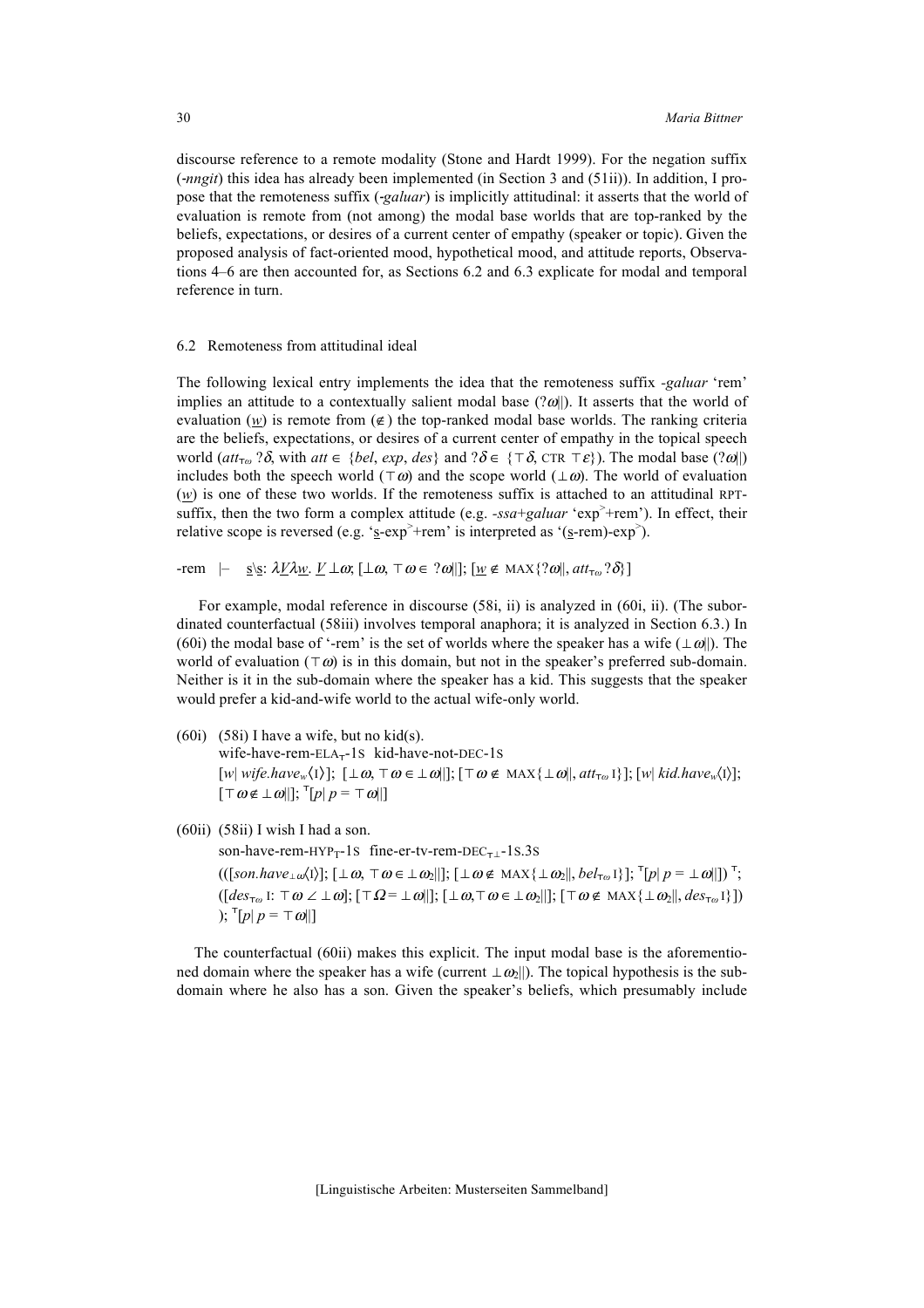(60i), this sub-domain is remote from the wife-only sub-domain the speaker believes he inhabits. The main attitudinal comment is that in the topical speech world ( $\tau \omega$ ) the speaker prefers the remote topical sub-domain ( $\tau \Omega$ ), where he also has a son, to the speech reality  $(T\omega\|)$ , where he only has a wife.

In the counterfactual Kennedy discourse, the opening sentence (59i) introduces a background fact (FCT), while the counterfactual (59ii) projects an expected consequence of this fact in a remote modality. Modal reference in this discourse is explicated in (61i, ii). In (61i), JFK is assassinated throughout the common ground output by the declarative matrix  $(T\omega\|)$ . The post-posed factual clause adds a background fact—to wit, a larger modal domain where JFK has many enemies  $(\perp \omega \|)$ . In the following counterfactual (61ii), hypothetical mood picks up this background fact as the modal base (current  $\pm \omega_3$ )) and introduces as a topical hypothesis the sub-domain where JFK is not assassinated by Oswald. The remoteness suffix adds that this sub-domain is remote from the speaker's beliefs, i.e. not the modal domain he believes he inhabits. The main attitudinal comment is that within this remote sub-domain, the worlds that best fit the speaker's ( $\tau \omega$ -)expectations are those where JFK is assassinated by someone else.

- (61i) (59i) Kennedy was assassinated because he had many enemies. Kennedy kill-pssv-DEC<sub>T</sub>-3s enemy-many-have-FCT<sub>T</sub>-3s<sub>T</sub>  $\int_{0}^{T} [x | x = i j f k]; [x | k i l l_{\tau \omega} \langle x, \tau \partial \rangle];$   $\int_{0}^{T} [p | p = \tau \omega] | ]$ ; [w| have.enemies<sub>w</sub> $\langle \tau \partial \rangle$ ]; [ $\tau \omega | \leq \pm \omega$ ]
- (61ii) (59ii) If Oswald hadn't killed him, someone else would've. Oswald-ERG kill-prf-not-rem-HYP⊥-3S⊥-3S⊥…  $((\lceil w \, x \rceil x = i \, \text{os}w, \, \text{kill}_w\langle x, \top \, \delta \rangle); \, [w \rceil w \notin \bot \, \omega \rceil]; \, [\bot \omega, \top \omega \in \bot \omega_3 \rceil]; \, [\bot \omega \notin \text{MAX} \{ \bot \omega_3 \rceil],$  $bel_{\tau\omega}$  i}];  $\tau[p|p = \pm \omega||]$ )  $\tau$ ; ([x|  $x = \tau \delta$ ]; ... …man-bad-other-3S⊥-ERG kill-prf-exp<sup>></sup>+rem-DEC<sub>T</sub>⊥-3S.3S ...<sup>T</sup>[x|  $man \perp \omega \langle x \rangle$ ]; [ $bad$ {  $\top \delta$ ,  $\top \delta$ || $\perp \omega$ }]; [ $\bot \delta_2 \in \top \delta$ ||]; [ $\top \delta \neq i \bot \delta_2$ ]; [ $kill \perp \omega \langle \top \delta, \bot \delta \rangle$ ];  $[\bot \omega, \top \omega \in \bot \omega_3||]; [\bot \omega \notin \text{MAX} \{\bot \omega_3||, bel_{\top \omega} I\}]; [\text{MAX} \langle \top \Omega, exp_{\top \omega} I \rangle \subseteq \bot \omega||]),$  $\tau[p|p = \tau \omega$

## 6.3 Projected consequences in remote modalities

Unlike stative *att*-suffixes (e.g. *-suri* 'bel⊥'), which introduce attitude states, the implicitly attitudinal *-galuar* 'rem' only implies the existence of an attitude state without making it available for anaphora (e.g. temporal anaphora). The temporally explicit entry differs only in that the perspective point is a concurrent event (?ε), not the attitude holder (?δ).

 $-\text{rem}$   $\left[-\frac{s\cdot s}{s}:\lambda Y\lambda w.\ \underline{V}\bot\omega;\ [\bot\omega,\top\omega\in ?\omega\|];\ [\underline{w}\notin \text{MAX}\{|w|, att_{\top\omega}|\}\]$ 

Temporal reference in discourse (58i, ii) is explicated in (62i, ii) (building on (60i, ii)). (62iii) extends this analysis to the subordinated counterfactual (58iii), which on this account involves structured anaphora to a wished-for world and eventuality ( $\perp \omega$  and  $\perp \sigma$ ). adapting Brasoveanu 2007).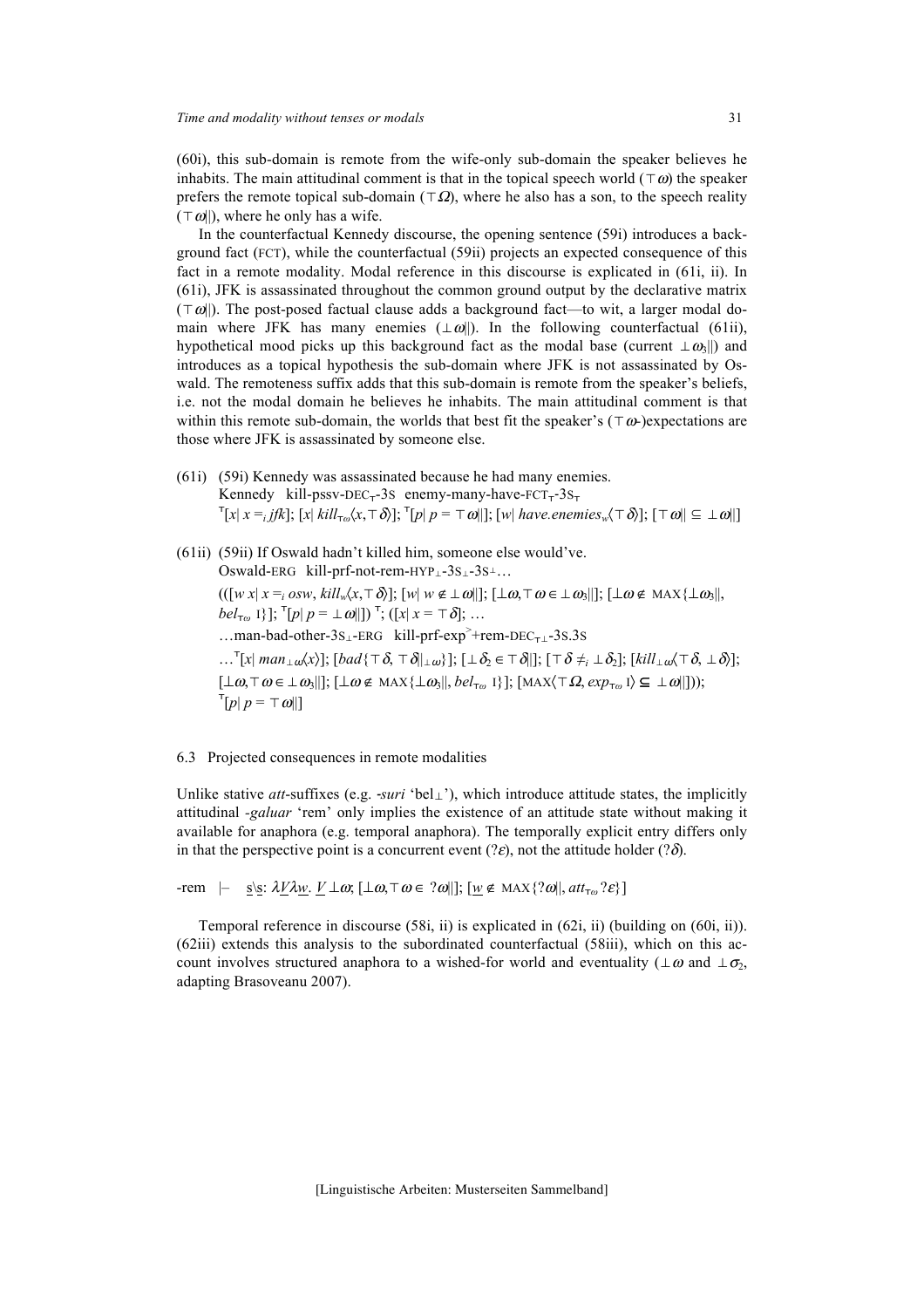$(62i)$   $(58i)$  I have a wife, but no kid(s). wife-have-rem- $ELA<sub>T</sub>$ -1S ...  $((\ulcorner [s]; [s w] \text{ CTR } s =_i \text{ CTR } \top \varepsilon, w j \ell e_w \langle \text{BCK } s, \text{ CTR } \top \varepsilon, \vartheta_w s \rangle]; [\bot \omega, \top \omega \in \bot \omega \Vert];$  $[\top \omega \notin \text{MAX} \{\bot \omega \mid, att_{\tau\omega} \text{ BEG } \bot \sigma\}]; [\top \sigma =_i \bot \sigma])^{\top}; \dots$ … kid-have-not-DEC-1S ... ([*s w*| CTR *s* =*<sub>i</sub>* CTR  $\top \varepsilon$ , *kid<sub>w</sub>*(BCK *s*, CTR  $\top \varepsilon$ ,  $\vartheta_w$  *s*),  $\top \tau \subset_i \vartheta_w$  *s*];  $[\top \omega \notin \bot \omega]_{\tau_{\tau}}$ ;  $[s] \text{ CTR } s = i \text{ CTR } \top \varepsilon, \ \top \tau \subset_i \vartheta_{\tau \omega} s]; \ [\top \sigma = i \bot \sigma]); \ [\top \tau \subset_i \vartheta_{\tau \omega} \bot \sigma, \text{BEG } \bot \sigma \leq_{\tau \omega} \top \varepsilon];$  $\tau$ [*p*| *p* =  $\tau \omega$ ||

(62ii) (58ii) I wish I had a son.

son-have-rem-HYP $<sub>τ</sub>$ -1S ...</sub>

(([*s*| CTR *s* =*<sup>i</sup>* CTR ε, *son*<sup>⊥</sup>ω〈BCK *s*, CTR ε, ϑ⊥<sup>ω</sup> *s*〉, *s* =*<sup>i</sup>* σ2]; [ω, <sup>ω</sup> ∈ω2||];  $[\bot \omega \notin \text{MAX}\{\bot \omega_2 \mid, \text{bel}_{\tau \omega} \top \varepsilon\}];$  [BEG $\top \sigma \leq_{\bot \omega}$  BEG $\bot \sigma$ ];  $\top [p | p = \bot \omega \|]$ ) $\top$ ; ... … fine-er-tv-rem-DEC<sub>T⊥</sub>-1s.3S  $\ldots$  ([*s*| *des*<sub>τω</sub>*s*: ⊤ω∠ ⊥ω]; [⊤Ω= ⊥ω||]; [CTR ⊥σ=<sub>*i*</sub> CTR ⊤ε]; [⊥ω, ⊤ω ∈ ⊥ω<sub>2</sub>||];  $[\top \omega \notin \text{MAX} \{\bot \omega_2 \mid \mid, des_{\tau\omega} \top \varepsilon\}])$ );  $[\top \tau \subset_i \vartheta_{\tau\omega} \bot \sigma, \text{BEG } \bot \sigma \leq_{\tau\omega} \top \varepsilon]$ ;  $\tau[p | p = \top \omega]$ 

(62iii) (58iii) Then when I die, he would've been there for my wife.

then  $\text{die-HYP}_{\tau}\text{-}1\text{s} \dots$ 

 $[w \mid w = i \text{ to } ] \perp; (([e \mid die \perp \omega \langle e, \text{CTR } \top e \rangle, \top e \leq \perp \omega e]; \top [p \mid p = \perp \omega \parallel])^{\top}; ...$ ... that-ERG wife-1S be.with- $exp^2+rem-DEC_{T^{\perp}}-3s.3s$ ...  $({}^{T}[x | x =_{i} BCK \perp \sigma_{2}]; [x | \text{wife}_{\tau\omega}\langle x, \text{CTR } \top \varepsilon, \top \tau \rangle]; [s | \text{be}.\text{with}_{\perp \omega}\langle s, \top \delta, \perp \delta \rangle];$  $[\bot \omega, \top \omega \in \bot \omega_3]]$ ;  $[\bot \omega \notin \text{MAX}\{\bot \omega_3||, \text{bel}_{\tau \omega} \top \varepsilon\}]$ ; [BEG $\bot \sigma \subset \bot \omega$  CON $\bot \varepsilon]$ ;  $[s]$  BEG  $\perp \sigma \leq_{\perp \omega}$  END *s*];  $[\text{MAX}(\top \Omega, \exp_{\top \omega} \perp \sigma) \subseteq \perp \omega \Vert_{\perp \sigma}])$ ;  $[\top \tau \subset_i \vartheta_{\tau \omega} \perp \sigma,$ BEG  $\perp \sigma \lt_{\tau\omega} \top \varepsilon$ ;  $\ulcorner [p|p = \top \omega \Vert]$ )

More precisely, in (62i) the modal base of *-galuar* 'rem' is the set of worlds where the speaker is married ( $\perp \omega$ ). This set includes the real world ( $\top \omega$ ), where the speaker is married at the time of this speech act ( $\tau \varepsilon$ ). However, the real world is remote from the speaker's wishes at the beginning of his marriage (BEG  $\perp \sigma$ ). It is also a world where his marriage is childless. This suggests that the real world is sub-optimal *because* the speaker's marriage is childless, i.e. that he would prefer a wife-and-kid world to the real world.

The counterfactual (62ii) makes this explicit. The input modal base is the aforementioned domain (current  $\perp \omega_2$ )) where the speaker (CTR  $\perp \epsilon$ ) has a wife. The topical hypothesis is the sub-domain where the wished-for  $(\perp \sigma_2)$ kid is a son, born (BEG  $\perp \sigma$ ) after the marriage ceremony (BEG  $\top \sigma$ ). This topical sub-domain is remote from the wife-only sub-domain the speaker believes he inhabits. The attitudinal comment is that the speaker's ( $\tau \varepsilon$ -)current wishes in the real world ( $\tau \omega$ ) rank any world ( $\tau \omega$ ) in this remote topical sub-domain  $(T\Omega)$ , where he also has a son, above the real world  $(T\omega)$ , where he only has a wife.

In the subordinated counterfactual (62iii) the initial modal anaphor ('then') zooms in on the wished-for worlds ( $\perp \omega$ ) and requires the rest of the counterfactual to elaborate ( $\perp$ ;). The antecedent clause introduces the event of the speaker's death, and the subset of worlds where he dies as the topical sub-domain. Since all men are mortal, this subset consists of all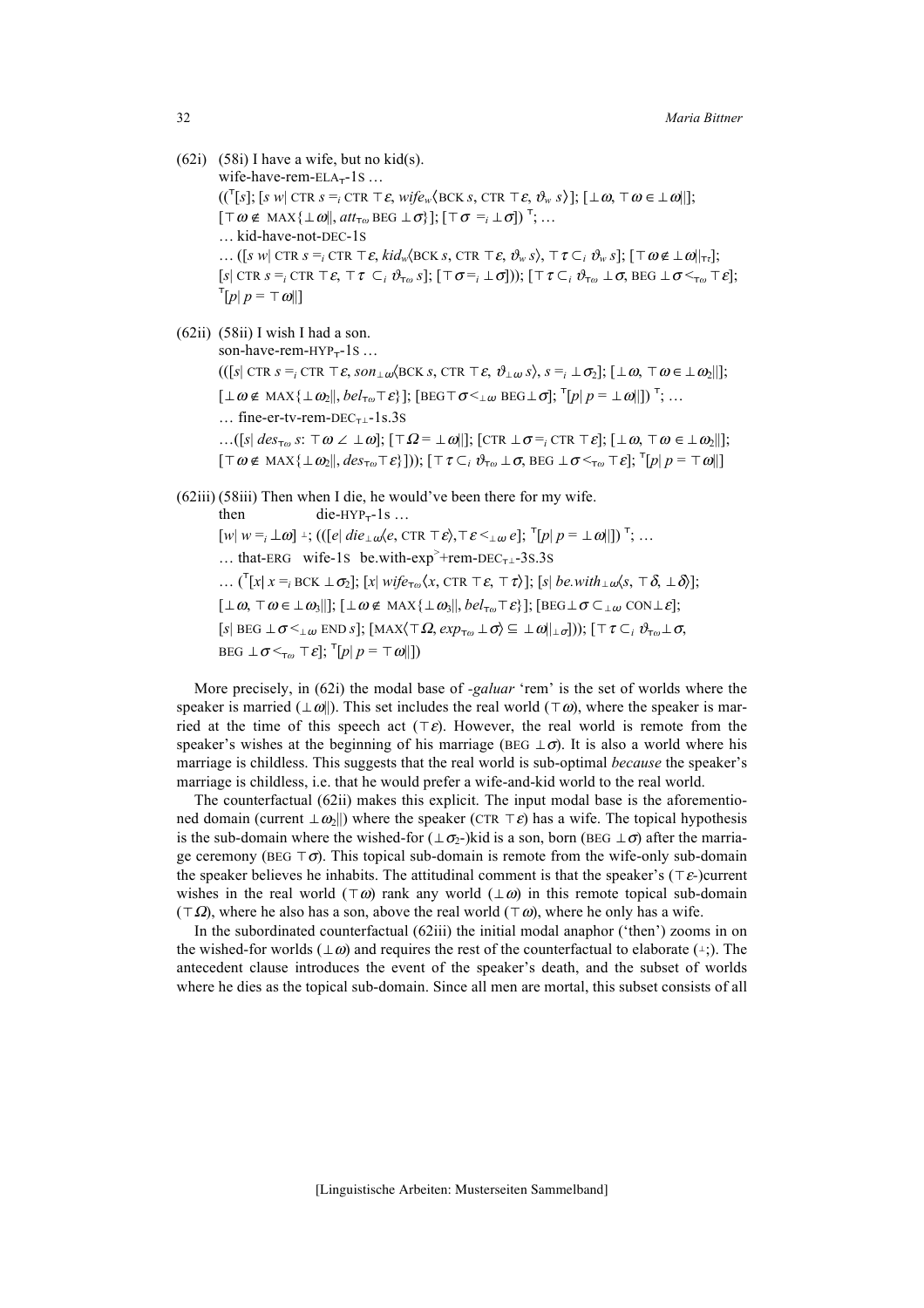of the wished-for worlds. The main attitudinal comment refers to this topical sub-domain  $(\top \Omega)$ . It projects an expected consequence of the speaker's death in this sub-domain, which alas he does not believe he inhabits. In the expected worlds of this remote subdomain, after the speaker's death the son he wishes he had helps the wife he actually has.

The counterfactual Kennedy discourse (59i, ii) likewise projects an expected consequence in a modality the speaker does not believe to be his, but here viewed from a past perspective point. Temporal reference is analyzed in (63i, ii) (building on (61i, ii)).

- (63i) (59i) Kennedy was assassinated because he had many enemies.  $Kennedy$ <sup>-T</sup> kill-pssv-DEC<sub>T</sub>-3S enemy-many-have-FCT<sub>T</sub>-3S<sub>T</sub>  $\int_{0}^{T} [x | x = i j f k];$  [e|  $k i l l_{\tau \omega} \langle e, CTR e, T \delta \rangle$ ,  $T \tau \subset_{i} \partial_{\tau \omega} CON e, e <_{\tau \omega} T \epsilon]$ ;  $\int_{0}^{T} [p | p = T \omega] | ]$ ; [t| t  $=$ *i*  $\vartheta_{\tau\omega} \perp \varepsilon$ ]; [*s* w| CTR  $s =$ *i*  $\top \delta$ , *many.enemiesw* $\langle BCK \, s, \top \delta, \vartheta_w s \rangle$ ,  $\bot \tau \subset_i \vartheta_w$  CON BEG *s*] ;  $|\top \omega| \subseteq \bot \omega$
- (63ii) (59ii) If Oswald hadn't killed him, someone else would've.

Oswald-ERG<sup>⊥</sup> kill-prf-not-rem-HYP⊥-3S⊥-3S⊥…

 $((\lceil x \rceil x \equiv i \text{os} w) ; [\varepsilon w \rceil k i l l w \langle e, \perp \delta, \top \delta \rangle]; [\lceil s \rceil s \equiv i \text{CON} \perp \varepsilon, \top \tau \subset_i \vartheta_{\perp \omega} s]; [\lceil w \rceil w \notin \perp \omega \rceil_{\tau \tau}];$  $[s] \text{ CTR } s = i \text{ to } \hat{\mathcal{O}}_1 \cup \hat{\mathcal{O}}_2 \cup s]; [\bot \omega, \top \omega \in \bot \omega_3]]; [\bot \omega \notin \text{MAX} \{\bot \omega_3 \}, \text{bel}_{\tau \omega} \top \varepsilon\}];$  $[{\text{BEG}} \perp \sigma_3 \leq_{\perp \omega} {\text{BEG}} \perp \sigma]; [\perp \omega \in \perp \omega_3||]; \text{ }^{\top} [p | p = \perp \omega||] ) \text{ }^{\top}; ([x | x =_i \top \delta]; ...$ … man-bad-other-3S<sub>⊥</sub>-ERG<sup>T</sup> kill-prf-exp<sup>></sup>+rem-DEC<sub>T⊥</sub>-3S-3S ... <sup>T</sup>[x|  $man_{\perp}\omega\langle x, \perp\tau\rangle$ ]; [bad{ $\top\delta$ ,  $\top\delta$ ||<sub>⊥ω</sub>,  $\perp\tau$ **]**; [ $\perp\delta_2 \in \top\delta$ ||]; [ $\top\delta \neq i \perp \delta_2$ ]; [e|  $kill_{\perp \omega} \langle e, \pm \delta, \pm \delta \rangle$ ];  $[s | s = i \text{CON} \pm \varepsilon]$ ;  $[\pm \omega, \pm \omega \in \pm \omega_3$ ||];  $[\pm \omega \notin \text{MAX} \{ \pm \omega_3 \}, \text{bel}_{\pm \omega} \pm \varepsilon \}]$ ;  $[{\text{BEG}} \perp \sigma \subset_{\perp \omega} {\text{CON BEG}} \perp \sigma_4]$ ;  $[s] {\text{ BEG}} \perp \sigma \leq_{\perp \omega} {\text{END}} s]$ ;  $[{\text{MAX}} \langle \top \Omega, \exp_{\top \omega} \perp \sigma \rangle \subseteq$  $\perp \omega \parallel_{\perp \sigma}$ ])); [  $\top \tau \subset_i \vartheta_{\tau \omega} \perp \sigma$ , BEG  $\perp \sigma \leq_{\tau \omega} \top \varepsilon$ ];  $\top [p | p = \top \omega \|]$ 

In (63i) the declarative clause outputs a common ground ( $\tau \omega$ ) where JFK's assassination is a  $(\top \varepsilon)$ -currently verifiable fact. The post-posed factual clause adds another currently verifiable fact as a possible cause—to wit, JFK's enemies reaching critical mass (BEG *s*). The resulting hate-filled state is realized in a larger class of worlds  $(\pm \omega||)$ , and in every common ground world ( $\tau \omega$ ) the time ( $\pm \tau$ ) of JFK's assassination ( $\pm \epsilon$ ) falls within the consequent time of the beginning of this hate-filled state ( $\vartheta_{\perp \omega}$  CON BEG *s*).

In this context, the counterfactual (63ii) introduces a ( $\tau$  $\omega$ -)real and ( $\tau \varepsilon$ -)current state of expectation. It projects an expected consequence of the aforementioned event of JFK's enemies reaching critical mass (BEG $\perp \sigma_3$  in the antecedent, BEG $\perp \sigma_4$  in the consequent). The modal base for this expectation is the aforementioned set of worlds where this critical event is realized  $(\pm \omega_3||)$ . The topical hypothesis introduced by the hypothetical mood is the subdomain—remote from the sub-domain the speaker believes to be his—where JFK is not assassinated by Oswald. The main attitudinal comment is that within this remote subdomain ( $\tau \Omega$ ), the worlds that best fit the speaker's current expectations are those where, in the wake of JFK's enemies reaching critical mass, some other bad guy assassinates him.

In summary, Kalaallisut counterfactuals report attitudes to remote modalities. They involve an extra attitude, because the relation of modal remoteness is itself attitudinal. More precisely, the topical antecedent hypothesis and/or the scope of the attitudinal comment are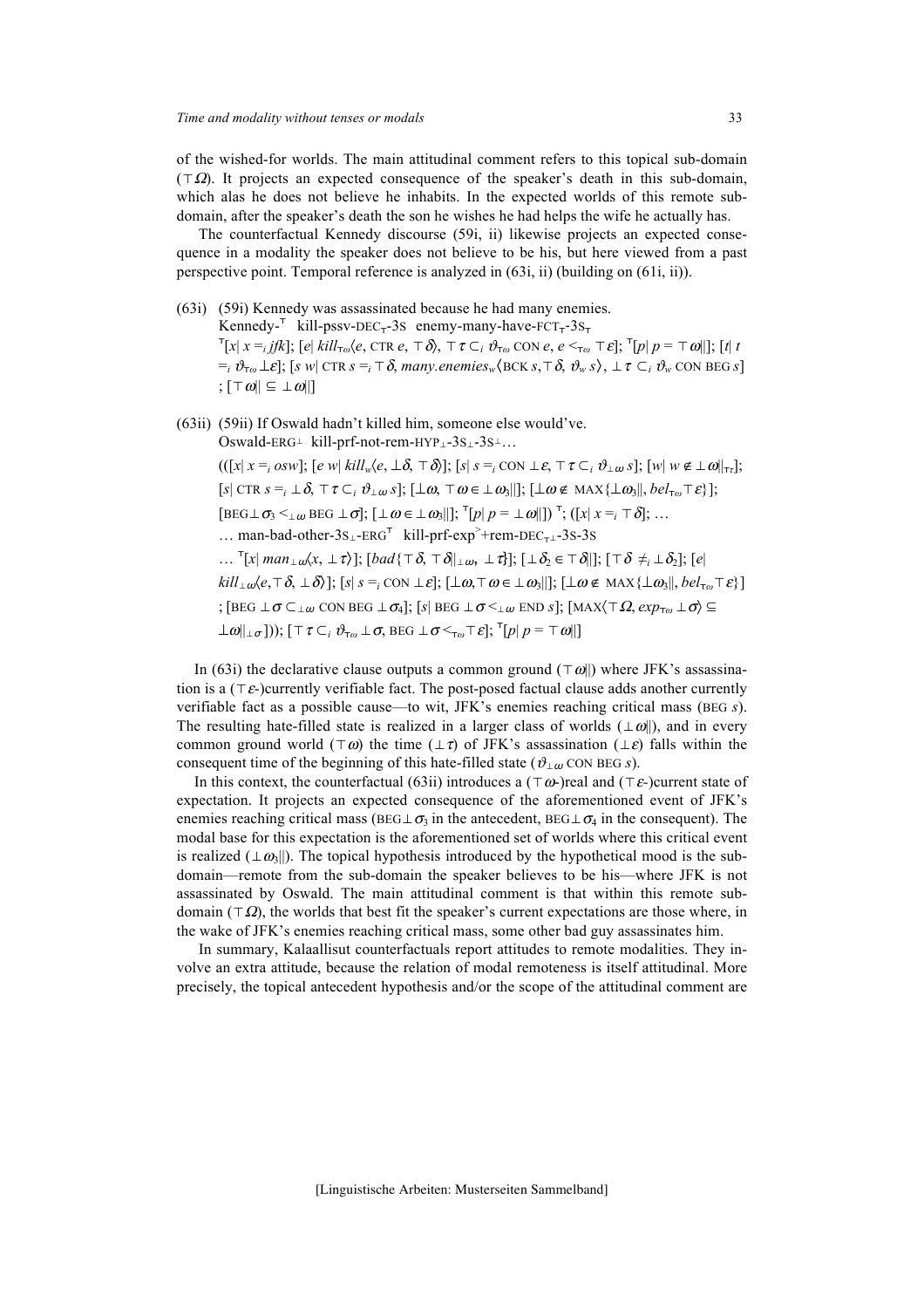marked as remote (*-galuar* 'rem') from an attitudinal ideal (e.g. beliefs or desires) of a current center of empathy, looking from a secondary perspective point. This secondary attitude report elaborates the main attitudinal comment about the topical antecedent hypothesis.

# 7 A CCG + UC fragment of Kalaallisut

To complete the analysis, I now show that the proposed UC representations can be derived from Kalaallisut discourse by universal directly compositional rules. To demonstrate that I define a fragment of Kalaallisut—rich enough to derive the counterfactual JFK discourse (59i, ii) and its UC representation (63i, ii)—in a framework that combines UC with the universal rules of Combinatory Categorial Grammar (CCG, Steedman 2000).

In CCG universal rules such as forward and backward function application  $(>, <)$  and composition ( $>\mathbf{B}, \leq \mathbf{B}, \leq \mathbf{B}$ ) combine lexical items into well-formed interpreted strings.

| $\bullet$ | $X/Y$ : $\beta_{ab}$                              | Y: $\alpha_a$                 | ⇒√                                                                                                                                        | $X: \mathcal{B}\alpha$                                             |
|-----------|---------------------------------------------------|-------------------------------|-------------------------------------------------------------------------------------------------------------------------------------------|--------------------------------------------------------------------|
|           | Y: $\alpha_a$                                     | $X\Y$ : $\beta_{ab}$          | $\Rightarrow$                                                                                                                             | X: $\beta\alpha$                                                   |
| $\bullet$ | $X/Y$ : $\beta_{ab}$                              | $Y/Z$ : $\alpha_{ca}$         | $\Rightarrow$ <sub>&gt;R</sub>                                                                                                            | $X/Z$ : $\lambda u_c$ , $\beta(\alpha u)$                          |
|           | $Y\mathbin{\perp}:\alpha_{ca}$                    | $X\mathcal{Y}$ : $\beta_{ab}$ | $\Rightarrow$ $\lt$ B                                                                                                                     | $X\mathbb{Z}$ : $\lambda u_c$ , $\beta(\alpha u)$                  |
|           | $(Y Z) Z'$ : $\alpha_{c'ca}$ $X Y$ : $\beta_{ab}$ |                               | $\Rightarrow$ < <b< th=""><th><math>(X Z) Z'</math>: <math>\lambda u'_{c'}\lambda u_{c'}</math>. <math>\beta(\alpha u'u)</math></th></b<> | $(X Z) Z'$ : $\lambda u'_{c'}\lambda u_{c'}$ . $\beta(\alpha u'u)$ |

The category s (sentence) is universal, but languages may differ on other categories as well as the category-to-type rule. For Kalaallisut, I propose an inventory of categories defined in K1 on the basis of the universal category sentence (s) plus three types of pronouns: individual (pn*δ*), modal (pn*ω*), and temporal (pn*τ*). The Kalaallisut category-to-type rule K2 requires sentences to translate into UC updates (type  $\lceil$   $\rceil := (st)st$ ) and *a*-pronouns into *a*projections (type *sa*). (Note that types of the form  $(a_1...a_n)$ ) are abbreviated as  $[a_1...a_n]$ .)

K1 (Kalaallisut categories)

- s and pn*δ*, pn*τ*, pn*ω*, are Kalaallisut categories
- If *X* and *Y* are Kalaallisut categories, then so are  $(X/Y)$  and  $(X\Y)$ .

K2 (Kalaallisut category-to-type rule)

- $$
- $\mathbf{tp}(X/Y) = \mathbf{tp}(X \setminus Y) = (\mathbf{tp}(Y) \mathbf{tp}(X))$

|                                       | ABBREVIATIONS (categories and types)                                   |                     |                |                                 |
|---------------------------------------|------------------------------------------------------------------------|---------------------|----------------|---------------------------------|
| $\underline{s} := s \cdot p_{\omega}$ | $s_a := s \pmb{\rho}$                                                  | $pn := pn_{\delta}$ | $D := s\delta$ | $W := s\omega$                  |
| iv := $\sin \delta$                   | $cn_a := (s_a \pmb{\triangleright} n_o) \pmb{\triangleright} n_{\tau}$ | $cn := cn_{\delta}$ | $T := s\tau$   | $\lceil \cdot \rceil := (st)st$ |

Kalaallisut has four categories of roots: *intransitive verbs* (iv), *transitive verbs* (iv\pn), *common nouns*  $(cn_a)$ , and *relational nouns*  $(cn_a \, \phi)$ . Transitive verbs and relational nouns have an extra argument (object  $y<sub>D</sub>$  or possessor  $z<sub>D</sub>$ ), so they require an extra pronoun (pn).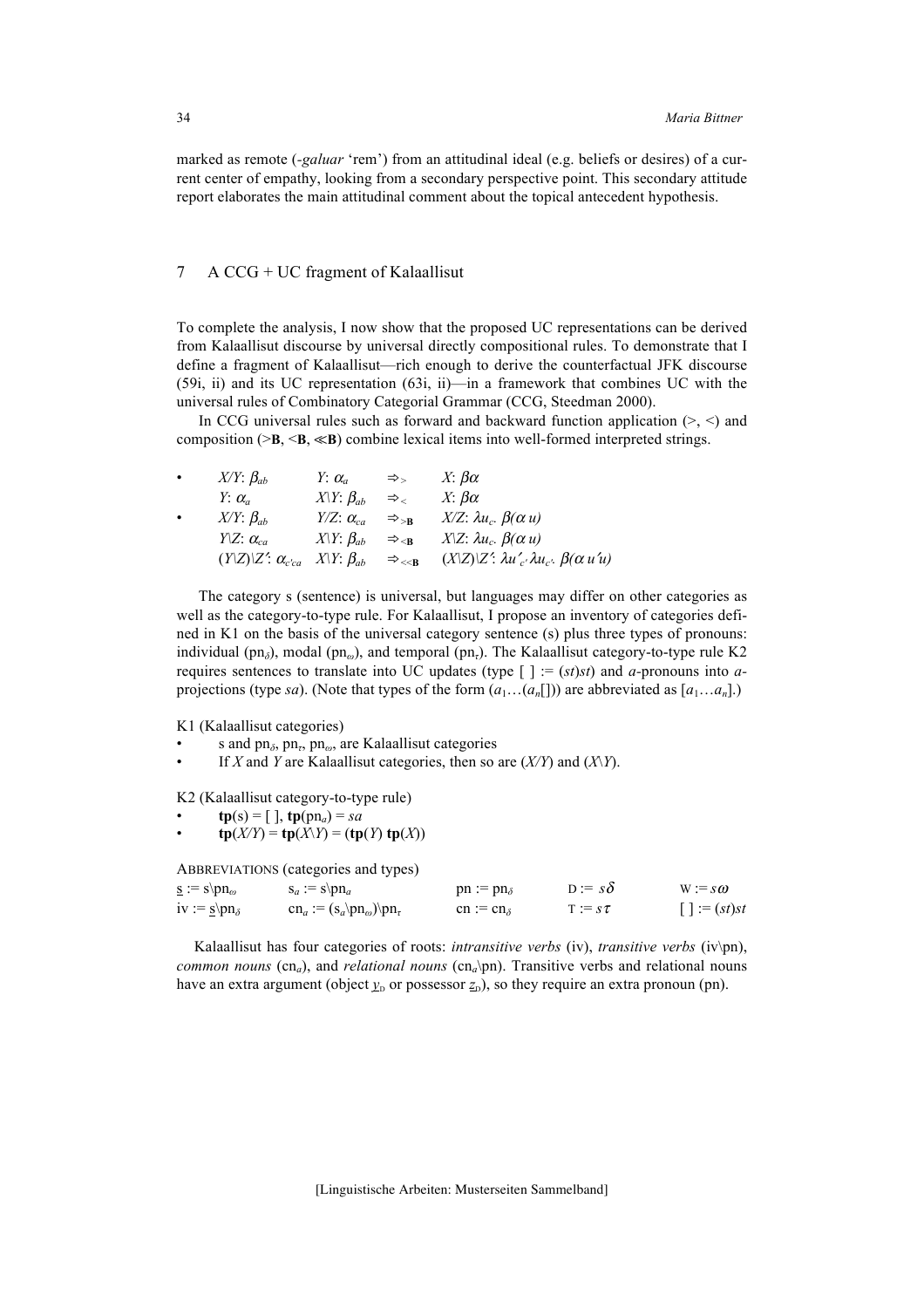*Time and modality without tenses or modals* 35

| die-   | ⊢        | iv: $\lambda x_{\rm p} \lambda w_{\rm w}([e]; [die_{\rm w}(\perp \varepsilon, x)])$                                                                                                                  |
|--------|----------|------------------------------------------------------------------------------------------------------------------------------------------------------------------------------------------------------|
| kill-  | ⊢        | iv\pn: $\lambda y_{\rm p} \lambda x_{\rm p} \lambda w_{\rm w}([e]; [kill_{w} \langle \perp \varepsilon, \underline{x}, \underline{y} \rangle])$                                                      |
| man-   | $\vdash$ | cn: $\lambda t_{\rm T} \lambda w_{\rm w} \lambda x_{\rm D}$ [ <i>man</i> <sub>w</sub> $\langle x, t \rangle$ ]                                                                                       |
| enemy- |          | cn\pn: $\lambda_{\underline{z}_D} \lambda_{\underline{t}_T} \lambda_{\underline{w}_W} \lambda_{\underline{x}_D}$ [enemy <sub>w</sub> $\langle \underline{x}, \underline{z}, \underline{t} \rangle$ ] |

Morphologically, verbal roots inflect for mood. Semantically, they introduce eventualities into discourse. In contrast, nominal roots inflect for case. Unlike verbs, they have a temporal argument  $(t_t)$ , which can be saturated by derivation (e.g. *-qar* '-have') or case inflection. The primary (last) argument of a verbal root is the world of evaluation  $(\underline{w}_w)$ . Nominal roots have primary arguments of various types: an individual for cn(*δ*) (e.g. *inuk*- 'man'), a time for cn*τ* (e.g. *ulluq*- 'day'), or a world for cn*ω* (e.g. *isuma-* 'idea'). This interacts with lexical recentering, which can help to saturate the primary argument (see lexical recentering operators,  $\mathbf{I}(\cdot)$  and  $\mathbf{I}(\cdot)$ , below).

Kalaallisut is a polysynthetic language, with hundreds of derivational suffixes. It builds words compositionally, just like English builds sentences. Morphologically complex bases always allow further derivation, because derivational suffixes operate within the space of root categories. That is, a derivational suffix attaches to an input base of a root category and derives an output base of a root category. Kalaallisut *att*-suffixes interact with negative suffixes ('-not', '-rem') in a way similar to English *neg*-raising (Observation 5). I attribute this to additional *neg-*raising entries for negative suffixes (e.g. '+rem'), which enable them to form complex predicates with *att*-suffixes (e.g. '-exp<sup>></sup>+rem'), in effect reversing the relative scope within the complex. (Note that in all lexical entries,  $\eta$ ,  $\eta' \in {\{\epsilon, \sigma\}}$ .)

| -bad    |          | cn\cn: $\lambda \underline{N}_{TWD} \lambda t_{T} \lambda \underline{w}_{W} \lambda \underline{x}_{D}$ . $\underline{N} \underline{t} \underline{w} \underline{x}$ ; $[bad\{\underline{x}, \underline{x} \vert_{w}, \underline{t}\}]$                                                             |
|---------|----------|---------------------------------------------------------------------------------------------------------------------------------------------------------------------------------------------------------------------------------------------------------------------------------------------------|
| -other  | ⊢        | (cn\pn)\cn: $\lambda \underline{N}_{\text{[rwn]}}\lambda \underline{z}_0 \lambda \underline{t}_T \lambda \underline{w}_w \lambda \underline{x}_0$ . $\underline{N} \underline{t} \underline{w} \underline{x}$ ; [ $\underline{z} \in \underline{x}$   ]; [ $\underline{x} \neq i \underline{z}$ ] |
| -have   | ⊢        | iv\(cn\pn): $\lambda \underline{M}_{\text{DTWD}} \lambda \underline{x}_{\text{D}} \lambda \underline{w}_{\text{w}}$ . [s  CTR $s =_i \underline{x}$ ] $\pm$ ; $\underline{M} \underline{x}$ ( $\vartheta_{\text{w}} \perp \sigma$ ) <u>w</u> (BCK $\perp \sigma$ )                                |
| -pssy   | ⊢        | iv\(iv\pn): $\lambda R_{\text{[DDW]}} \lambda x_{\text{D}} \lambda w_{\text{W}}$ . $R \underline{x}$ (CTR $\perp \eta$ ) <u>w</u>                                                                                                                                                                 |
| -prf    | ⊢        | iv\iv: $\lambda P_{\text{low}} \lambda x_{\text{D}} \lambda w_{\text{w}}$ . $P x w \rightarrow [s   s = i \text{CON} \text{EVT} \perp \eta]$                                                                                                                                                      |
| $-exp>$ | $\vdash$ | <u>s\s:</u> $\lambda V_{\text{Iw}}\lambda w_{\text{w}}$ . ( $V\perp \omega \perp$ ; [EVT $\perp \eta \subset \perp \omega$ CON ? $\varepsilon$ ]); [s  EVT $\perp \eta \leq \perp \omega$ END s];                                                                                                 |
|         |          | $[\text{MAX} \langle \top \Omega, \exp_w \bot \sigma \rangle \subseteq \bot \omega \Vert_{\bot} \sigma]$                                                                                                                                                                                          |
| -not    | ⊢        | <u>s\s:</u> $\lambda V_{\text{IW}}\lambda w_{\text{w}}$ . ( $V \perp \omega$ +; [AT <sub>+<math>\omega</math></sub> {STA $\perp \eta$ , ? $\tau$ }]); ([w] +; [ $w \notin \perp \omega$ <sub>2</sub>    <sub>?<i>t</i></sub> ]; [s                                                                |
|         |          | CTR $s = i$ CTR $\perp \eta$ ]; [AT <sub>w</sub> { $\perp \sigma$ , ? $\tau$ }])                                                                                                                                                                                                                  |
| -rem    | ⊢        | <u>s\s:</u> $\lambda V_{\text{Iw}}\lambda w_{\text{w}}$ . $V \perp \omega$ ; $[\perp \omega, \top \omega \in ?\omega]]$ ; $[w \notin \text{MAX}\{? \omega\}, att_{\tau\omega}.2\epsilon\}]$                                                                                                       |
| $+rem$  | $\vdash$ | $\underline{s}\succeq(\underline{s}\succeq):\lambda E_{[\![w]\!]w\!]} \lambda \underline{V}_{[\![w]\!]} \lambda \underline{v}_w.$ $\underline{F}\lambda \underline{w}_w(\underline{V}\bot \omega; [\bot \omega, \top \omega \in ?\omega]]$ ; $[\underline{w} \notin \text{MAX}\{?\omega\}],$      |
|         |          | $att_{\tau\omega}$ ? $\varepsilon$ }]) <u>v</u>                                                                                                                                                                                                                                                   |

Verbal bases inflect for mood. The output is not a root category, so it can only feed into further inflection. The declarative matrix mood (-DEC) asserts that the iv-event (EVT  $\perp \eta$ ) is a currently verifiable fact. It also introduces the updated common ground ( $\tau \omega$ )) as the new primary topic (the truth-set of the declarative statement). The dependent factual mood (-FCT) introduces a background fact (EVT  $\perp \eta$ ) which is realized throughout the matrix common ground and may have caused the matrix event  $(EVT \perp \eta)$ . The dependent hypothetical mood (-HYP) forms a modal topic-comment sequence  $(\bar{f})$  with the verbal base (s) of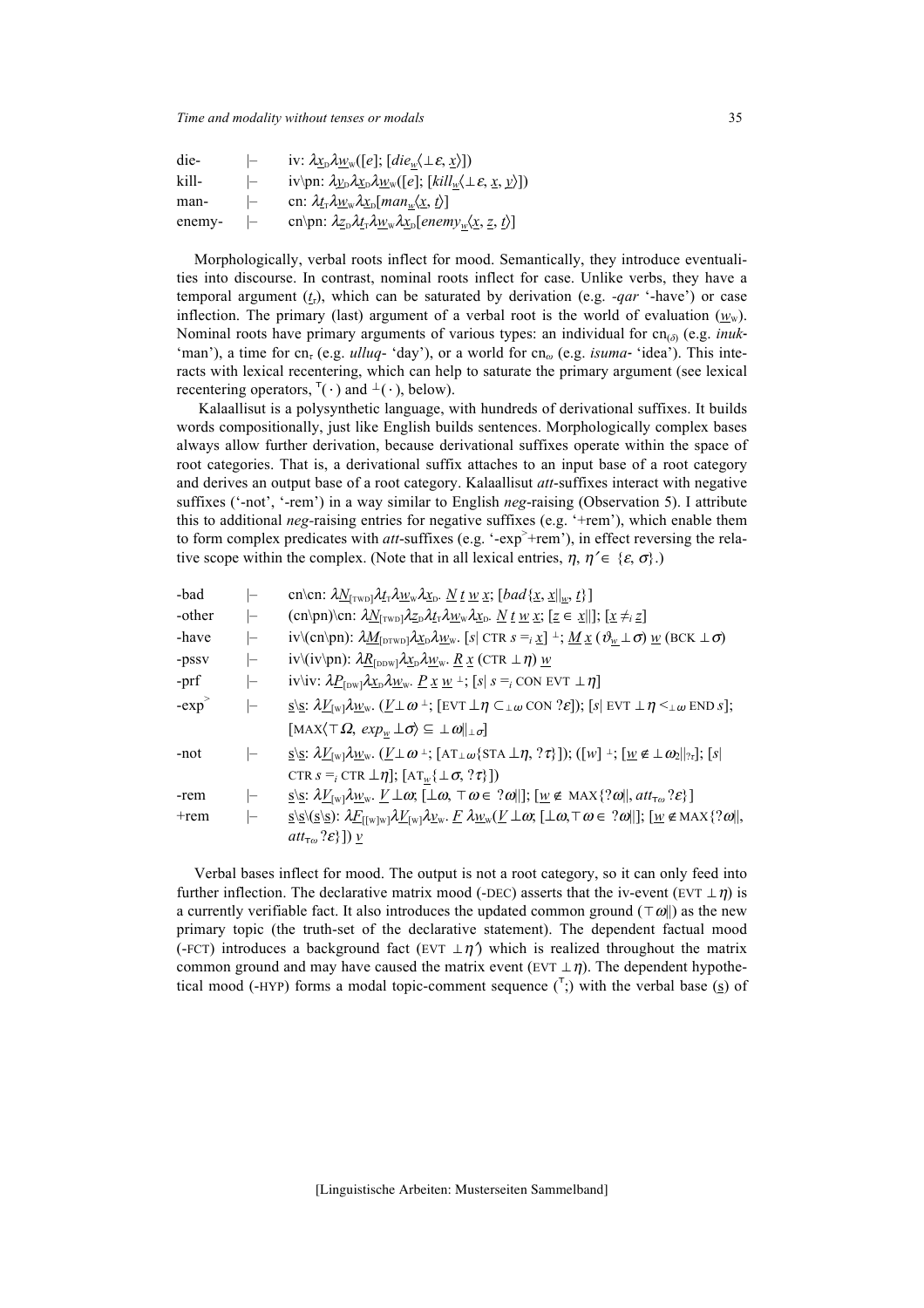the modified verb. The modal topic is the sub-domain of the modal base  $(2\omega\mu)$  where the antecedent prospect, viewed from a salient perspective point  $(2\varepsilon)$ , is realized.

-DEC   
\n
$$
\begin{array}{ll}\n & \mid \text{supp} \quad \text{supp} \quad \text{supp} \quad \text{supp} \quad \text{supp} \quad \text{supp} \quad \text{supp} \quad \text{supp} \quad \text{supp} \quad \text{supp} \quad \text{supp} \quad \text{supp} \quad \text{supp} \quad \text{supp} \quad \text{supp} \quad \text{supp} \quad \text{supp} \quad \text{supp} \quad \text{supp} \quad \text{supp} \quad \text{supp} \quad \text{supp} \quad \text{supp} \quad \text{supp} \quad \text{supp} \quad \text{supp} \quad \text{supp} \quad \text{supp} \quad \text{supp} \quad \text{supp} \quad \text{supp} \quad \text{supp} \quad \text{supp} \quad \text{supp} \quad \text{supp} \quad \text{supp} \quad \text{supp} \quad \text{supp} \quad \text{supp} \quad \text{supp} \quad \text{supp} \quad \text{supp} \quad \text{supp} \quad \text{supp} \quad \text{supp} \quad \text{supp} \quad \text{supp} \quad \text{supp} \quad \text{supp} \quad \text{supp} \quad \text{supp} \quad \text{supp} \quad \text{supp} \quad \text{supp} \quad \text{supp} \quad \text{supp} \quad \text{supp} \quad \text{supp} \quad \text{supp} \quad \text{supp} \quad \text{supp} \quad \text{supp} \quad \text{supp} \quad \text{supp} \quad \text{supp} \quad \text{supp} \quad \text{supp} \quad \text{supp} \quad \text{supp} \quad \text{supp} \quad \text{supp} \quad \text{supp} \quad \text{supp} \quad \text{supp} \quad \text{supp} \quad \text{supp} \quad \text{supp} \quad \text{supp} \quad \text{supp} \quad \text{supp} \quad \text{supp} \quad \text{supp} \quad \text{supp} \quad \text{supp} \quad \text{supp} \quad \text{supp} \quad \text{supp} \quad \text{supp} \quad \text{supp} \quad \text{supp} \quad \text{supp} \quad \text{supp} \quad \text{supp
$$

$$
\text{HYP} \qquad \qquad \left| - \quad \frac{\left( \underline{s} / \underline{s} \right) \mathrm{p} \underline{n} \mathrm{v} \cdot \lambda \underline{P}_{\left[ \underline{n} \underline{w} \right]} \lambda \underline{v}_D \lambda \underline{V}_{\left[ \underline{w} \right]} \lambda \underline{w}_w \cdot \left( \left( \underline{P} \underline{x} \perp \omega \perp ; \left[ ? \varepsilon <_{\perp} \omega \mathrm{E} \mathrm{V} \mathrm{T} \perp \eta \right] \right) \right) \right|}{\left[ \perp \omega \in ? \omega \middle| \right]; \left[ \nabla \rho = \perp \omega \middle| \right] \right)^{\top}; \underline{V} \underline{w}}
$$

The mood inflection is followed by one or two pronominal suffixes (category  $x\(x\pn)$ , with  $x \in \{s, s\ s, s\ s, s\ s, s\ s\}$  for subject pronouns). That is why an inflected matrix verb in Kalaallisut is a complete sentence (see Jelinek 1984 on pronominal argument languages). Possessors of relational nouns are likewise saturated by pronominal suffixes. Third person pronouns are either topical or backgrounded. Typically, they are interpreted as top or bottom anaphors that saturate the current argument slot. Alternatively, they may update the centering status of that argument (e.g. in the antecedent of  $(59ii)$ , the suffix '-3s<sup>⊥</sup>' fills the object slot with the input topic, JFK, and demotes JFK to the status of background.)

-3s<sub>+</sub> 
$$
\qquad \qquad \vdash
$$
  $x \setminus (x \setminus pn): \lambda \underline{X}_{[D...]} \cdot \underline{X} \top \delta$   
\n-3s<sub>+(2)</sub>  $\qquad \vdash$   $x \setminus (x \setminus pn): \lambda \underline{X}_{[D...]} \cdot \underline{X} \bot \delta_{(2)}$   
\n-3s<sup>-1</sup>  $\qquad \vdash$   $(\underline{s}/\underline{s}) \setminus ((\underline{s}/\underline{s}) \setminus pn): \lambda \underline{G}_{[p[w]w]} \lambda \underline{V}_{[w]} \cdot \underline{G} \top \delta \lambda \underline{w}_w([x | x =_i \top \delta] \bot; \underline{V} \underline{w})$ 

Nominal bases inflect for case. The direct cases (absolutive and ergative) form smodifiers. These pseudo 'subjects' and 'objects' set the topic or background for an anaphoric pronominal suffix, which is the true argument of the predicate in the modified sentence.

$$
\begin{array}{lll}\n-\mathcal{O}^{\top}, \text{ERG}^{\top} & | & (s/s) \text{cn: } \lambda \underline{N}_{\text{TrWD}} \lambda K_{\text{I}}. \underline{N} ? \tau ? \omega \top \delta^{\top}; K \\
-\mathcal{O}^{\perp}, \text{ERG}^{\perp} & | & (s/s) \text{cn: } \lambda \underline{N}_{\text{TrWD}} \lambda K_{\text{I}}. \underline{N} ? \tau ? \omega \bot \delta^{\perp}; K\n\end{array}
$$

Kalaallisut is topic-prominent and polysynthetic. I attribute these typological traits partly to lexical entries, such as the above, and partly to lexical *recentering*  $(T(\cdot), \perp(\cdot))$  and *type lifting*  $((\cdot)^\dagger, \ulcorner(\cdot))$ . Type lifting by  $(\cdot)^\dagger$  turns s-modifiers (s/s) into verbal base modifiers ( $s/s$ ), whereas <sup>+</sup>(·) makes verbal bases ( $s$ ) accessible to word-external modifiers.

| $\mathcal{T}(\cdot)$ | $\vdash$ | $S_a \S_a$ : $\lambda P_{[sa]} \lambda u_{sa}$ . $\lceil u_a \rceil$ ; $P u_a$                                                    | $a \in DR(\Theta)$ |
|----------------------|----------|-----------------------------------------------------------------------------------------------------------------------------------|--------------------|
| $\perp(\cdot)$       | $\vdash$ | $S_a \ S_a$ : $\lambda P_{[sa]} \lambda \underline{u}_{sa}$ . $[u_a] \perp$ ; $P \underline{u}$                                   | $a \in DR(\Theta)$ |
| $(\cdot)^+$          |          | $(\underline{s/s})\$ s): $\lambda K_{[[\,]]}\lambda V_{[w]}\lambda w_{w}$ . $K(Vw)$                                               |                    |
| $(\cdot)^+$          | $\vdash$ | $(iv\gtrsim (y/\sqrt{S})$ ) iv: $\lambda P_{\text{DW}}\lambda F_{\text{HW}}\lambda x_{\text{D}}\lambda w_{\text{W}}$ . $F(P x) w$ |                    |

In this fragment, discourse (59i, ii) can be derived as follows. Complex words are incrementally built and translated into UC by universal rules of backward application and composition  $(<, **B**$ , and  $< **B**)$ . For example, sentence (59i) consists of three words, which are built in (64a) and (65a); the resulting translations (b) are equivalent to (c). Words are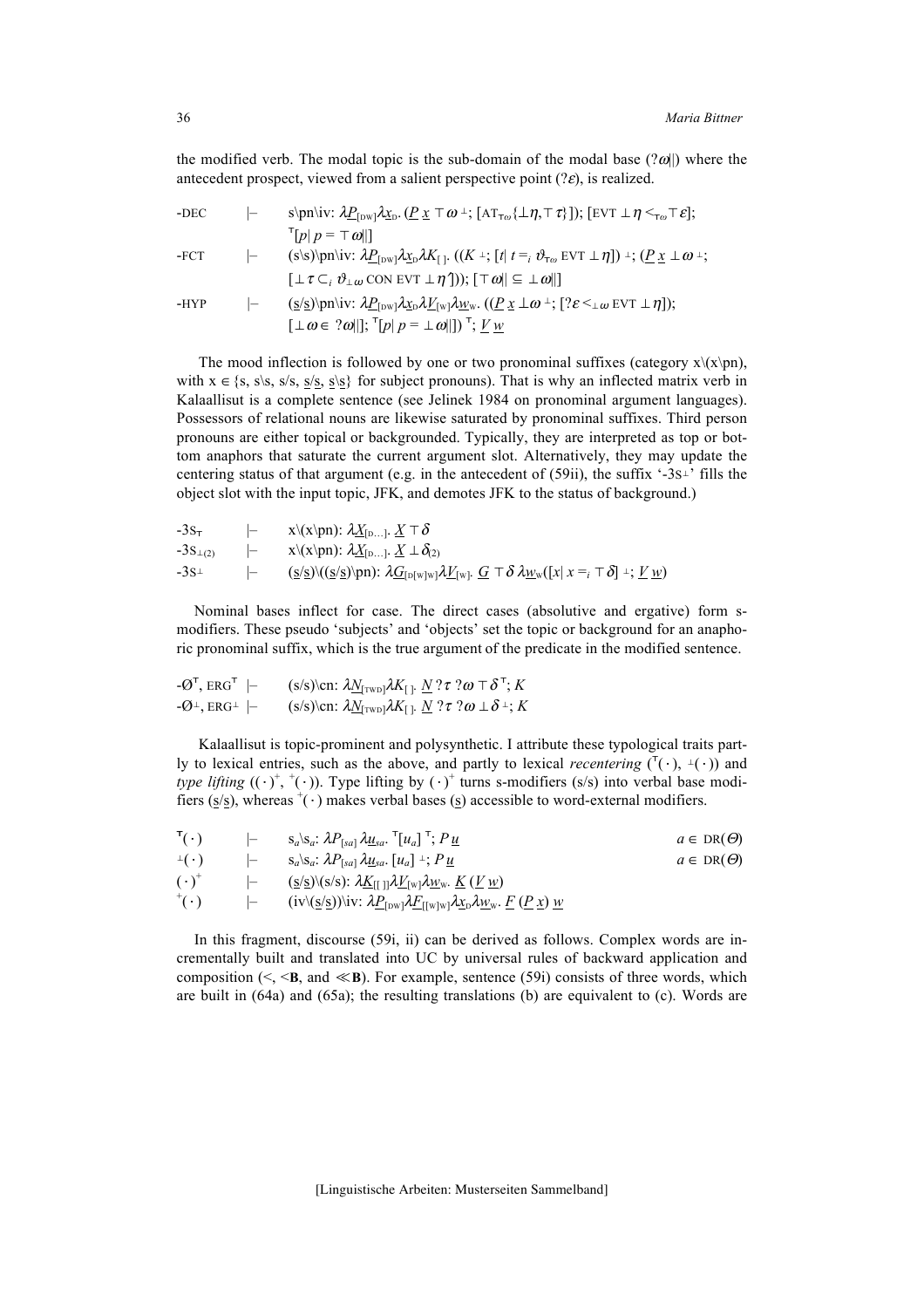then combined, incrementally left-to-right, into sentences. For discourse (59i, ii) the two component sentences are built in  $(64)$ – $(66)$  and  $(67)$ – $(73)$ , respectively.

| (64) | a. | Kennedy-                                                                                                                                                                                                                                                                                                                                         | $(\cdot)^{\mathsf{T}}$ | $-Q^{\top}$ | kill-   | $-$ pssv                      | $-DEC_{\tau}$ $-3s$ |  |  |  |
|------|----|--------------------------------------------------------------------------------------------------------------------------------------------------------------------------------------------------------------------------------------------------------------------------------------------------------------------------------------------------|------------------------|-------------|---------|-------------------------------|---------------------|--|--|--|
|      |    | cn (= $s_\delta$ \pn <sub>ω</sub> \pn <sub>τ</sub> ) $s_\delta$ \s <sub>δ</sub>                                                                                                                                                                                                                                                                  |                        | $(s/s)\$ cn | $iv\$ n | $iv\div(pn)$ s\pn\iv s\(s\pn) |                     |  |  |  |
|      |    | cn                                                                                                                                                                                                                                                                                                                                               | – ≪B                   |             | iv      |                               |                     |  |  |  |
|      |    | s/s                                                                                                                                                                                                                                                                                                                                              |                        |             | $s\$    |                               |                     |  |  |  |
|      |    |                                                                                                                                                                                                                                                                                                                                                  |                        |             | S       |                               |                     |  |  |  |
|      |    | s                                                                                                                                                                                                                                                                                                                                                |                        |             |         |                               |                     |  |  |  |
|      |    | b. $({}^{T}[x]^{T}; [\top \delta =_{i} j\mathit{f}k])^{T}; ((([e]; [kill_{T\omega} \langle \bot \varepsilon, \text{CTR } \bot \varepsilon, \top \delta)]) +; [\text{AT}_{T\omega} \{ \text{EVT } \bot \varepsilon, \top \tau \}]);$                                                                                                              |                        |             |         |                               |                     |  |  |  |
|      |    | $[\text{EVT} \perp \varepsilon \leq_{\tau\omega} \tau \varepsilon];$ $\tau[p p = \tau \omega]]$<br>c. $\mathbb{E}[x   x = i j/k]$ ; [e  kill <sub>Tω</sub> $\langle e, \text{CTR } e, \top \delta \rangle$ , $\top \tau \subset_i \vartheta_{\tau \omega}$ CON $e, e \leq_{\tau \omega} \top \varepsilon$ ]; $\mathbb{E}[p   p = \top \omega]$ ] |                        |             |         |                               |                     |  |  |  |

```
(65) a. enemy- -many -have \perp(\cdot) -FCT<sub>T</sub> -3S<sub>T</sub>
           –––––– ––––– –––––––– –––– –––––––– –––––––––––
           cn\pn cn\cn iv\(cn\pn) s_n\S_n (s\s)\pn\iv (s\s)\((s\s)\pn)
                       –––––––––– <B
           cn\pn
           ––––––––––––––––––––– <
           iv (:= s_\omega\pn)
                                          –––––––––––––––––––––––––– <B
           iv
           –––––––––––––––––––––––––––––––––––––– <
           (s\)\pn
           ––––––––––––––––––––––––––––––––––––––––––––––––––– <
           s\s
```
- b.  $\lambda K_{[]}$ .  $((K \perp; [t] \ t =_i \partial_{\tau \omega} \text{EVT} \perp \varepsilon]) \perp; (([w] \perp; ([s] \text{ CTR } s =_i \tau \delta] \perp; [many.enemies_{\perp \omega}$  $\langle$ BCK  $\perp \sigma$ ,  $\top \delta$ ,  $\vartheta_{\perp \omega} \perp \sigma \rangle$ ])) <sup>1</sup>;  $[\perp \tau \subset_i \vartheta_{\perp \omega}$ CON EVT  $\perp \sigma$ ]));  $[\top \omega] \subseteq \perp \omega$ ||]
- c.  $\lambda K_{\Box}$   $(K \bot; [t | t = i \vartheta_{\tau\omega} \bot \varepsilon])$ ; [*s* w| CTR  $s = i \top \delta$ , *many.enemies<sub>w</sub>* (BCK *s*,  $\top \delta$ ,  $\vartheta_w s$ ),  $\perp \tau \subset_i \vartheta_w$  CON BEG *s*];  $[\top \omega] \subseteq \perp \omega$
- (66) (64) (65)  $\Rightarrow$  s: (63i)
- $(67)$   $(^\perp$ (Oswald)-ERG<sup>⊥</sup>)<sup>+</sup>  $\left| \frac{s}{s}$ :  $\lambda V_{\text{sw}}\lambda w_{\text{w}}$ .  $[x | x = i \text{ osw}]$   $\perp$ ;  $V_{\text{w}}$
- $(68)$  <sup>+</sup>(<sup>⊥</sup>(kill))-prf-not-rem-HYP<sub>⊥</sub>-3S<sub>⊥</sub>-3S<sup>⊥</sup>  $|-$  (<u>s/s)\(s/s)</u>:  $\lambda E_{[[W]W]} \lambda E_{[W]} \lambda w$ . ((( $E \lambda v$ )( $[w]$ <sup>⊥</sup>;  $[e| \text{kill}_{\nu}(e, \perp \delta, \top \delta)] \perp \omega$ );  $[s| s = i \text{CON} \perp e, \top \tau \subset \perp \omega s]$ ;  $[w| w \notin \perp \omega|_{\tau}$ ;  $[s| \text{ CTR } s = i \text{ OR } \omega]$  $\bot \delta$ ,  $\top \tau \subset \vartheta_{\bot \omega} s$ ];  $[\bot \omega, \top \omega \in \bot \omega_3$ ||];  $[\bot \omega \notin \text{MAX} {\bot \omega_3}$ ||,  $bel_{\tau \omega} \top \varepsilon$ }];  $[\text{BEG } \bot \sigma_3 \leq \bot \omega_3]$ BEG  $\perp \sigma$ ];  $[\perp \omega \in \perp \omega_3||]$ ;  $\lceil p|p = \perp \omega||]$ )  $\lceil$ ;  $([x | x = \top \delta] \perp; Y \underline{w})$ )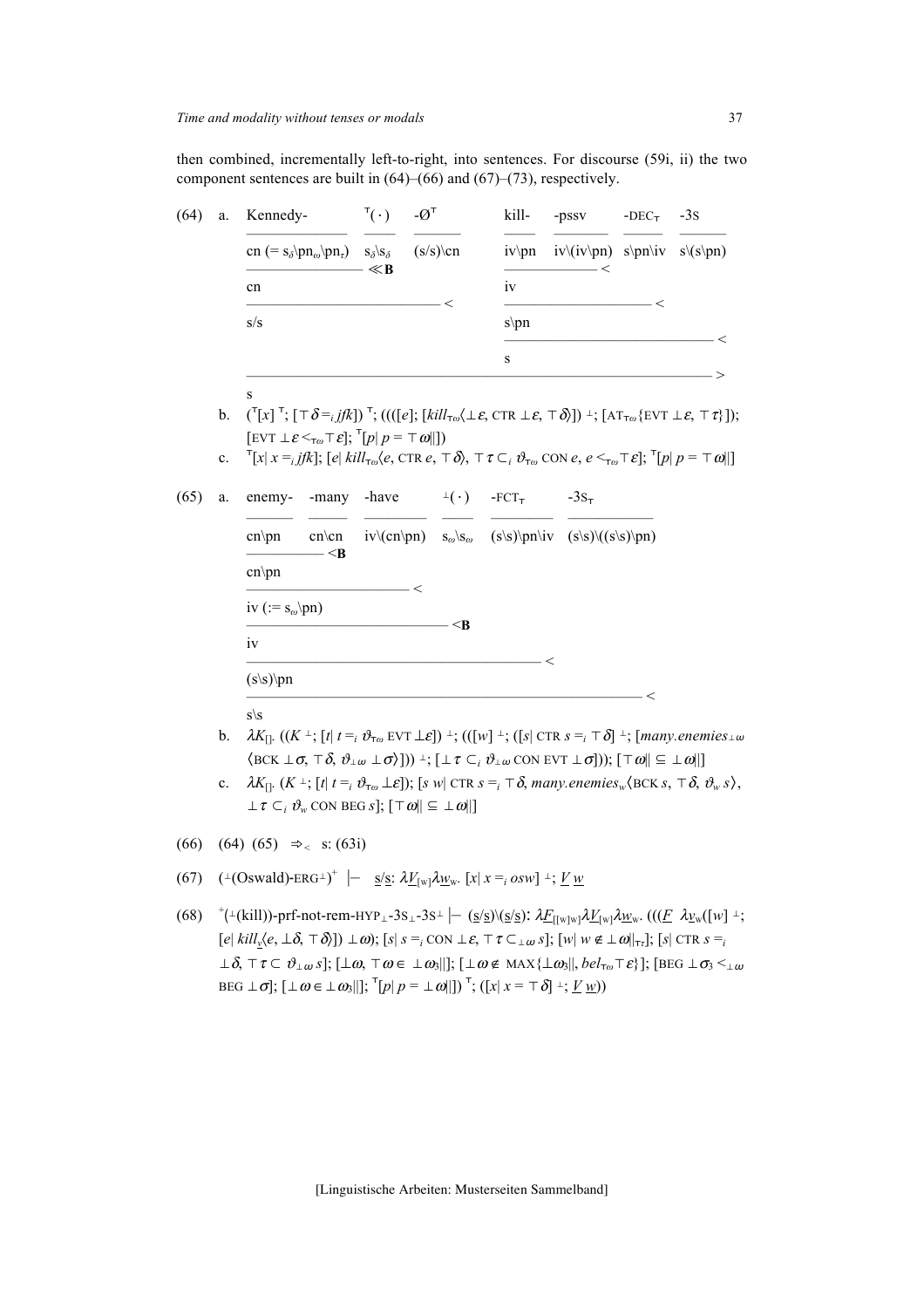- (69) (67) (68)  $\Rightarrow \leq \underline{s} \leq \lambda \cdot \underline{V}_{[w]} \lambda \underline{w}_{w}$ . ([ $x | x = i \cos w$ ]; [ $e w | k i l l_{w} \langle e, \pm \delta, \mp \delta \rangle$ ]; [ $s | s = i \cos \pm \epsilon$ ,  $T \tau \subset_i \vartheta_{\perp \omega} s$ ];  $[w | w \notin \perp \omega |_{\tau_{\tau}}]$ ;  $[s | \text{CTR } s = i \perp \delta, \top \tau \subset_{\perp \omega} s]$ ;  $[\perp \omega, \top \omega \in \perp \omega_3]$ ];  $[\perp \omega$  $\notin$  MAX $\{\bot\omega_3||, bel_{\tau\omega} \top \varepsilon\}$ ]; [BEG  $\bot\sigma_3 <_{\bot\omega}$  BEG  $\bot\sigma$ ];  $\top[p|p=\bot\omega||]$ )  $\top$ ; ([x|  $x =_i \top \delta$ ]  $\bot$ ; *V w*)
- (70)  $({}^{T}$ (man-bad-other-3S<sub>⊥2</sub>)-ERG<sup>T</sup>)<sup>+</sup>  $|-$ </sup>  $\underline{s}$ /s:  $\lambda V_{[w]}\lambda w_{w}$ . ( $({}^{T}[x \mid man_{\perp} \omega \langle x, \perp \tau \rangle)$ ; [*bad*{ $\tau \delta$ ,  $\begin{bmatrix} \top \delta \end{bmatrix} \bot \omega, \bot \tau \rbrace$ ];  $[\bot \delta_2 \in \top \delta$ ||];  $[\top \delta \neq i \bot \delta_2]$ )<sup>T</sup>;  $\underline{V} \underline{w}$ )
- (71) (69) (70)  $\Rightarrow$  **B** <u>s/s</u>:  $\lambda V_{[w]}\lambda w_{w}$ . ([ $x|x = i\ cos w$ ]; [*e* w| *kill<sub>w</sub>*(*e*,  $\pm \delta$ ,  $\pm \delta$ )]; [*s*| *s* =*i* CON  $\pm \epsilon$ , <sup>τ</sup> *<sup>i</sup>* <sup>ϑ</sup>⊥ω *s*]; [*w*| *w* ∉ω||T*<sup>τ</sup>*]; [*s*| CTR *s* =*<sup>i</sup>* δ, <sup>τ</sup> <sup>ϑ</sup>⊥<sup>ω</sup> *s*]; [⊥ω, <sup>ω</sup> ∈ω3||]; [<sup>ω</sup>  $\notin$  MAX { $\perp \omega_3$ ||,  $bel_{\tau\omega} \top \varepsilon$ } ]; [BEG  $\perp \sigma_3 <_{\perp \omega}$  BEG  $\perp \sigma$ ];  $\ulcorner [p|p = \perp \omega$ ||])  $\urcorner$ ; ([x| x =<sub>*i*</sub>  $\top \delta$ ]  $\perp$ ;  $((\ulcorner [x \mid man \llcorner \omega \langle x, \perp \tau \rangle \urcorner; [bad \{ \top \delta, \top \delta \mid \perp \omega, \perp \tau \}]; [\bot \delta_2 \in \top \delta \urcorner \urcorner]; [\top \delta \neq \bot \delta_2]) \urcorner; \underline{V} \underline{w})$
- (72)  $^+$ (kill-prf-exp<sup>></sup>+rem)-DEC<sub>T</sub><sub>1</sub>-3S-3S |– s\(<u>s/s</u>):  $\lambda F_{[[w]w]}$ . ((*F*  $\lambda w_w([e \mid kill \bot \omega \langle e, \top \delta, \bot \delta \rangle)$ ,  $[s \mid s = i \text{CON} \perp \varepsilon]; [\perp \omega, \top \omega \in \perp \omega_3]]; [\perp \omega \notin \text{MAX} {\perp \omega_3}, \text{bel}_{\tau \omega} \top \varepsilon]; [\text{BEG} \perp \sigma \subset \perp \omega]$ CON BEG  $\perp \sigma_4$ ];  $[s]$  BEG  $\perp \sigma \leq \perp \omega$  END  $s$ ];  $[\text{MAX}(\top \Omega, exp_w \perp \sigma) \subseteq \perp \omega \Vert_{\perp \sigma}]$ )  $\top \omega$ );  $[\top \tau$  $\subset_i \vartheta_{\tau\omega} \perp \sigma$ , BEG  $\perp \sigma \leq_{\tau\omega} \tau \varepsilon$ ;  $\tau[p | p = \tau \omega]$
- (73) (71) (72)  $\Rightarrow$  s: (63ii)

In general, a Kalaallisut sentence consists of a saturated matrix verb (category s or typelifted  $s/(s/s)$ ) plus any number of dependents, interpreted as modifiers  $(s/s, s/s, or s\)$ . Most dependents precede the matrix verb, but one or two may be post-posed (as in (66)). Multiple dependents on the same side of the matrix verb compose (by  $\geq$ **B** or  $\leq$ **B**) into a dependent cluster (as in (71)), which then combines with the matrix verb like a single dependent (by  $>$  or  $\leq$ , as in (73)). This left-to-right incremental analysis correctly predicts one more typological trait of Kalaallisut—to wit, the 'free' order of the dependents of a matrix verb. All of the example discourses in Sections 1–6 can be incrementally composed in this way. Thus, the proposed UC representations can be derived from Kalaallisut discourse by universal directly compositional rules of CCG.

## 8 From Kalaallisut to English

Typologically, Kalaallisut is a mood-based topic-prominent language with massively polysynthetic morphology and 'free' word order. At the other extreme, English is a tense-based subject-prominent language with analytic morphology and rigid word order. As a consequence, none of the Observations 1–6 about the syntax-semantics interface extend to English. Unlike Kalaallisut, English has no fact-oriented mood, no prospect-oriented hypothetical mood, no prospect-oriented attitudinal correlate requirement, and no translation equivalent for the remoteness suffix *-galuar* 'rem'.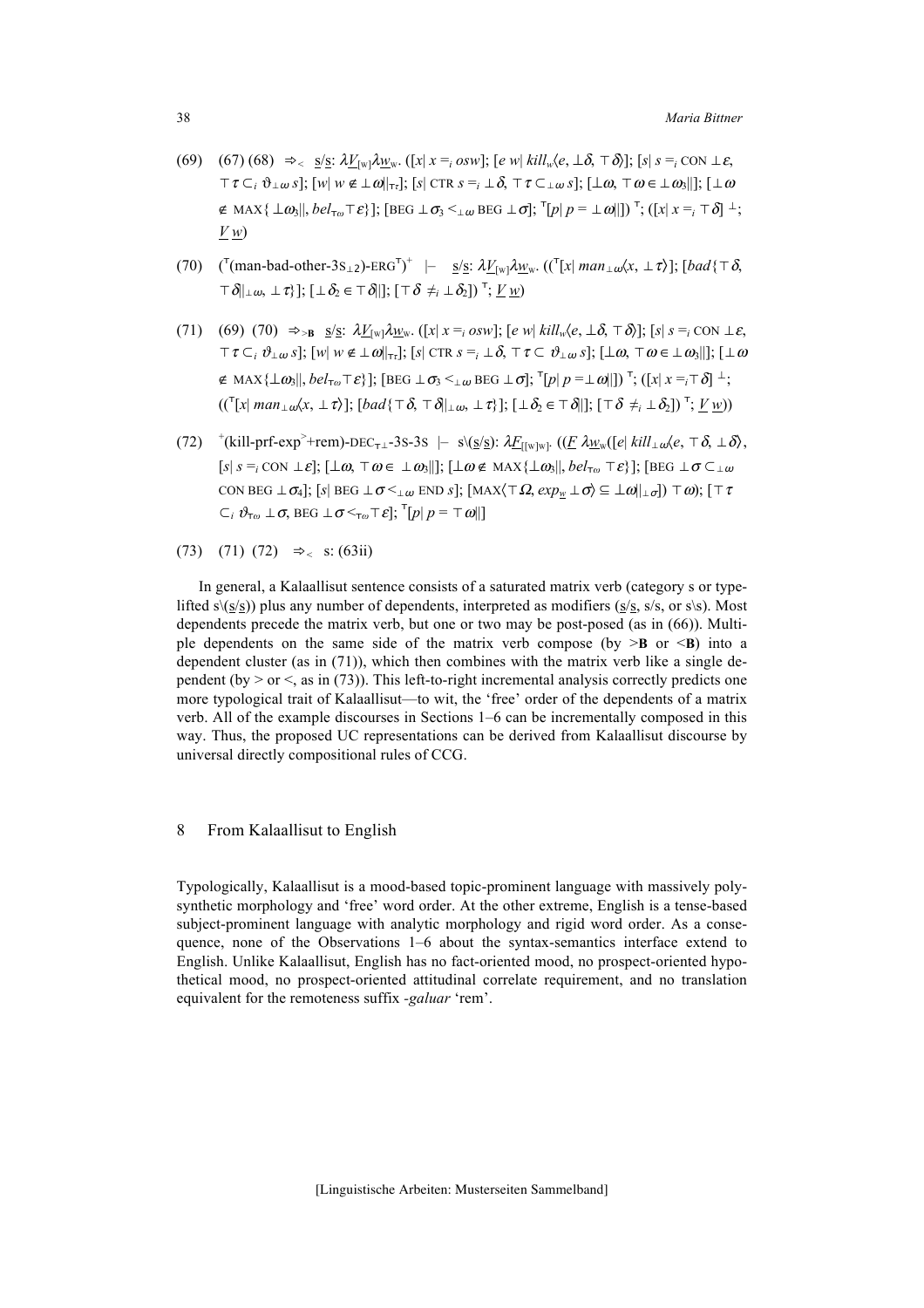Nevertheless, I propose that in English, too, reference to real and hypothetical past, present, and future, involves centering-based modal and temporal anaphora. This proposal builds on a  $CCG + UC$  fragment of English presented in Bittner (2009), which implements an influential theory of tense as temporal anaphora (Partee 1973, 1984) plus temporal update (Webber 1988). Here, I also implement a version of Stone's (1997) idea that, in addition to anaphoric tenses, English has a parallel system of anaphoric modals. As in Kalaallisut, universal CCG rules translate English discourses into UC. For instance, discourse (74i, ii) translates into (75i, ii), given lexical entries exemplified below. (Note that unlike Kalaallisut, which employs a global update,  $[AT_W{A, T}]$ , English uses a local condition,  $\Lambda T_W \langle A, T \rangle := \lambda j_s((EVT \Delta j = Aj \rightarrow \vartheta_{W_j} \Delta j \subset T_j) \wedge (STA \Delta j = Aj \rightarrow T_j \subset \vartheta_{W_j} \Delta j)).$ 

(74) i. Jim leaves today. ii. Sue will be upset.

| leave-                  | ⊢        | <u>s</u> : $\lambda w_w$ . [e] leave <sub>w</sub> $\langle e, \text{CTR } e \rangle$ ]                                                                                                                                                                                                                                                                         |
|-------------------------|----------|----------------------------------------------------------------------------------------------------------------------------------------------------------------------------------------------------------------------------------------------------------------------------------------------------------------------------------------------------------------|
| $-TNS$                  | ⊢        | iv\s: $\lambda V_{[w]} \lambda x_{\rm b} \lambda w_{\rm w}$ . $[\vartheta_{\tau\omega} \top \varepsilon \leq_i \top \tau];$ $[\underline{w} \in \top \omega]$ ; $(\underline{V} \underline{w} \perp; [\underline{A} \top_w \langle \bot \eta, \top \tau \rangle, \underline{w} \rightarrow \bot)$                                                              |
|                         |          | CTR $\perp \eta =_i x$ ]                                                                                                                                                                                                                                                                                                                                       |
| <b>FUT</b>              | ⊢        | iv/ $\underline{s}_{\varnothing}$ : $\lambda \underline{V}_{[w]} \lambda \underline{x}_{\text{D}} \lambda \underline{w}_{w}$ . $[\vartheta_{\tau \varnothing} \top \varepsilon \leq_i \top \tau]$ ; $[\underline{w} \in \top \omega]]$ ; $(\underline{V} \underline{w}^{\perp})$ ; $[\underline{A} \top \underline{w} \langle \bot \eta, \top \tau \rangle)$ , |
|                         |          | CTR $\perp \eta =_i x$ ]                                                                                                                                                                                                                                                                                                                                       |
| Jim                     | ⊢        | <u>s</u> /iv: $\lambda P_{\text{low}} \lambda w_w$ . $\left[ x \mid x = i \text{ } j \text{ } m \right]$ , $P \perp \delta w$                                                                                                                                                                                                                                  |
| today <sub>n</sub>      | $\vdash$ | iv\iv: $\lambda P_{\text{low}} \lambda x_{\text{D}} \lambda w_{\text{w}}$ . $P x w^{\perp}$ ; $[\vartheta_{w} \perp \eta \subseteq day. of \langle \vartheta_{\text{to}} \top \varepsilon \rangle]$                                                                                                                                                            |
| $(\cdot)^{\tau_{\tau}}$ | $\vdash$ | iv\iv: $\lambda P_{\text{Dw}} \lambda x_{\text{D}} \lambda w_{\text{D}}$ . $P x w^{\perp}$ ; $\tau[t   t \subseteq_i \vartheta_w \text{CON } \perp \varepsilon]$                                                                                                                                                                                               |
| $\tau(\cdot)$           | $\vdash$ | iv\iv: $\lambda P_{\text{low}} \lambda x_{\text{D}} \lambda w_{\text{D}}$ . $\left[ t \right]$ , $P x w$                                                                                                                                                                                                                                                       |
| $\mathbf{r}$            | ⊢        | s\s: $\lambda V_{[w]}$ . $V \top \omega$ ; $\big[ p \big  p = \top \omega \big]$                                                                                                                                                                                                                                                                               |
|                         |          | (75) i. Jim ( <sup>Tt</sup> (leave-TNS <sub>&gt;</sub> )) <sup>Tt</sup> today <sub><math>\varepsilon</math></sub> .                                                                                                                                                                                                                                            |
|                         |          | $\int_{0}^{\tau} [x   x = i, jim]; \int_{0}^{\tau} [t   \vartheta_{\tau\omega} \top \varepsilon \leq_i t]; [\top \omega \in \top \omega]]; [e] \text{ } leave_{\tau\omega} \langle e, \top \delta \rangle, \vartheta_{\tau\omega} \text{ } e \subset_{i} \top \tau,$                                                                                           |
|                         |          | $\alpha = 1$ $\alpha = \lambda$ , $\alpha = 0$ $\alpha = 0$ , $\alpha = 0$ $\alpha = 0$                                                                                                                                                                                                                                                                        |

$$
\vartheta_{\tau\omega} e \subseteq_i day. of \langle \vartheta_{\tau\omega} \tau \varepsilon \rangle]; \tau[t] \ t \subseteq_i \vartheta_{\tau\omega} \text{CON} \perp \varepsilon]; \tau[p|p = \tau \omega|]
$$
\nii. Sue FUT be- $\emptyset$  upset.

\n
$$
\tau[x|x =_i sue]; [\vartheta_{\tau\omega} \tau \varepsilon \leq_i \tau \tau]; [\tau \omega \in \tau \omega|]; [s] \ upset_{\tau\omega} \langle s, \tau \delta \rangle, \tau \tau \subset_i \vartheta_{\tau\omega} s];
$$
\n
$$
\tau[p|p = \tau \omega|]
$$

I assume that the discourse-initial default state is universal  $({}^{st}\langle p_0, e_0 \rangle)$ , defined in D7, implementing the 'commonplace effect' of Stalnaker 1978). In particular, the default topic time is the speech *instant* ( $\vartheta_{\tau\omega} \tau \varepsilon$ ). Since this cannot properly include anything, a topical future *period* must be introduced in (75i) (by  $^{Tt}(\cdot)$ ), to satistfy the local AT-condition and the non-past tense (-TNS>). The event of Jim's arrival is properly included within this topical future. In addition, tense on an event verb may update the topic time to the consequent time (by  $(\cdot)^{Tt}$ ), as in (75i). This temporal update does not affect post-verbal modifier *today*, which constrains the eventuality (Jim's arrival), not the topic time. In English, illocutionary force is in part marked by prosody. The full stop prosody ('**.**') turns a sentence radical (s) into a declarative sentence (s), by predicating the radical of the topic world ( $\tau \omega$ ) and introducing the updated common ground  $(\top \omega)$  as the new primary topic (adapting Stalnaker 1975). On this analysis, the indicative is not a fact-oriented mood, but a modal default.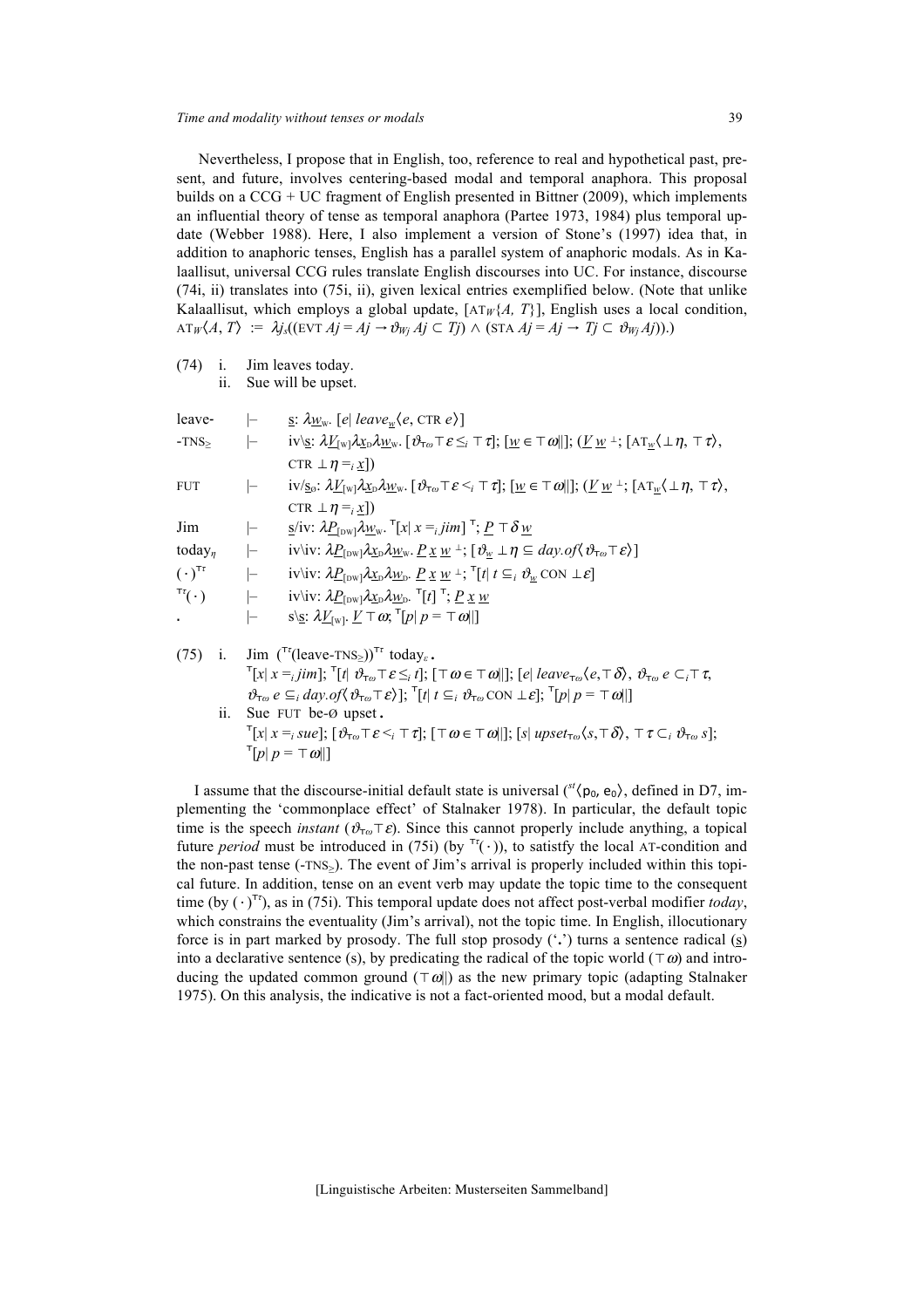The salient reading of (74ii) is explicated in (75ii). The future auxiliary *will* requires a future topic time and a *vivid* world of evaluation, i.e., a world within the common ground  $(\top \omega)$ , adapting Stone 1997). In (75ii) both of these tests are passed, by the topical future following Jim's departure ( $\tau \tau$ ) and the topic world ( $\tau \omega$ ). In the common ground worlds that survive the assertion of (75ii) Sue is sad at that topical future time. Thus, in root clauses *will* does not involve any modal quantification. All that matters is the actual future of the speech world ( $\tau \omega$ , adapting Kamp and Reyle 1993, who only consider this world).

In contrast, in conditionals *will* quantifies over branching futures (adapting Thomason 1984), because the complementizer *if* builds a modal topic-comment sequence. The antecedent of *will* introduces a topical set of vivid futures and *will*, as part of the comment, quantifies over this set. English *if* does not require any attitudinal correlate because it is itself implicitly attitudinal (cf. Kratzer 1981), unlike the hypothetical mood in Kalaallisut.

if 
$$
\qquad \qquad | \qquad (\underline{s}/\underline{s})/\underline{s}; \ \lambda \underline{V}_{[w]} \lambda \underline{V}'_{[w]} \lambda \underline{w}_{w} \cdot ((\underline{V} \perp \omega; \ulcorner [p | p = \perp \omega \Vert]) \urcorner; (\underline{V}' \perp \omega; [\text{MAX} \langle \top \Omega, att_w ? \varepsilon) \subseteq \perp \omega \Vert_{? \varepsilon}]))
$$

For example, the conditional variant of discourse (74i, ii) translates into (76). The nonpast antecedent (*if Jim leaves…*) introduces a topical sub-domain of the common ground  $(\top \alpha)$ , adapting Stalnaker 1975), where Jim leaves at a future topic time (introduced by  $^{\tau}(\cdot)$ , as in (75i)). The topical future for the attitudinal comment is the consequent time of this event (introduced by  $(\cdot)^{T\tau}$ , as in (75i)). The attitudinal comment (*…Sue will be upset*) is analyzed as a prediction, i.e., the implicit attitude of *if* is resolved to expectation (*exp*) and the perspective point, to the speech act ( $\tau \varepsilon$ ). In the antecedent worlds that best fit the speaker's expectations Sue is sad at that future time, i.e. in the wake of Jim's departure.

(76) 
$$
\begin{aligned}\n& \text{if } \text{Jim } (\text{``[leave-TNS]}))^{\text{''}} \dots \\
& \text{([w] } \perp; ((\text{``[x] } x =_i jim]; \text{``[t] } \vartheta_{\text{r}\omega} \top \varepsilon \leq_i t]; [\bot \omega \in \top \omega]]; [e] \text{ } \text{leave}_{\bot \omega} \langle e, \top \delta \rangle, \vartheta_{\bot \omega} e \subset_i \\
& \top \tau]; \text{``[t] } t \subseteq_i \vartheta_{\bot \omega} \text{CON } \bot \varepsilon]; \text{``[p] } p = \bot \omega]] \text{''}, \dots \\
& \dots \text{Sue } \text{FUT } \text{be-0 } \text{upset } (\text{if}) \\
& \dots (\text{``[x] } x =_i sue]; [\vartheta_{\text{r}\omega} \top \varepsilon <_i \top \tau]; [\bot \omega \in \top \omega]]; [s] \text{ } \text{upset} \bot \omega \langle s, \top \delta \rangle, \top \tau \subset_i \vartheta_{\bot \omega} s]; \\
& \text{[MAX} \langle \top \Omega, \exp_{\tau \omega} \top \varepsilon \rangle \subseteq \bot \omega ||_{\tau \varepsilon}])); \text{``[p] } p = \top \omega]]\n\end{aligned}
$$

Unlike Kalaallisut, English marks remoteness from attitudinal ideals (e.g. from the most desirable worlds, in the context of (77i)) by a variety of means, e.g. 'fake past' in the antecedent and a future-oriented remote modal in the matrix (as in (77ii), see Iatridou 2000, Condoravdi 2002).

- (77) i. I want Jim to win tomorrow.
	- ii. If he lost, Sue {would | might} get upset.

Iatridou (2000) shows that past tense marking is used in this way in unrelated languages all over the world, so it cannot be chance. She proposes that past tense can indicate either that 'the topic time excludes the utterance time' (p. 246) or that 'the topic worlds exclude the actual world' (p. 247). This proposal is both too weak (not now does not mean past) and too strong (undesirable does not mean not actual, alas), but the basic idea is attractive.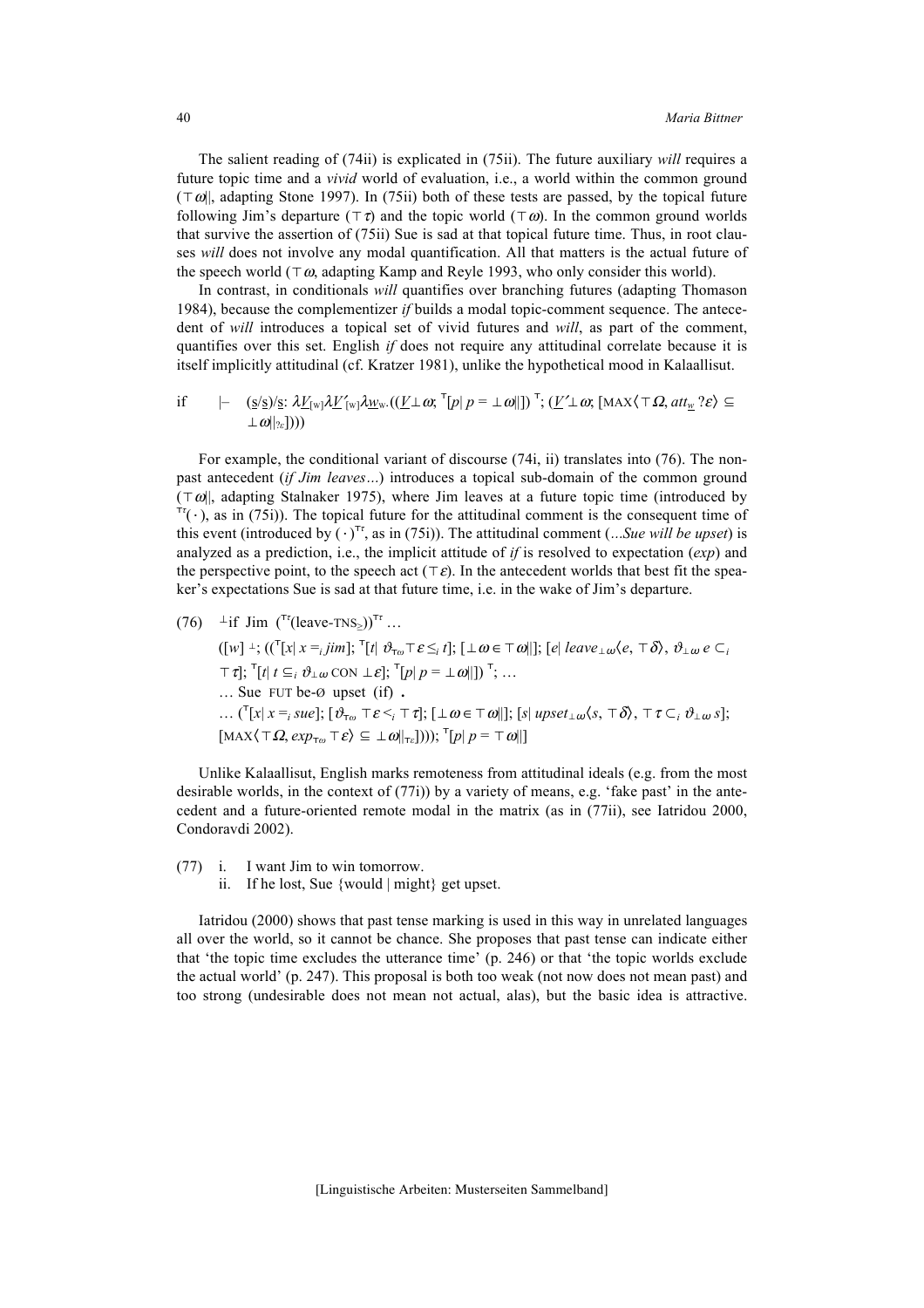Building on that, I propose that past tense (<TNS) requires *precedence*—either the topic time precedes the perspective time in the temporal order, or the world of evaluation precedes (ranks below) the perspective world in a salient attitudinal order. The latter reading may be forced by a future-oriented modal that likewise requires remoteness (e.g. FUT*rem* or MAY*rem*).

| $-<$ TNS | iv\s: $\lambda \underline{V}_{[w]} \lambda \underline{x}_{\text{D}} \lambda \underline{w}_{\text{w}}$ . [ $\tau \leq_i \vartheta_{\tau \omega} \tau \varepsilon$ ]; [ $\underline{w} \in \tau \omega$ ]]; ( $\underline{V} \underline{w} \perp$ ; [ $A T_w \langle \bot a, \tau \tau \rangle$ , |
|----------|-------------------------------------------------------------------------------------------------------------------------------------------------------------------------------------------------------------------------------------------------------------------------------------------------|
|          | CTR $\perp a = x$ )                                                                                                                                                                                                                                                                             |
|          | iv\s: $\lambda V_{\text{[w]}} \lambda x_{\text{D}} \lambda w_{\text{w}}$ . [att <sub>Tω</sub> ?ε: <u>w</u> < ?ω]; [w $\in$ T ω  ]; ( $V \le \perp$ (AT <sub>w</sub> $\perp$ , $\Delta x$ , ? $\tau$ ),                                                                                          |
|          | CTR $\perp a = x$ )                                                                                                                                                                                                                                                                             |

| $\text{FUT}_{rem}$ | $\vdash$ | $\text{iv/s}_{\varnothing}$ : $\lambda \underline{V}_{[w]} \lambda \underline{x}_{\varnothing} \lambda \underline{w}_{w}$ . $[\vartheta_{\tau \varnothing}] \varepsilon \leq i ? \tau$ ; $[\underline{w} \notin \text{MAX} \{\top \omega \mid \varnothing \text{ att}_{\tau \varnothing} ? \varepsilon\}]$ ; $(\underline{V} \underline{w} \bot)$ ; |
|--------------------|----------|-----------------------------------------------------------------------------------------------------------------------------------------------------------------------------------------------------------------------------------------------------------------------------------------------------------------------------------------------------|
|                    |          | $[\text{AT}_{w}(\perp a, ?\tau), \text{CTR } \perp a =_{i} x])$                                                                                                                                                                                                                                                                                     |

 $\text{MAX}_{rem}$  |- iv/ $\underline{s}_{\varnothing}$ :  $\lambda \underline{V}_{[w]} \lambda \underline{x}_{\text{D}} \lambda \underline{w}_{w}$ . [ $\vartheta_{\tau\varnothing}$ ? $\varepsilon \leq_i$ ? $\tau$ ]; [ $\underline{w}$  ∉ MAX $\{\top \omega |, att_{\tau\varnothing}$ ? $\varepsilon\}$ ]; (( $\top [p | p \subseteq$  $\tau$   $\Omega$ ;  $[\underline{w} \in \tau \Omega]$ )<sup> $\tau$ </sup>;  $(\underline{V} \underline{w} \bot)$ ;  $[\Gamma_{\underline{w}} \bot a, ? \tau \rangle$ , CTR  $\bot a =_{i} \underline{x}$ ])

On this analysis of 'fake past' and future-oriented remote modals, discourse (77i, ii) translates into (78i, ii). In the output of (78i) throughout the common ground ( $\tau \omega$ ), the speaker is in a current state of desire whose modal base is the initial common ground (default  $\tau \Omega$ ). In the top-ranked ( $\tau \Omega$ -)worlds Jim wins the day after this speech act ( $\tau \varepsilon$ tomorrow). In the follow-up conditional (78ii), the topical antecedent hypothesis is the less desirable sub-domain, relative to the winning worlds ( $\perp \omega_2$ ), where Jim loses the aforementioned  $(1\tau)$ -competition. The topic time for the matrix comment is the consequent time of that defeat. This topical future ( $\tau \tau$ ) and the remote hypothetical worlds ( $\bot \omega$ ) satisfy the tests of the matrix modal (*would* or *might*)*.* If the modal is *would*, then the main attitudinal comment is that, within the antecedent modality where Jim loses (current  $\tau \Omega$ ), in the worlds the speaker considers most likely Sue gets upset during the consequent time of Jim's defeat. If the modal is *might*, then this holds for a non-empty sub-domain of the antecedent losing modality.

- (78) i. I want⊥-TNS≥ Jim<sup>⊥</sup> INF win-Ø tomorrow*<sup>ε</sup>* **.**  $[\n\vartheta_{\tau\omega} \top \varepsilon \leq i \top \tau]$ ;  $[\n\tau \omega \in \top \omega]$ ;  $[x | x = i \text{ } j \text{ } i \text{ } m]$ ;  $[e w | \text{ } w \text{ } i \text{ } w \wedge e, \bot \delta \rangle$ ,  $\vartheta_w e \subseteq_i \text{ } day \text{ } after$  $\langle \vartheta_{\tau\omega} \tau \varepsilon \rangle$ ]; [*s t*|  $\vartheta_{\perp \omega} \perp \varepsilon \subset_i t$ ,  $\vartheta_{\perp \omega}$  BEG  $s \leq_i t$ ]; [MAX $\langle \tau \Omega, des_{\tau\omega} \perp \sigma \rangle \subseteq \perp \omega \parallel_{\perp \sigma}$ ];  $[\top \tau \subset_i \vartheta_{\tau\omega} \bot \sigma, \text{CTR } \bot \sigma =_i \text{CTR } \top \varepsilon]; \left. \left[ \Gamma[p \vert p = \top \omega \right] \right]$ 
	- ii.  $\pm$ if he  $(\text{lose--TNS})^{\tau_{\tau}}$ ...

([*w*] ⊥; ([*des*T*<sup>ω</sup>*ε: ω < ω2]; [<sup>ω</sup> ∈ω||]; [*e*| *lose*<sup>⊥</sup>ω*e*, δ, ϑ⊥<sup>ω</sup> *e <sup>i</sup>* τ];  $\int_{a}^{\tau} [t | t \subseteq_{i} \vartheta_{\perp \omega} \text{CON } \perp \varepsilon];$   $\int_{a}^{\tau} [p | p = \perp \omega] ]$ )  $\int_{a}^{\tau} ...$ 

… Sue FUT*rem* get-Ø upset (if) **.**

...  $({}^{T}[x | x =_{i} sue]; [\vartheta_{\tau\omega} \top \varepsilon \leq_{i} \top \tau]; [\bot \omega \notin \text{MAX} \{\top \omega |, des_{\tau\omega} \top \varepsilon\}]; [e | upset_{\bot \omega}]$  $\langle \text{CON } e, \top \delta \rangle$ ,  $\vartheta_{\perp} \omega e \subset_i \top \tau$ ]; [MAX $\langle \top \Omega, exp_{\tau \omega} \top \varepsilon \rangle \subseteq \bot \omega ||_{\tau \varepsilon}$ ]));  $\vert [p|] p = \top \omega \Vert$ ] … Sue MAY*rem* get-Ø upset (if) **.** ...  $({}^{T}[x | x =_{i} sue]; [\vartheta_{\tau\omega} \top \varepsilon \leq_{i} \top \tau]; [\bot \omega \notin \text{MAX} \{\top \omega |, des_{\tau\omega} \top \varepsilon\}];$ <sup>T</sup> $(([p | p \subseteq_{i} \top \Omega])$ 

 $[\bot \omega \in \mathcal{F} \cap \Omega]$ )<sup>T</sup>; ([e| upset<sub>⊥ω</sub> $\langle$ CON e,  $\top \delta \rangle$ ,  $\vartheta_{\bot \omega}$  e  $\subset_i \top \tau$ ]; [MAX $\langle \top \Omega, exp_{\tau \omega} \top \varepsilon \rangle$  $\subseteq$   $\perp \omega \vert_{\tau_{\varepsilon}}$ ])));  $\tau[p | p = \tau \omega \vert]$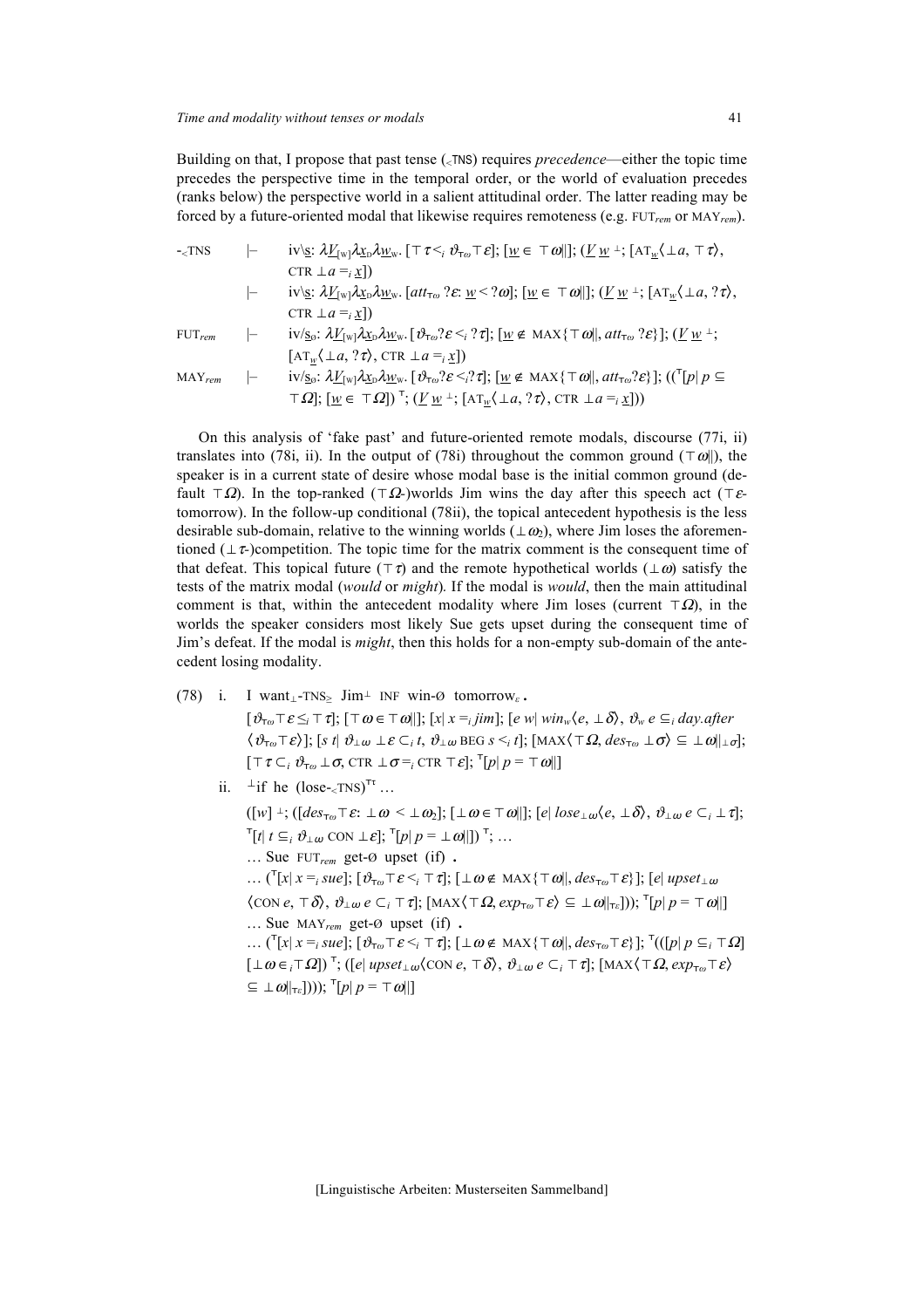On this analysis, conditionals are a species of attitude reports not only in Kalaallisut but also in English, albeit with different details. This proposal is admittedly less compelling for English than for Kalaallisut, but it is compatible with some influential English-based theories of attitudes as well as indicative and counterfactual conditionals (e.g. the theories cited above). Some seemingly conflicting claims about English (e.g. Thomason 1984 vs. Kamp and Reyle 1983 on the future *will*) are reconciled as context-dependent special cases of this cross-linguistic proposal. This proposal also explains the widespread use of 'fake past' in remote conditionals, by extending the standard theory of past tense as temporal precedence to a parallel theory of remoteness as attitudinal precedence.

A general point illustrated by this cross-linguistic study is that languages may fundamentally disagree on grammatical means, like Kalaallisut and English on all the major typological traits. Therefore, they may disagree on observations about the syntax-semantics interface, like Kalaallisut and English on all of the Observations 1–6. Such systematic differences may amount to genuinely different grammatical systems for discourse reference to real and hypothetical past, present, and future.

English, with its parallel system of anaphoric tenses and modals, treats time and modality as two essentially independent dimensions. Eventualities are located at a certain time in a certain set of worlds. Accordingly, English-based theories of temporal reference generally treat it as independent of modal reference and vice versa. In contrast, the mood-based system of Kalaallisut is centered around the notion of a *currently verifiable fact* from the perspective of a certain event. That event  $(e_0)$  is located in some world at some time and to be currently verifiable from that perspective means to precede that event in *time* in the same *world* (e <<sub>w</sub> e<sub>0</sub> :=  $[\![\vartheta]\!] (\mathbf{w})(\mathbf{e}) \leq_{\tau} [\![\vartheta]\!] (\mathbf{w})(\mathbf{e}_0)$ ). In this system it is possible to analyze modal reference independently of temporal reference, as we have done throughout this study. However, the analysis of temporal reference must first of all explicate the relevant perspectival discourse referents. And then it must necessarily build on modal reference to locate the related currently verifiable facts as well as current prospects, i.e. events that may become currently verifiable facts in some modality, viewed from a future perspective point.

Nevertheless, if we take each language at face value and interpret it exactly as is, then we may find that even languages with fundamentally different grammatical systems still agree on semantic universals. For example, even Kalaallisut and English agree on the basic ontology of individuals, times, events, states, and worlds, and on centering-based discourse anaphora across these semantic domains. As a consequence, by different grammatical means, both languages converge on similar truth conditions for discourses about real and hypothetical past, present, and future, which both languages treat as centering-based discourse anaphora to individuals, times, events, states, and worlds.

#### References

- Adams, E. 1970. Subjunctive and indicative conditionals. *Foundations of Language* **6**: 89– 94.
- Berg, M. van den. 1996. *Some Aspects of the Internal Structure of Discourse: The Dynamics of Nominal Anaphora.* Ph. D. thesis, University of Amsterdam, ILLC.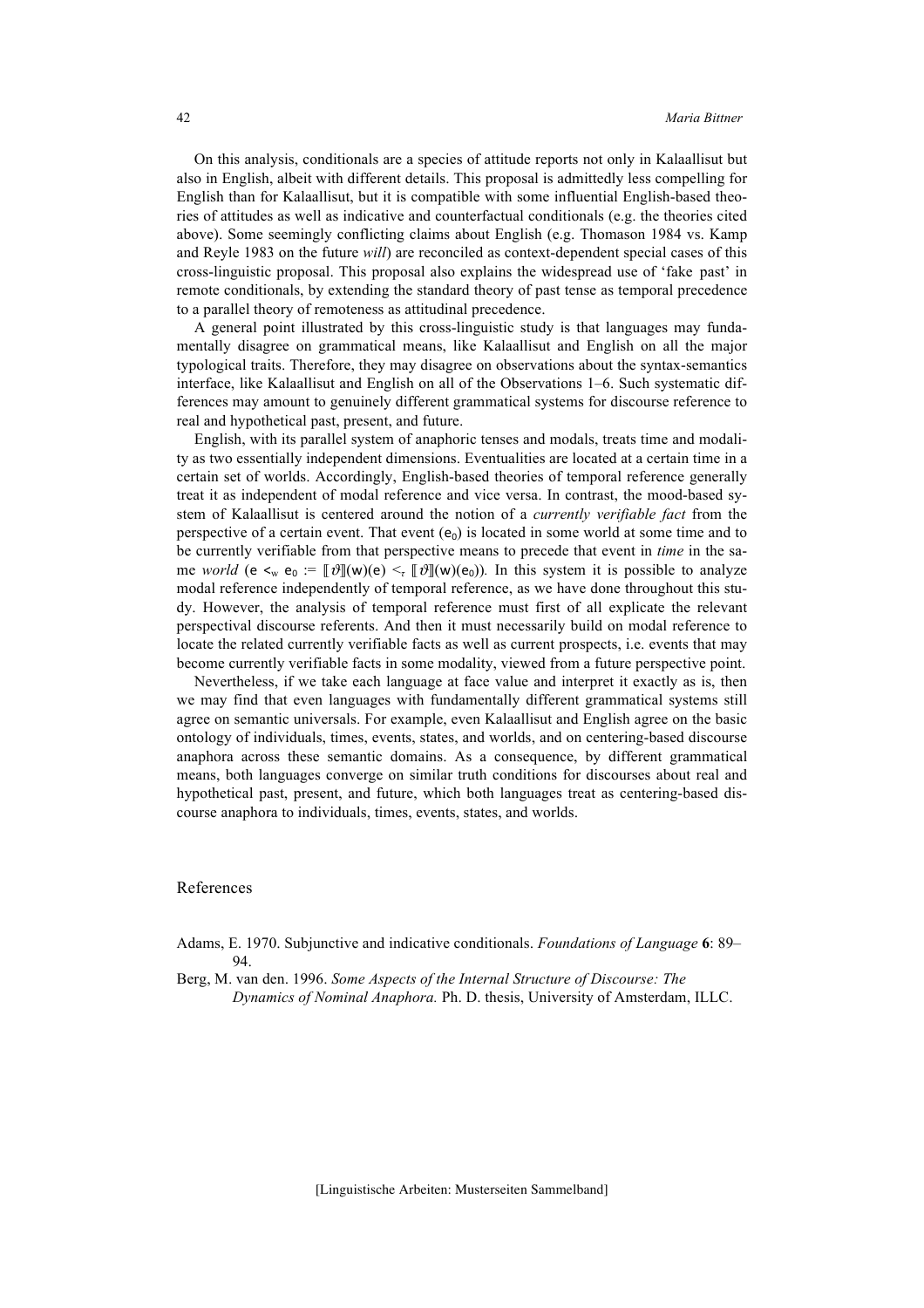- Bittner, M. 2001. Topical referents for individuals and possibilities. *Proceedings from SALT XI* (R. Hastings *et al*., eds.), pp. 33–55. CLC, Ithaca.
- Bittner, M. 2005. Future discourse in a tenseless language. *Journal of Semantics* **22**:339– 87.
- Bittner, M. 2008. Aspectual universals of temporal anaphora. In: *Theoretical and Crosslinguistic Approaches to the Semantics of Aspect.* (S. Rothstein, ed.), Ch. 11, pp. 349–85. John Benjamins, Amsterdam.
- Bittner, M. 2009. Tense, mood, and centering. http://philpapers.org/rec/BITTMC.
- Brasoveanu, A. 2007. *Structured Nominal and Modal Reference.* Ph. D. thesis, Rutgers University, New Brunswick NJ.
- Chen, Y.-C. and C.-L. Yeh. 2007. Topic identification of Chinese discourse based on centering model. *Journal of Chinese Language and Computing* **17**:83–96.
- Condoravdi, C. 2002. Temporal interpretation of modals. In: *The Construction of Meaning*  (D. Beaver *et al*., eds.), pp. 59–88. CSLI, Ithaca.
- Dekker, P. 1994. Predicate Logic with Anaphora. *Proceedings from SALT* IV (M. Harvey and L. Santelmann, eds.), pp. 79–95. CLC, Ithaca.
- Grosz, B*.*, A. Joshi, and S. Weinstein*.* 1995. Centering: A framework for modelling the local coherence of discourse. *Computational Linguistics* **12**:175–204.
- Groenendijk, J. and M. Stokhof. 1982. Semantic analysis of *wh-*complements. *Linguistics and Philosophy* **5**:175–234.
- Haiman, J. 1978. Conditionals are topics. *Language* **54**:564–89.
- Hale, K. 1976. The adjoined relative clause in Australia. In: *Grammatical Categories in Australian Languages* (R. Dixon, ed.), pp. 78–105. AIAS, Canberra.
- Hamblin, C. 1973. Questions in Montague English. *Foundations of Language* **10**:41–53.
- Hintikka, J. 1969. Semantics for propositional attitudes. In: *Philosophical Logic* (J. W. Davis *et al.*, eds.), pp. 21–45. D. Reidel, Dordrecht.
- Iatridou, S. 2000. The grammatical ingredients of counterfactuality. *Linguistic Inquiry* **31**: 231–70.
- Jelinek, E. 1984. Empty categories, case, and configurationality. *Natural Language & Linguistic Theory* **2**:39–76.
- Kamp, H. 1979. Events, instants, and temporal reference. In: *Semantics from Different Points of View* (R. Bäuerle *et al.*, eds.), pp. 376–471. de Gruyter, Berlin.
- Kamp, H. and U. Reyle. *From Discourse to Logic.* Kluwer, Dordrecht.
- Kaplan, D. 1978. On the logic of demonstratives. *Journal of Philosophical Logic* **8**:81-98
- Kratzer, A. 1981. The notional category of modality. In: *Words, Worlds, and Contexts* (H.- J. Eijkmeyer and H. Rieser, eds.), pp. 38–74. de Gruyter, Berlin.
- Lewis, D. 1973. Counterfactuals and comparative possibility. *Journal of Philosophical Logic* **2**:418–46.
- Lewis, D. 1979. Attitudes *de dicto* and *de se*. *The Philosophical Review* **88**:513–43.
- Moens, M. and M. Steedman. 1988. Temporal ontology and temporal reference. *Computational Linguistics* **14**:15–28.
- Muskens, R. 1995. Tense and the logic of change. In: *Lexical Knowledge in the Organization of Language* (U. Egli *et al.*, eds.), pp. 147–84. Benjamins, Philadelphia.
- Muskens, R. 1996. Combining Montague semantics and discourse representation. *Linguistics and Philosophy* **19**:143–186.
- Partee, B. 1973. Some structural analogies between tenses and pronouns in English. *Journal of Philosophy* **70**:601–9.